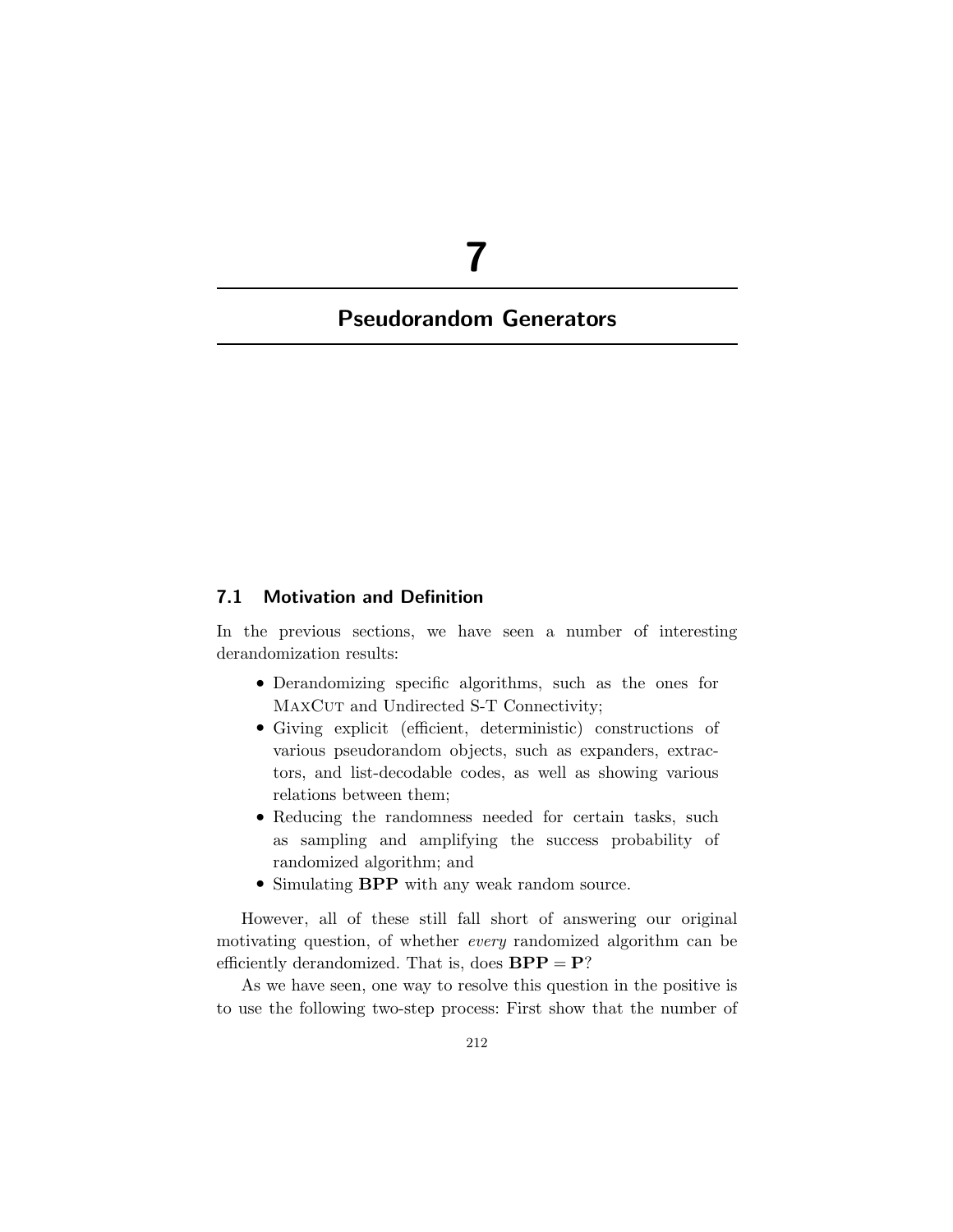random bits for any **BPP** algorithm can be reduced from  $poly(n)$  to  $O(\log n)$ , and then eliminate the randomness entirely by enumeration.

Thus, we would like to have a function G that stretches a seed of  $d = O(\log n)$  truly random bits into  $m = \text{poly}(n)$  bits that "look" random." Such a function is called a *pseudorandom generator.* The question is how we can formalize the requirement that the output should "look random" in such a way that (a) the output can be used in place of the truly random bits in *any* **BPP** algorithm, and (b) such a generator exists.

Some candidate definitions for what it means for the random variable  $X = G(U_d)$  to "look random" include the following:

- *Information-theoretic or statistical measures*: For example, we might measure entropy of  $G(U_d)$ , its statistical difference from the uniform distribution, or require pairwise independence. All of these fail one of the two criteria. For example, it is impossible for a deterministic function to increase entropy from  $O(\log n)$  to poly $(n)$ . And it is easy to construct algorithms that fail when run using random bits that are only guaranteed to be pairwise independent.
- *Kolmogorov complexity*: A string x "looks random" if it is incompressible (cannot be generated by a Turing machine with a description of length less than  $|x|$ ). An appealing aspect of this notion is that it makes sense of the randomness in a fixed string (rather than a distribution). Unfortunately, it is not suitable for our purposes. Specifically, if the function G is computable (which we certainly want) then all of its outputs have Kolmogorov complexity  $d = O(\log n)$  (just hardwire the seed into the TM computing  $G$ , and hence are very compressible.
- *Computational indistinguishability*: This is the measure we will use. Intuitively, we say that a random variable  $X$  "looks" random" if no *efficient* algorithm can distinguish X from a truly uniform random variable. Another perspective comes from the definition of statistical difference:

$$
\Delta(X,Y) = \max_{T} |\Pr[X \in T] - \Pr[Y \in T]|.
$$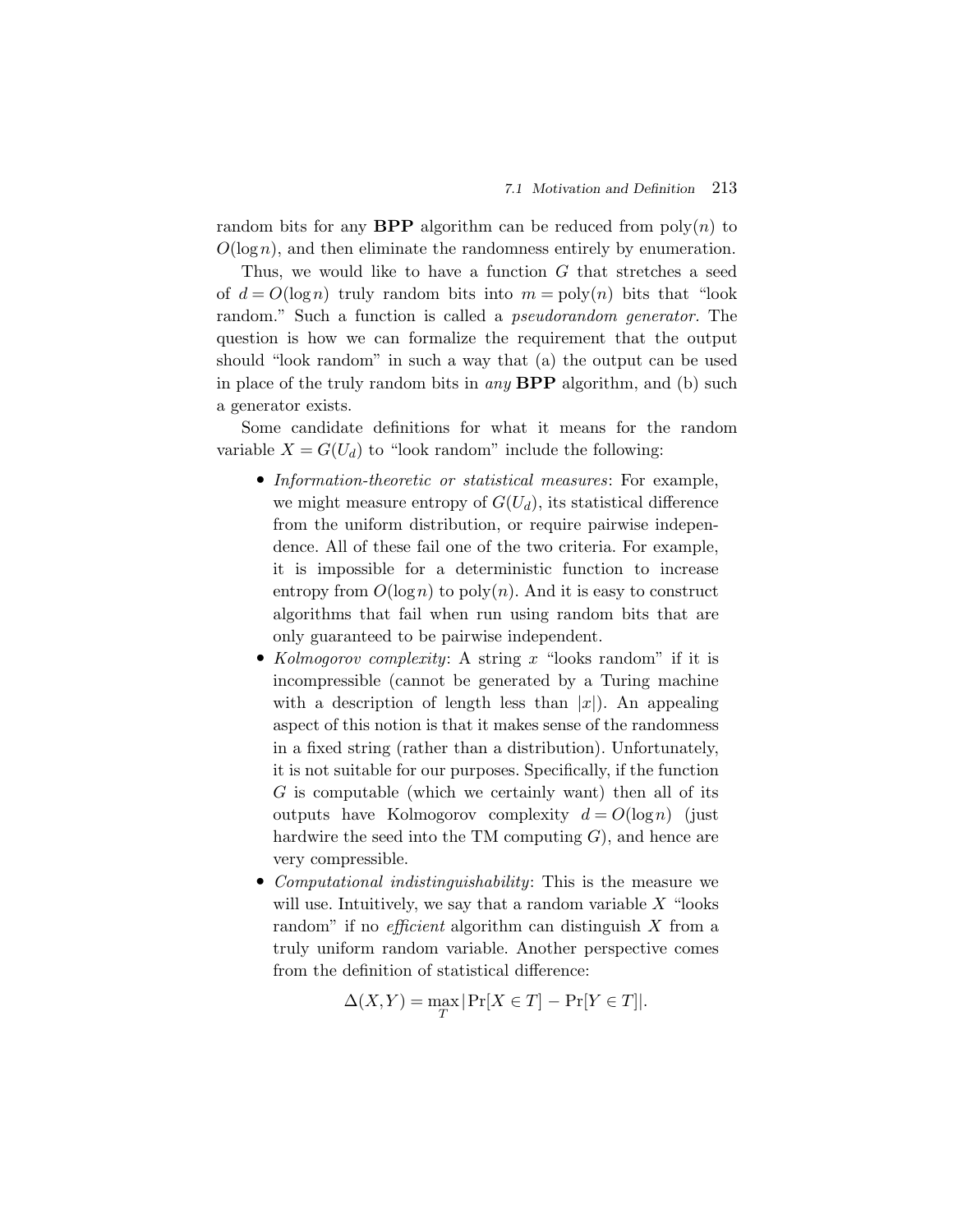With computational indistinguishability, we simply restrict the max to be taken only over "efficient" statistical tests  $T \longrightarrow$ that is, Ts for which membership can be efficiently tested.

#### **7.1.1 Computational Indistinguishability**

**Definition 7.1 (computational indistinguishability).** Random variables X and Y taking values in  $\{0,1\}^m$  are  $(t,\varepsilon)$  *indistinguishable* if for every *nonuniform* algorithm  $T$  running in time at most  $t$ , we have

$$
|\Pr[T(X) = 1] - \Pr[T(Y) = 1]| \le \varepsilon.
$$

The left-hand side above is called also the *advantage* of T.

Recall that a nonuniform algorithm is an algorithm that may have some nonuniform advice hardwired in. (See Definition 3.10.) If the algorithm runs in time  $t$  we require that the advice string is of length at most t. Typically, to make sense of complexity measures like running time, it is necessary to use asymptotic notions, because a Turing machine can encode a huge lookup table for inputs of any bounded size in its transition function. However, for nonuniform algorithms, we can avoid doing so by using Boolean circuits as our nonuniform model of computation. Similarly to Fact 3.11, every nonuniform Turing machine algorithm running in time  $t(n)$  can be simulated by a sequence of Boolean circuit  $C_n$  of size  $O(t(n))$  and conversely every sequence of Boolean circuits of size  $s(n)$  can be simulated by a nonuniform Turing machine running in time  $O(s(n))$ . Thus, to make our notation cleaner, from now on, by "nonuniform algorithm running in time  $t$ ," we mean "Boolean circuit of size  $t$ ," where we measure the size by the number of AND and OR gates in the circuit. (For convenience, we don't count the inputs and negations in the circuit size.) Note also that in Definition 7.1 we have not specified whether the distinguisher is deterministic or randomized; this is because a probabilistic distinguisher achieving advantage greater than  $\varepsilon$  can be turned into a deterministic distinguisher achieving advantage greater than  $\varepsilon$  by nonuniformly fixing the randomness. (This is another example of how "nonuniformity is more powerful than randomness," like in Corollary 3.12.)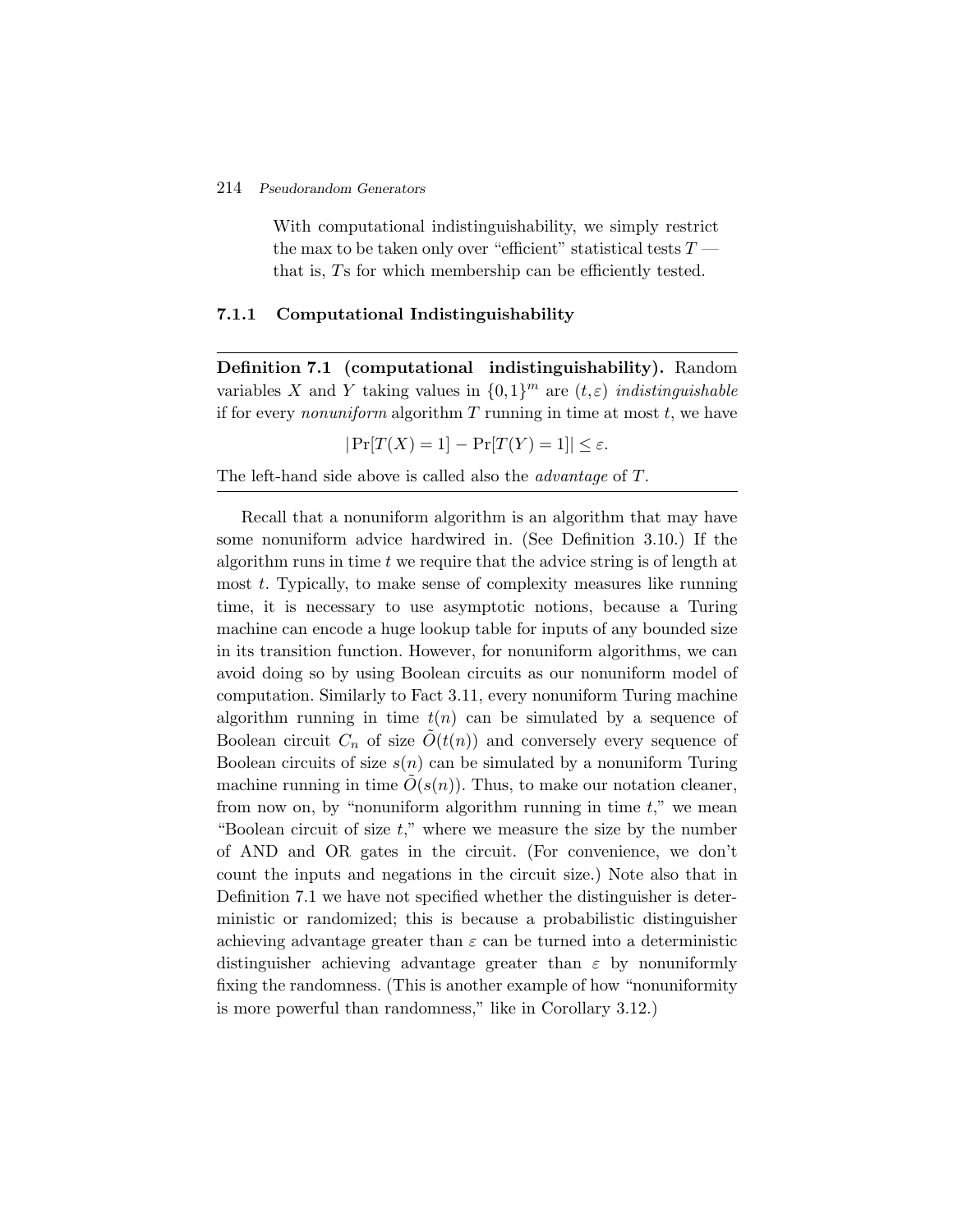It is also of interest to study computational indistinguishability and pseudorandomness against uniform algorithms.

**Definition 7.2 (uniform computational indistinguishability).** Let  $X_m, Y_m$  be some sequences of random variables on  $\{0,1\}^m$  (or  $\{0,1\}^{\text{poly}(m)}$ ). For functions  $t : \mathbb{N} \to \mathbb{N}$  and  $\varepsilon : \mathbb{N} \to [0,1]$ , we say that  ${X_m}$  and  ${Y_m}$  are  $(t(m), \varepsilon(m))$  *indistinguishable for uniform algorithms* if for all probabilistic algorithms T running in time  $t(m)$ , we have that

$$
|\Pr[T(X_m) = 1] - \Pr[T(Y_m) = 1]| \le \varepsilon(m)
$$

for all sufficiently large m, where the probabilities are taken over  $X_m$ ,  $Y_m$  and the random coin tosses of T.

We will focus on the nonuniform definition in this survey, but will mention results about the uniform definition as well.

#### **7.1.2 Pseudorandom Generators**

**Definition 7.3.** A deterministic function  $G: \{0,1\}^d \to \{0,1\}^m$  is a (t,ε) *pseudorandom generator (PRG)* if

- $(1)$   $d < m$ , and
- (2)  $G(U_d)$  and  $U_m$  are  $(t, \varepsilon)$  indistinguishable.

Also, note that we have formulated the definition with respect to nonuniform computational indistinguishability, but an analogous uniform definition can be given.

People attempted to construct pseudorandom generators long before this definition was formulated. Their generators were tested against a battery of statistical tests (e.g., the number of 1s and 0s are approximately the same, the longest run is of length  $O(\log m)$ , etc.), but these fixed set of tests provided no guarantee that the generators will perform well in an arbitrary application (e.g., in cryptography or derandomization). Indeed, most classical constructions (e.g., linear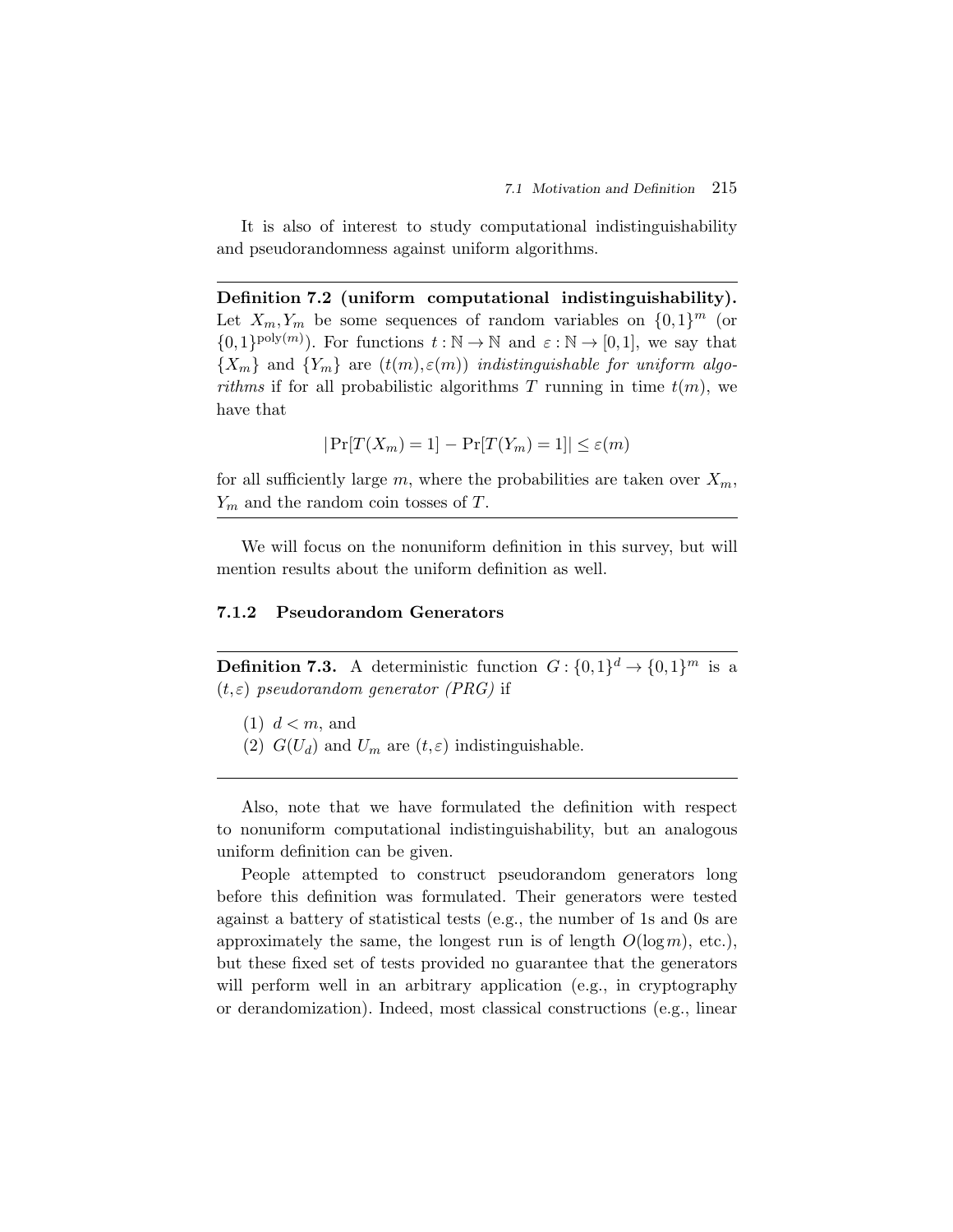congruential generators, as implemented in the standard C library) are known to fail in some applications.

Intuitively, the above definition guarantees that the pseudorandom bits produced by the generator are as good as truly random bits for *all* efficient purposes (where efficient means time at most  $t$ ). In particular, we can use such a generator for derandomizing any algorithm of running time at most  $t$ . For the derandomization to be efficient, we will also need the generator to be efficiently computable.

**Definition 7.4.** We say a sequence of generators  $\{G_m: \{0,1\}^{d(m)} \to \emptyset\}$  $\{0,1\}^m\}$  is *computable in time*  $t(m)$  if there is a *uniform and deterministic* algorithm M such that for every  $m \in \mathbb{N}$  and  $x \in \{0,1\}^{d(m)}$ , we have  $M(m, x) = G_m(x)$  and  $M(m, x)$  runs in time at most  $t(m)$ . In addition,  $M(m)$  (with no second input) should output the value  $d(m)$ in time at most  $t(m)$ .

Note that even when we define the pseudorandomness property of the generator with respect to nonuniform algorithms, the efficiency requirement refers to uniform algorithms. As usual, for readability, we will usually refer to a single generator  $G: \{0,1\}^{d(m)} \to \{0,1\}^m$ , with it being implicit that we are really discussing a family  $\{G_m\}.$ 

**Theorem 7.5.** Suppose that for all m there exists an  $(m,1/8)$ pseudorandom generator  $G: \{0,1\}^{d(m)} \to \{0,1\}^m$  computable in time being implicit that we are really discussing a family {<br> **Theorem 7.5.** Suppose that for all *m* there exispseudorandom generator  $G : \{0,1\}^{d(m)} \to \{0,1\}^m$  com<br>  $t(m)$ . Then **BPP**  $\subset \bigcup_c$ **DTIME** $(2^{d(n^c)} \cdot (n^c + t(n^c)))$ .

*Proof.* Let  $A(x; r)$  be a **BPP** algorithm that on inputs x of length n, can be simulated by Boolean circuits of size at most most  $n^c$ , using coin tosses r. Without loss of generality, we may assume that  $|r| = n^c$ . (It will often be notationally convenient to assume that the number of random bits used by an algorithm equals its running time or circuit size, so as to avoid an extra parameter. However, most interesting algorithms will only actually read and compute with a smaller number of these bits, so as to leave time available for computation. Thus, one should actually think of an algorithm as only reading a prefix of its random string  $r$ .)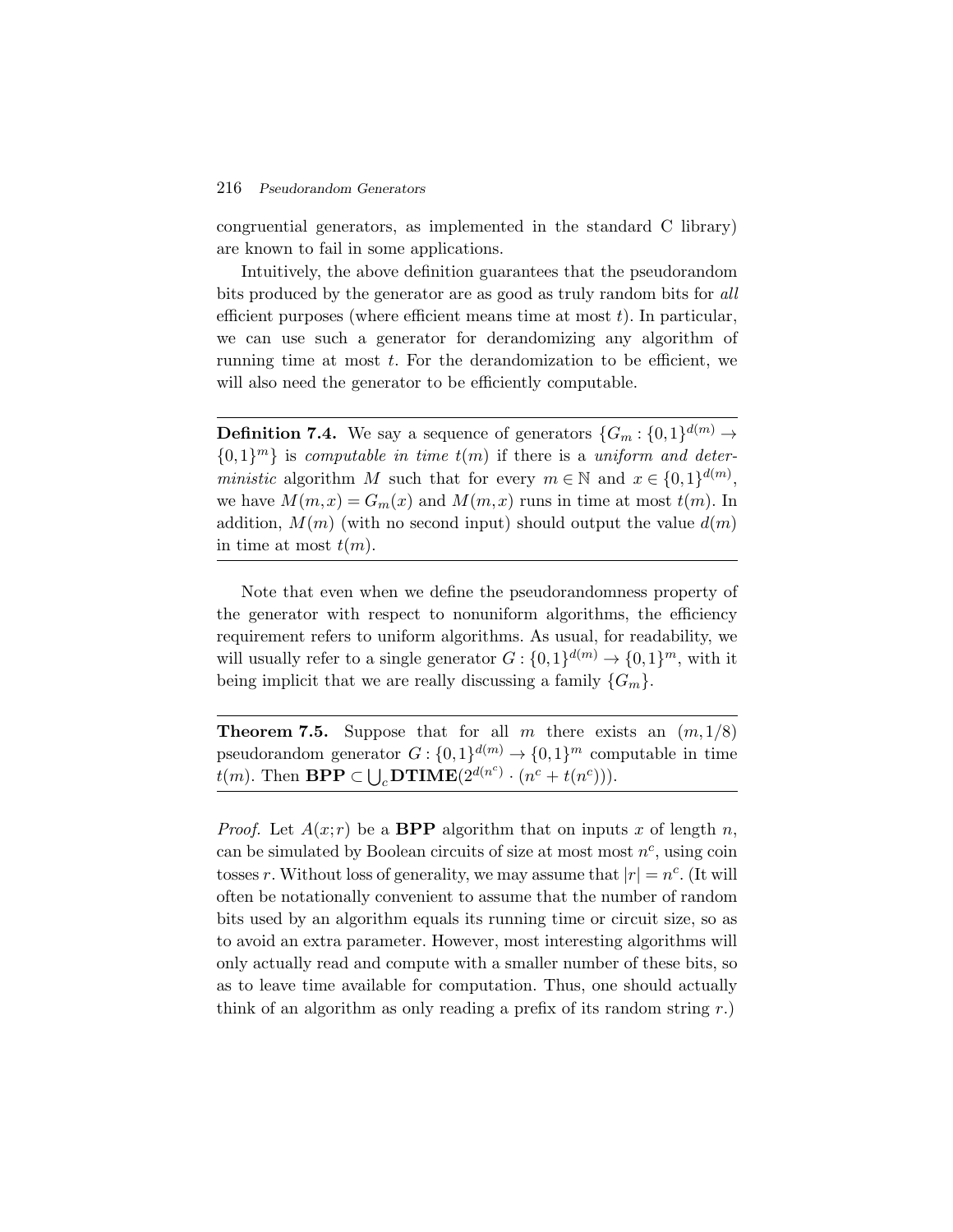The idea is to replace the random bits used by A with pseudorandom bits generated by G, use the pseudorandomness property to show that the algorithm will still be correct with high probability, and finally enumerate over all possible seeds to obtain a deterministic algorithm.

**Claim 7.6.** For every x of length n,  $A(x;G(U_{d(n^c)}))$  errs with probability smaller than 1/2.

**Proof of Claim:** Suppose that there exists some x on which  $A(x;G(U_{d(n^c)}))$  errs with probability at least  $1/2$ . Then  $T(\cdot) = A(x,\cdot)$ is a Boolean circuit of size at most  $n^c$  that distinguishes  $G(U_{d(n^c)})$ from  $U_{n^c}$  with advantage at least  $1/2 - 1/3 > 1/8$ . (Notice that we are using the input  $x$  as nonuniform advice; this is why we need the PRG to be pseudorandom against nonuniform tests.)  $\Box$ 

Now, enumerate over all seeds of length  $d(n^c)$  and take a majority vote. There are  $2^{d(n^c)}$  of them, and for each we have to run both G and A.  $\Box$ 

Notice that we can afford for the generator  $G$  to have running time  $t(m) = \text{poly}(m)$  or even  $t(m) = \text{poly}(m) \cdot 2^{O(d(m))}$  without affecting the time of the derandomization by than more than a polynomial amount. In particular, for this application, it is OK if the generator runs in more time than the tests it fools (which are time m in this theorem). That is, for derandomization, it suffices to have  $G$  that is mildly explicit according to the following definition:

## **Definition 7.7.**

- (1) A generator  $G: \{0,1\}^{d(m)} \to \{0,1\}^m$  is *mildly explicit* if it is computable in time  $\text{poly}(m, 2^{d(m)})$ .
- (2) A generator  $G: \{0,1\}^{d(m)} \to \{0,1\}^m$  is *fully explicit* if it is computable in time  $\text{poly}(m)$ .

These definitions are analogous to the notions of mildly explicit and fully explicit for expander graphs in Section 4.3. The truth table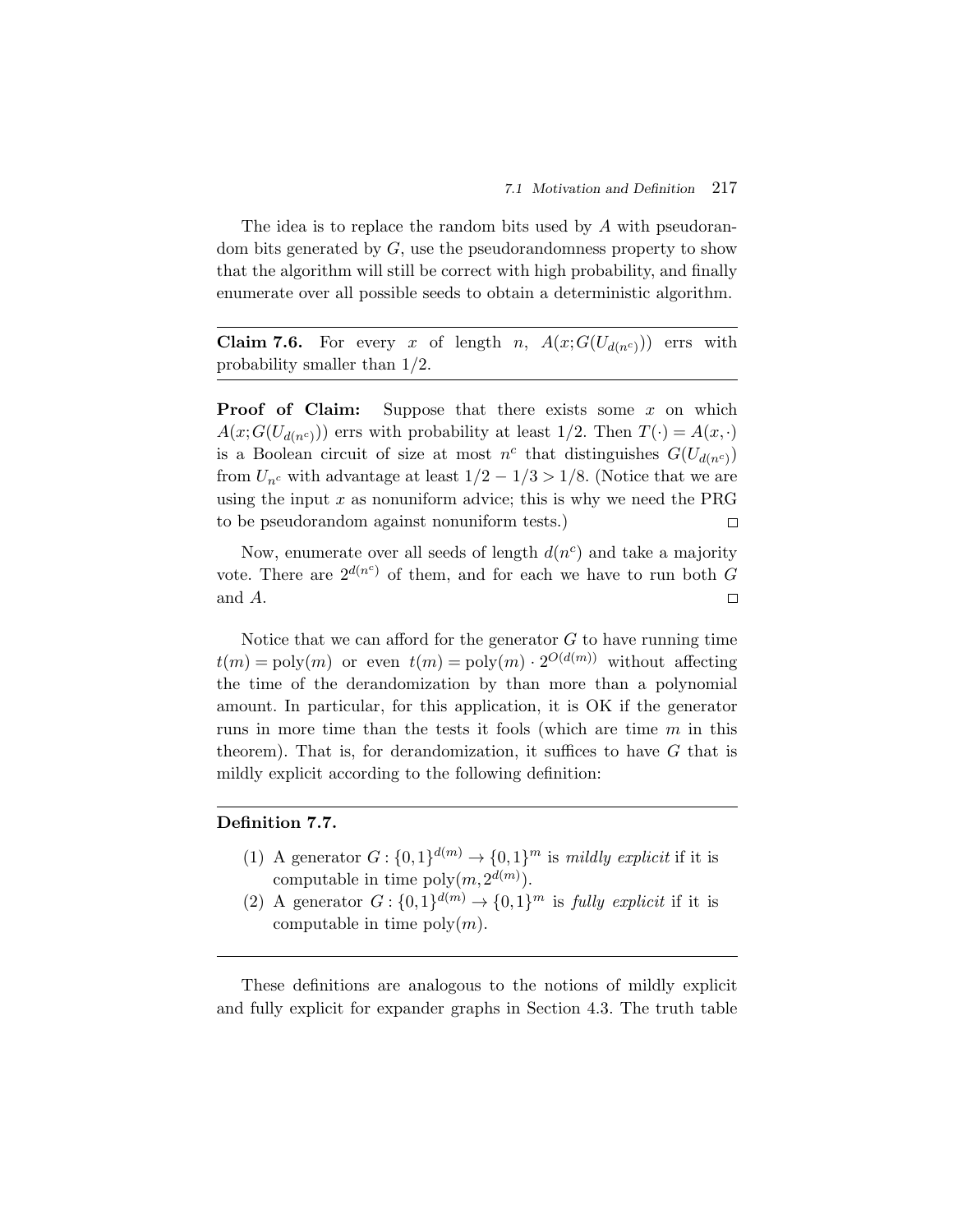of a mildly explicit generator can be constructed in time polynomial in its size (which is of size  $m \cdot 2^{d(m)}$ ), whereas a fully explicit generator can be evaluated in time polynomial in its input and output lengths (like the neighbor function of a fully explicit expander).

Theorem 7.5 provides a tradeoff between the seed length of the PRG and the efficiency of the derandomization. Let's look at some typical settings of parameters to see how we might simulate **BPP** in the different deterministic time classes (see Definition 3.1):

- (1) Suppose that for every constant  $\varepsilon > 0$ , there is an  $(m,1/8)$ mildly explicit PRG with seed length  $d(m) = m^{\varepsilon}$ . Then **BETTE:** BETTHE BETTHE CONDUCTER SUPPOSE that for every constant  $\varepsilon > 0$ , there is an  $(m, 1/8)$  mildly explicit PRG with seed length  $d(m) = m^{\varepsilon}$ . Then **BPP**  $\subset \bigcap_{\varepsilon > 0}$  **DTIME** $(2^{n^{\varepsilon}}) \stackrel{\text{def}}{=}$  **SUBEXP**. Sin known that **SUBEXP** is a proper subset of **EXP**, this is already a nontrivial improvement on the current inclusion **BPP**  $\subset$  **EXP** (Proposition 3.2).
- (2) Suppose that there is an  $(m,1/8)$  mildly explicit **PRG** with seed length  $d(m) = \text{polylog}(m)$ . Then already a nontrivial improvement<br> **BPP** ⊂ **EXP** (Proposition 3.2).<br>
Suppose that there is an (<br>
PRG with seed length  $d($ <br> **BPP** ⊂ ∪<sub>c</sub> DTIME(2<sup>logc<sub>m</sub>) def **P**.</sup>
- (3) Suppose that there is an  $(m,1/8)$  mildly explicit PRG with seed length  $d(m) = O(\log m)$ . Then **BPP** = **P**.

Of course, all of these derandomizations are contingent on the question of whether PRGs exist. As usual, our first answer is yes but the proof is not very helpful — it is nonconstructive and thus does not provide for an efficiently computable PRG:

**Proposition 7.8.** For all  $m \in \mathbb{N}$  and  $\varepsilon > 0$ , there exists a (nonexplicit)  $(m,\varepsilon)$  pseudorandom generator  $G: \{0,1\}^d \to \{0,1\}^m$  with seed length  $d = O(\log m + \log(1/\varepsilon)).$ 

*Proof.* The proof is by the probabilistic method. Choose  $G: \{0,1\}^d \to \{0,1\}^m$  at random. Now, fix a time m algorithm, T. The probability (over the choice of G) that T distinguishes  $G(U_d)$ from  $U_m$  with advantage  $\varepsilon$  is at most  $2^{-\Omega(2^d\varepsilon^2)}$ , by a Chernoff bound. There are  $2^{poly(m)}$  nonuniform algorithms running in time m (i.e., circuits of size  $m$ ). Thus, union-bounding over all possible  $T$ ,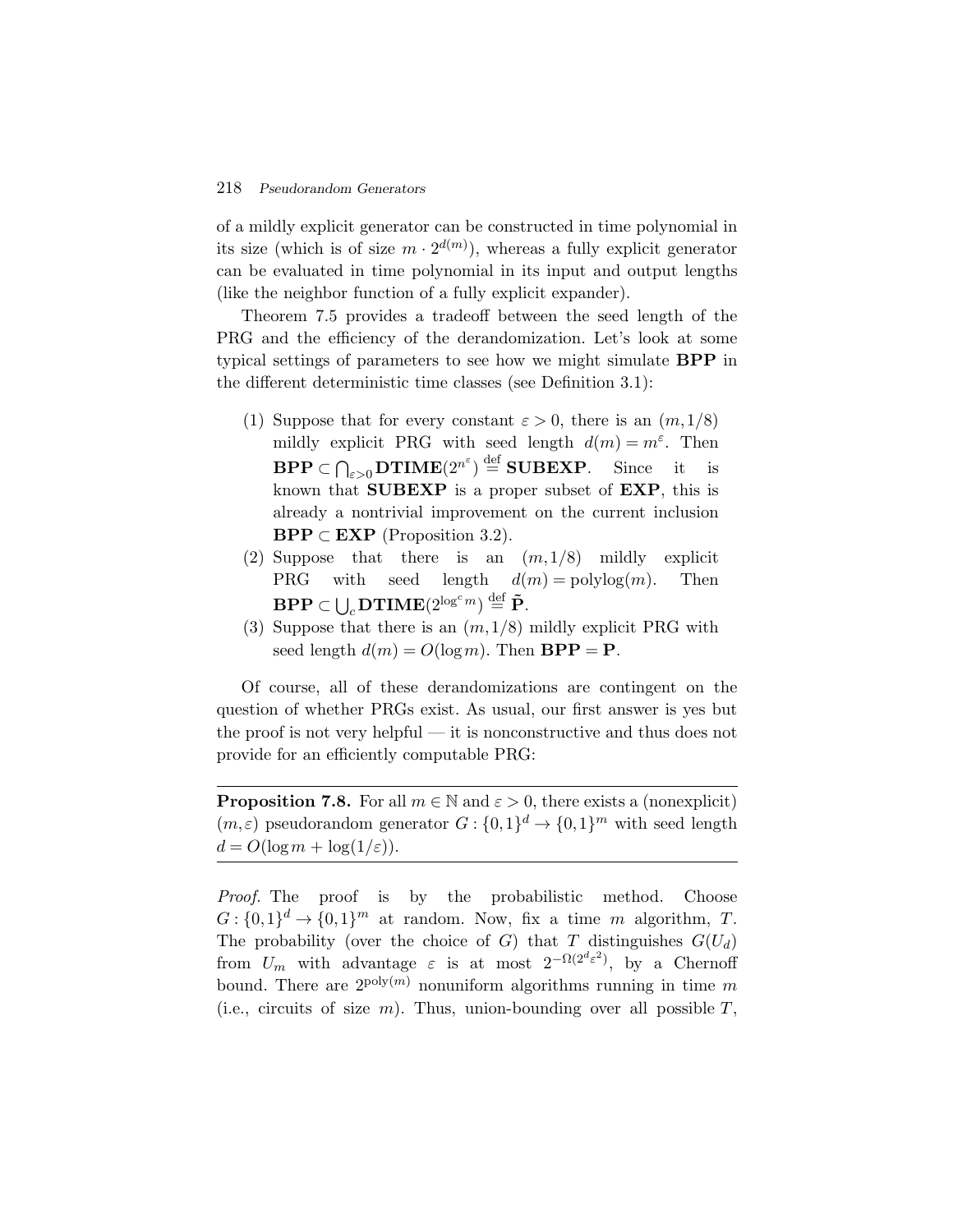we get that the probability that there exists a  $T$  breaking  $G$ is at most  $2^{\text{poly}(m)}2^{-\Omega(2^d\varepsilon^2)}$ , which is less than 1 for d being  $O(\log m + \log(1/\varepsilon)).$  $\Box$ 

Note that putting together Proposition 7.8 and Theorem 7.5 gives us another way to prove that **BPP**  $\subset$  **P**/**poly** (Corollary 3.12): just let the advice string be the truth table of an  $(n^c,1/8)$  PRG (which can be described by  $2^{d(n^c)} \cdot n^c = \text{poly}(n)$  bits), and then use that PRG in the proof of Theorem 7.5 to derandomize the **BPP** algorithm. However, if you unfold both this proof and our previous proof (where we do error reduction and then fix the coin tosses), you will see that both proofs amount to essentially the same "construction."

# **7.2 Cryptographic PRGs**

The theory of computational pseudorandomness discussed in this section emerged from cryptography, where researchers sought a definition that would ensure that using pseudorandom bits instead of truly random bits (e.g., when encrypting a message) would retain security against all computationally feasible attacks. In this setting, the generator  $G$  is used by the honest parties and thus should be very efficient to compute. On the other hand, the distinguisher T corresponds to an attack carried about by an adversary, and we want to protect against adversaries that may invest a lot of computational resources into trying to break the system. Thus, one is led to require that the pseudorandom generators be secure even against distinguishers with greater running time than the generator. The most common setting of parameters in the theoretical literature is that the generator should run in a fixed polynomial time, but the adversary can run in an arbitrary polynomial time.

**Definition 7.9.** A generator  $\overline{G_m}: \{0,1\}^{d(m)} \to \{0,1\}^m$  is a *cryptographic pseudorandom generator* if:

(1)  $G_m$  is fully explicit. That is, there is a constant b such that  $G_m$  is computable in time  $m^b$ .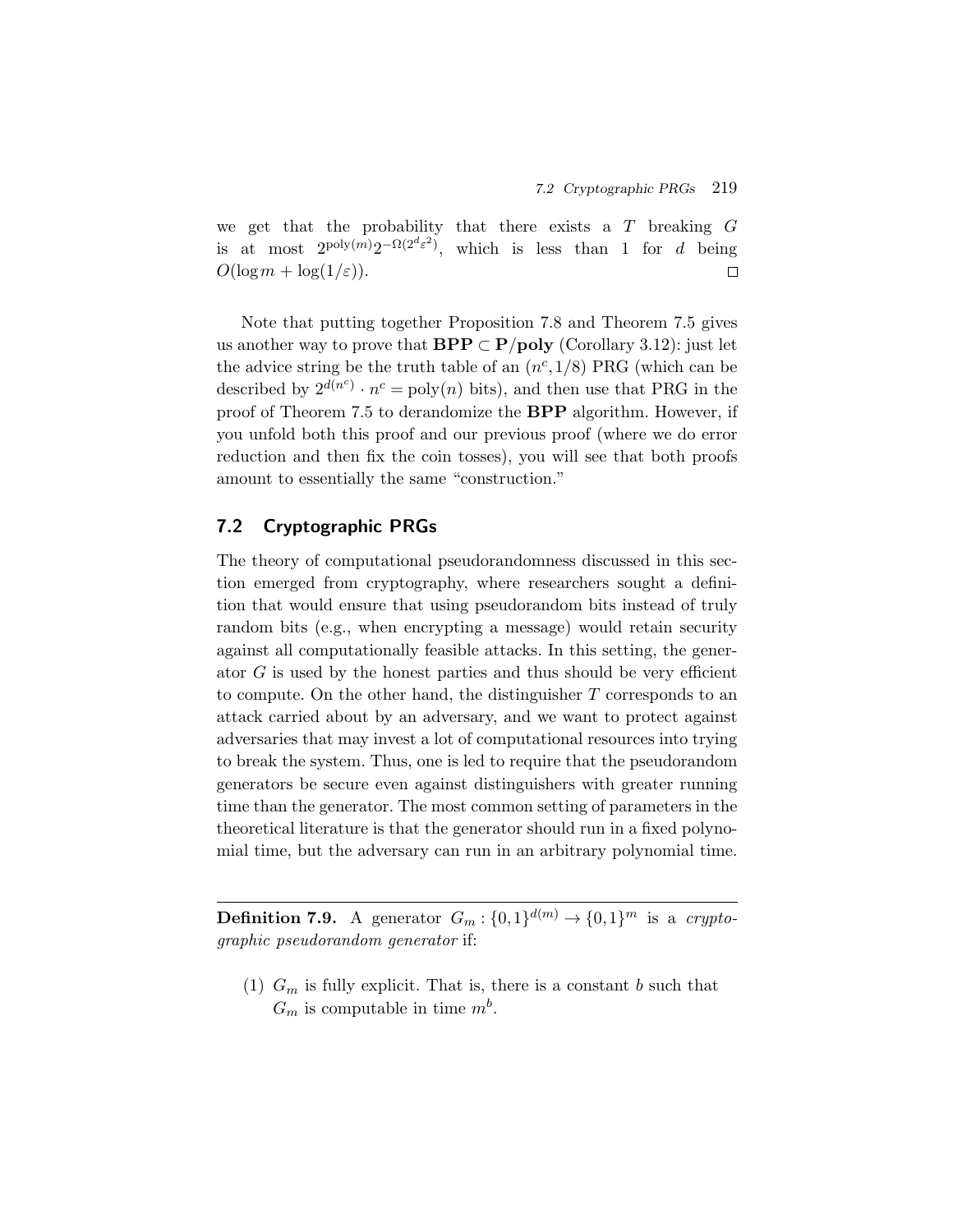(2)  $G_m$  is an  $(m^{\omega(1)}, 1/m^{\omega(1)})$  PRG. That is, for every constant c,  $G_m$  is an  $(m^c,1/m^c)$  pseudorandom generator for all sufficiently large  $m$ .

Due to space constraints and the fact that such generators are covered in other texts (see the Chapter Notes and References), we will not do an in-depth study of cryptographic generators, but just survey what is known about them.

The first question to ask is whether such generators exist at all. It is not hard to show that cryptographic pseudorandom generators cannot exist unless  $P \neq NP$ , indeed unless  $NP \not\subset P/poly$ . (See Problem 7.3.) Thus, we do not expect to establish the existence of such generators unconditionally, and instead need to make some complexity assumption. While it would be wonderful to show that  $\mathbf{NP} \not\subset \mathbf{P}/\mathbf{poly}$ implies the existence of cryptographic pseudorandom generators, that too seems out of reach. However, we can base them on the very plausible assumption that there are functions that are easy to evaluate but hard to invert.

**Definition 7.10.**  $f_n : \{0,1\}^n \to \{0,1\}^n$  is a *one-way function* if:

- (1) There is a constant b such that  $f_n$  is computable in time  $n^b$ for sufficiently large n.
- (2) For every constant c and every nonuniform algorithm A running in time  $n^c$ :

$$
\Pr[A(f_n(U_n)) \in f_n^{-1}(f_n(U_n))] \le \frac{1}{n^c}
$$

for all sufficiently large n.

Assuming the existence of one-way functions seems stronger than the assumption  $\mathbf{NP} \not\subset \mathbf{P/poly}$ . For example, it is an *average-case* complexity assumption, as it requires that  $f$  is hard to invert when evaluated on random inputs. Nevertheless, there are a number of candidate functions believed to be one-way. The simplest is integer multiplication:  $f_n(x,y) = x \cdot y$ , where x and y are  $n/2$ -bit numbers.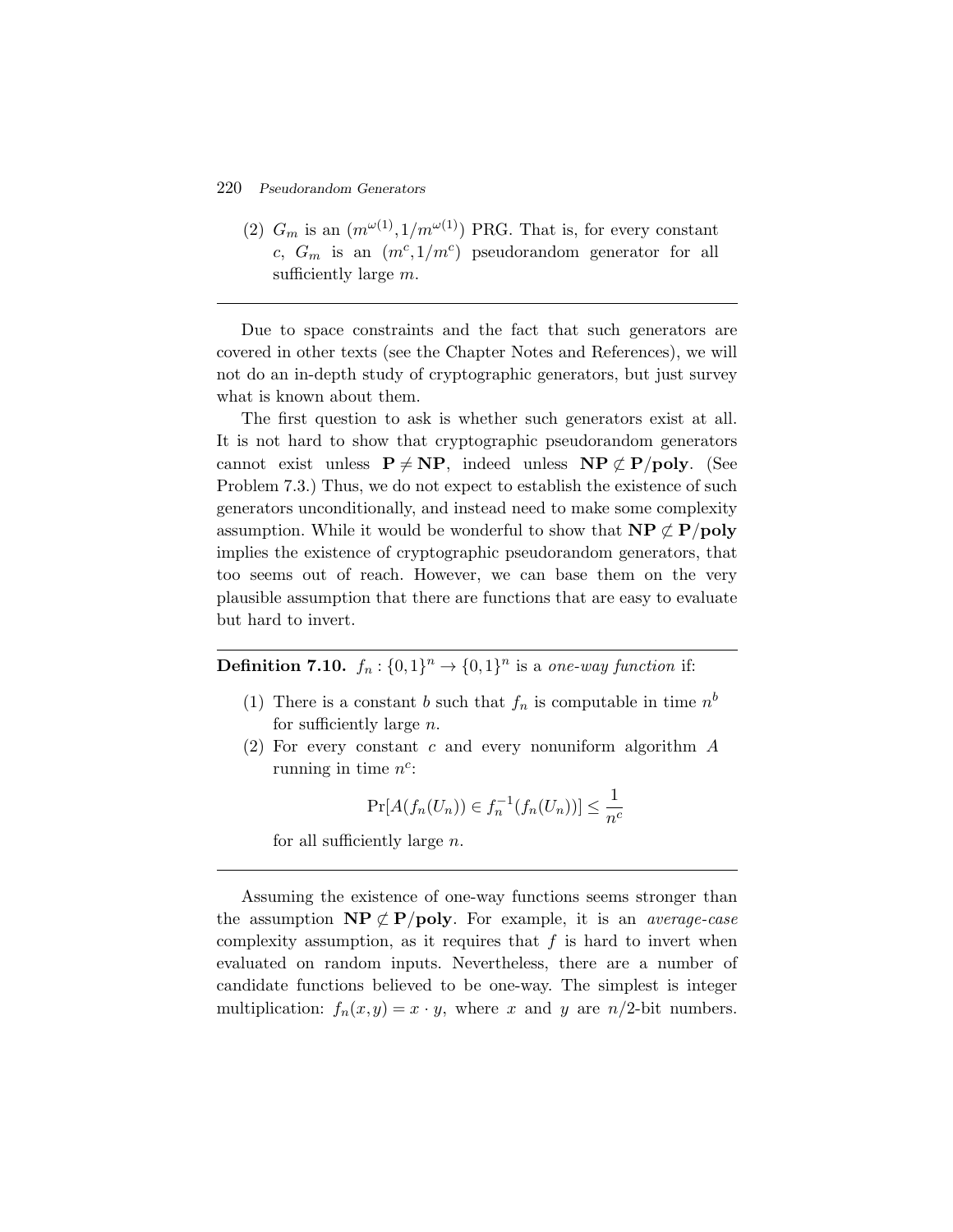Inverting this function amounts to the integer factorization problem, for which no efficient algorithm is known.

A classic and celebrated result in the foundations of cryptography is that cryptographic pseudorandom generators can be constructed from any one-way function:

**Theorem 7.11.** The following are equivalent:

- (1) One-way functions exist.
- (2) There exist cryptographic pseudorandom generators with seed length  $d(m) = m - 1$ .
- (3) For every constant  $\varepsilon > 0$ , there exist cryptographic pseudorandom generators with seed length  $d(m) = m^{\epsilon}$ .

#### **Corollary 7.12.** If one-way functions exist, then **BPP** ⊂ **SUBEXP**.

What about getting a better derandomization? The proof of the above theorem is more general quantitatively. It takes any one-way function  $f_{\ell}: \{0,1\}^{\ell} \to \{0,1\}^{\ell}$  and a parameter m, and constructs a generator  $G_m : \{0,1\}^{\text{poly}(\ell)} \to \{0,1\}^m$ . The fact that  $G_m$  is pseudorandom is proven by a reduction as follows. Assuming for contradiction that we have an algorithm T that runs in time t and distinguishes  $G_m$  from uniform with advantage  $\varepsilon$ , we construct an algorithm  $T'$  running in time  $t' = t \cdot (m/\varepsilon)^{O(1)}$  inverting  $f_{\ell}$  (say with probability 1/2). If  $t' \le \text{poly}(\ell)$ , then this contradicts the one-wayness of  $f$ , and hence we conclude that T cannot exist and  $G_m$  is a  $(t,\varepsilon)$  pseudorandom generator.

Quantitatively, if  $f_{\ell}$  is hard to invert by algorithms running in time  $s(\ell)$  and we take  $m = 1/\varepsilon = s(\ell)^{o(1)}$ , then we have  $t' \leq s(\ell)$  for every  $t = \text{poly}(m)$  and sufficiently large  $\ell$ . Thus, viewing the seed length d of  $G_m$  as a function of m, we have  $d(m) = \text{poly}(\ell) = \text{poly}(s^{-1}(m^{\omega(1)})),$ where  $m^{\omega(1)}$  denotes any superpolynomial function of m.

Thus:

• If  $s(\ell) = \ell^{\omega(1)}$ , we can get seed length  $d(m) = m^{\varepsilon}$  for any desired constant  $\varepsilon > 0$  and **BPP**  $\subset$  **SUBEXP** (as discussed above).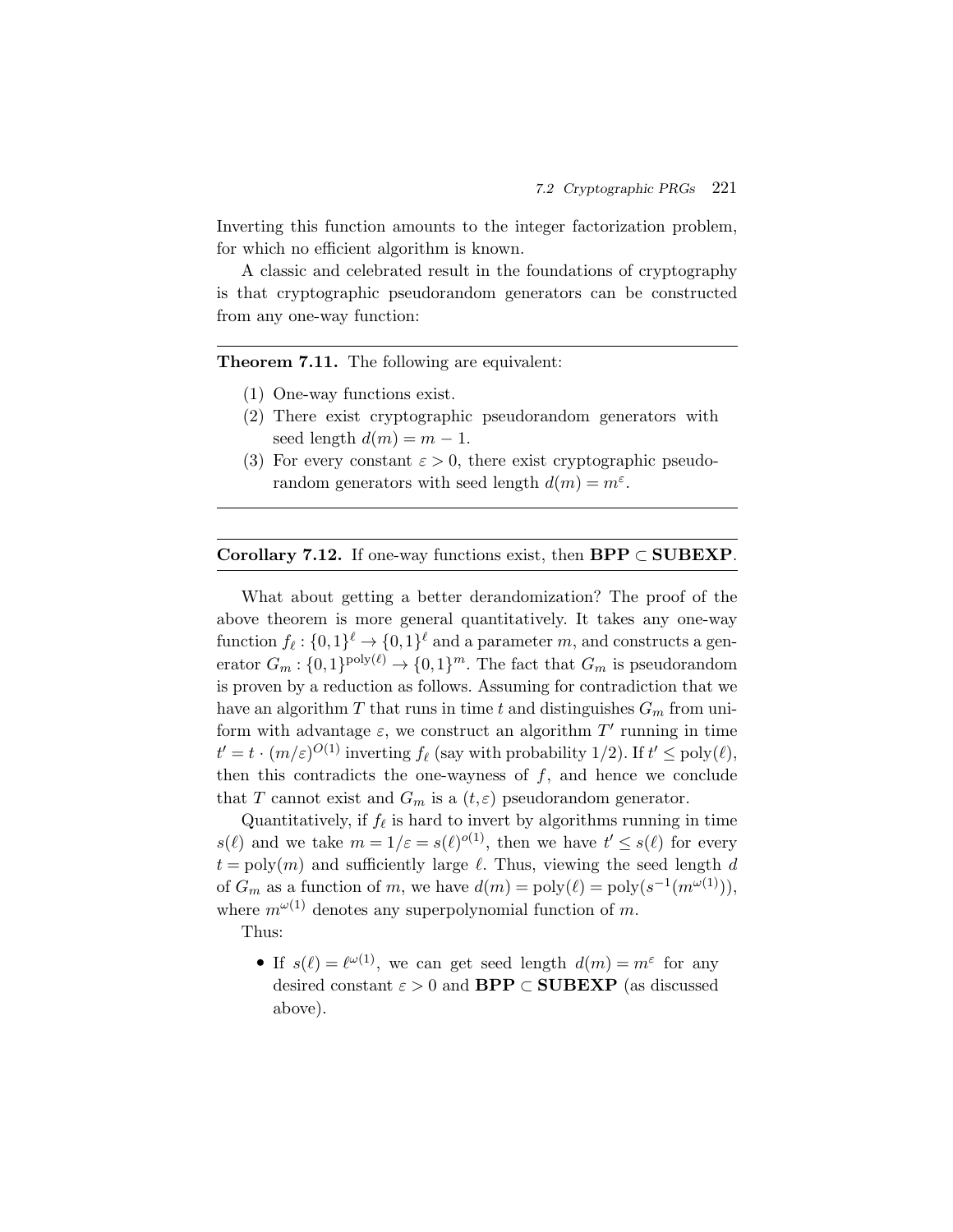• If  $s(\ell)=2^{\ell^{\Omega(1)}}$  (as is plausible for the factoring one-way function), then we get seed length  $d(m) = \text{poly}(\log m)$  and **BPP** ⊂  $\tilde{P}$ .

But we cannot get seed length  $d(m) = O(\log m)$ , as needed for concluding  $BPP = P$ , from this result. Even for the maximum possible hardness  $s(\ell) = 2^{\Omega(\ell)}$ , we get  $d(m) = \text{poly}(\log m)$ . In fact, Problem 7.3 shows that it is impossible to have a cryptographic PRG with seed length  $O(\log m)$  meeting Definition 7.9, where we require that  $G_m$ be pseudorandom against all  $\text{poly}(m)$ -time algorithms. However, for derandomization we only need  $G_m$  to be pseudorandom against a fixed poly-time algorithm, e.g., running in time  $t = m$ , and we would get such generators with seed length  $O(\log m)$  if the aforementioned construction could be improved to yield seed length  $d = O(\ell)$  instead of  $d = \text{poly}(\ell)$ .

**Open Problem 7.13.** Given a one-way function  $f: \{0,1\}^{\ell} \to \{0,1\}^{\ell}$ that is hard to invert by algorithms running in time  $s = s(\ell)$  and a constant c, it is possible to construct a fully explicit  $(t, \varepsilon)$  pseudorandom generator  $G: \{0,1\}^d \to \{0,1\}^m$  with seed length  $d = O(\ell)$  and pseudorandomness against time  $t = s \cdot (\varepsilon/m)^{O(1)}$ ?

The best known seed length for such a generator is  $d = \tilde{O}(\ell^3 \cdot \log(m/\varepsilon)/\log^2 s)$ , which is  $\tilde{O}(\ell^2)$  for the case that  $s = 2^{\Omega(\ell)}$ and  $m = 2^{\Omega(\ell)}$  as discussed above.

The above open problem has long been solved in the positive for one-way *permutations*  $f: \{0,1\}^{\ell} \to \{0,1\}^{\ell}$ . In fact, the construction of pseudorandom generators from one-way permutations has a particularly simple description:

$$
G_m(x,r)=(\langle x,r\rangle,\langle f(x),r\rangle,\langle f(f(x)),r\rangle,\ldots,\langle f^{(m-1)}(x),r\rangle),
$$

where  $|r| = |x| = \ell$  and  $\langle \cdot, \cdot \rangle$  denotes inner product modulo 2. One intuition for this construction is the following. Consider the sequence  $(f^{(m-1)}(U_{\ell}),f^{(m-2)}(U_{\ell}),\ldots,f(U_{\ell}),U_{\ell}).$  By the fact that f is hard to invert (but easy to evaluate) it can be argued that the  $i + 1$ 'st component of this sequence is infeasible to predict from the first i components except with negligible probability. Thus, it is a computational analogue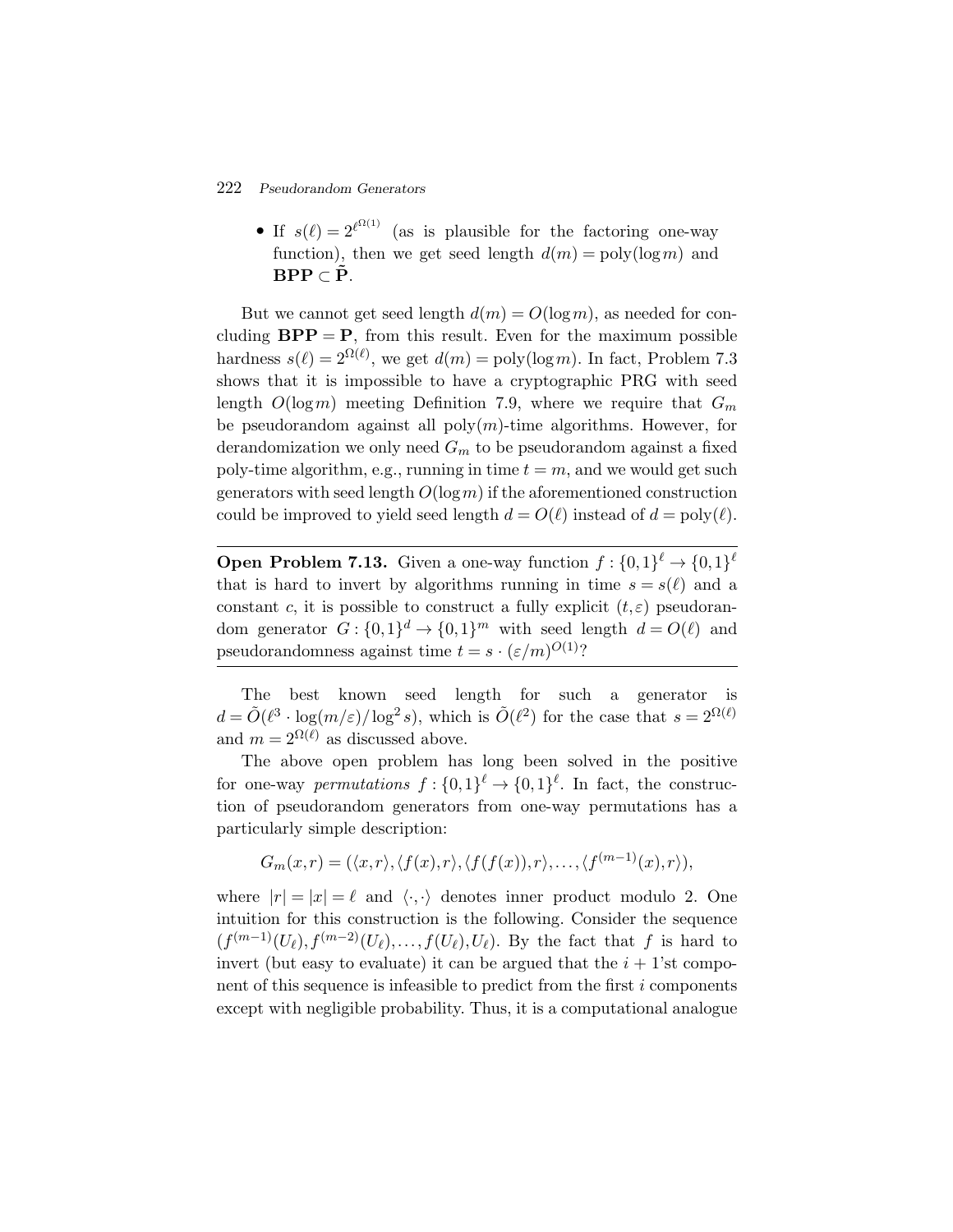of a block source. The pseudorandom generator then is obtained by a computational analogue of block-source extraction, using the strong extractor  $\text{Ext}(x,r) = \langle x,r \rangle$ . The fact that the extraction works in this computational setting, however, is much more delicate and complex to prove than in the setting of extractors, and relies on a "local list-decoding algorithm" for the corresponding code (namely the Hadamard code). See Problems 7.12 and 7.13. (We will discuss local list decoding in Section 7.6.)

**Pseudorandom Functions.** It turns out that a cryptographic pseudorandom generator can be used to build an even more powerful object — a family of *pseudorandom functions*. This is a family of functions  $\{f_s: \{0,1\}^d \to \{0,1\}\}_{s \in \{0,1\}^d}$  such that (a) given the seed s, the function  $f_s$  can be evaluated in polynomial time, but (b) without the seed, it is infeasible to distinguish an oracle for  $f_s$  from an oracle to a truly random function. Thus in some sense, the d-bit truly random seed s is stretched to  $2^d$  pseudorandom bits (namely the truth table of  $f_s$ )!

Pseudorandom functions have applications in several domains:

• *Cryptography*: When two parties share a seed s to a PRF, they effectively share a random function  $f: \{0,1\}^d \to \{0,1\}.$ (By definition, the function they share is indistinguishable from random by any poly-time third party.) Thus, in order for one party to send a message  $m$  encrypted to the other, they can simply choose a random  $r \stackrel{\text{R}}{\leftarrow} \{0,1\}^d$ , and send  $(r, f_s(r) \oplus m)$ . With knowledge of s, decryption is easy; simply calculate  $f_s(r)$  and XOR it to the second part of the received message. However, the value  $f_s(r) \oplus m$  would look essentially random to anyone without knowledge of s. This is just one example; pseudorandom functions have vast

applicability in cryptography. • *Learning Theory*: Here, PRFs are used mainly to prove negative results. The basic paradigm in computational learning theory is that we are given a list of examples of a function's behavior,  $(x_1, f(x_2), (x_2, f(x_2)), \ldots, (x_k, f(x_k)))$ , where the  $x_i$ s are being selected randomly from some underlying

distribution, and we would like to predict what the func-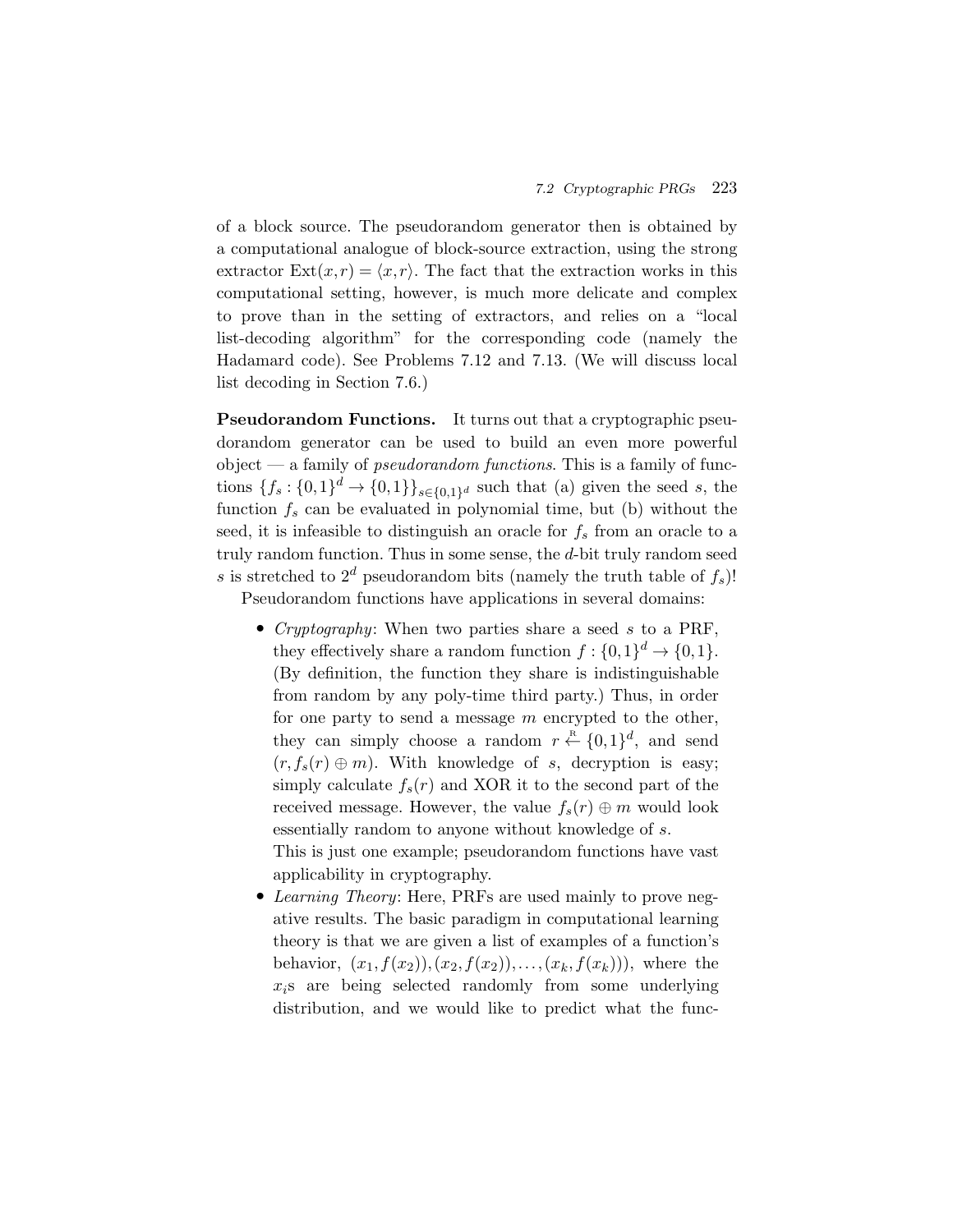tion's value will be on a new data point  $x_{k+1}$  coming from the same distribution. Information-theoretically, correct prediction is possible after a small number of samples (with high probability), assuming that the function has a small description (e.g., is computable by a poly-sized circuit). However, it is computationally hard to predict the output of a PRF  $f_s$  on a new point  $x_{k+1}$  after seeing its value on k points (and this holds even if the algorithm gets to make "membership queries" — choose the evaluation points on its own, in addition to getting random examples from some underlying distribution). Thus, PRFs provide examples of functions that are efficiently computable yet hard to learn.

• *Hardness of Proving Circuit Lower Bounds*: One main approach to proving  $P \neq NP$  is to show that some  $f \in \mathbf{NP}$  doesn't have polynomial size circuits (equivalently,  $\mathbf{NP} \not\subset \mathbf{P}(\mathbf{poly})$ . This approach has had very limited success — the only superpolynomial lower bounds that have been achieved have been using very restricted classes of circuits (monotone circuits, constant depth circuits, etc). For general circuits, the best lower bound that has been achieved for a problem in **NP** is  $5n - O(n)$ .

Pseudorandom functions have been used to help explain why existing lower-bound techniques have so far not yielded superpolynomial circuit lower bounds. Specifically, it has been shown that any sufficiently "constructive" proof of superpolynomial circuit lower bounds (one that would allow us to certify that a randomly chosen function has no small circuits) could be used to distinguish a pseudorandom function from truly random in subexponential time and thus invert any one-way function in subexponential time. This is known as the "Natural Proofs" barrier to circuit lower bounds.

# **7.3 Hybrid Arguments**

In this section, we introduce a very useful proof method for working with computational indistinguishability, known as the *hybrid argument*.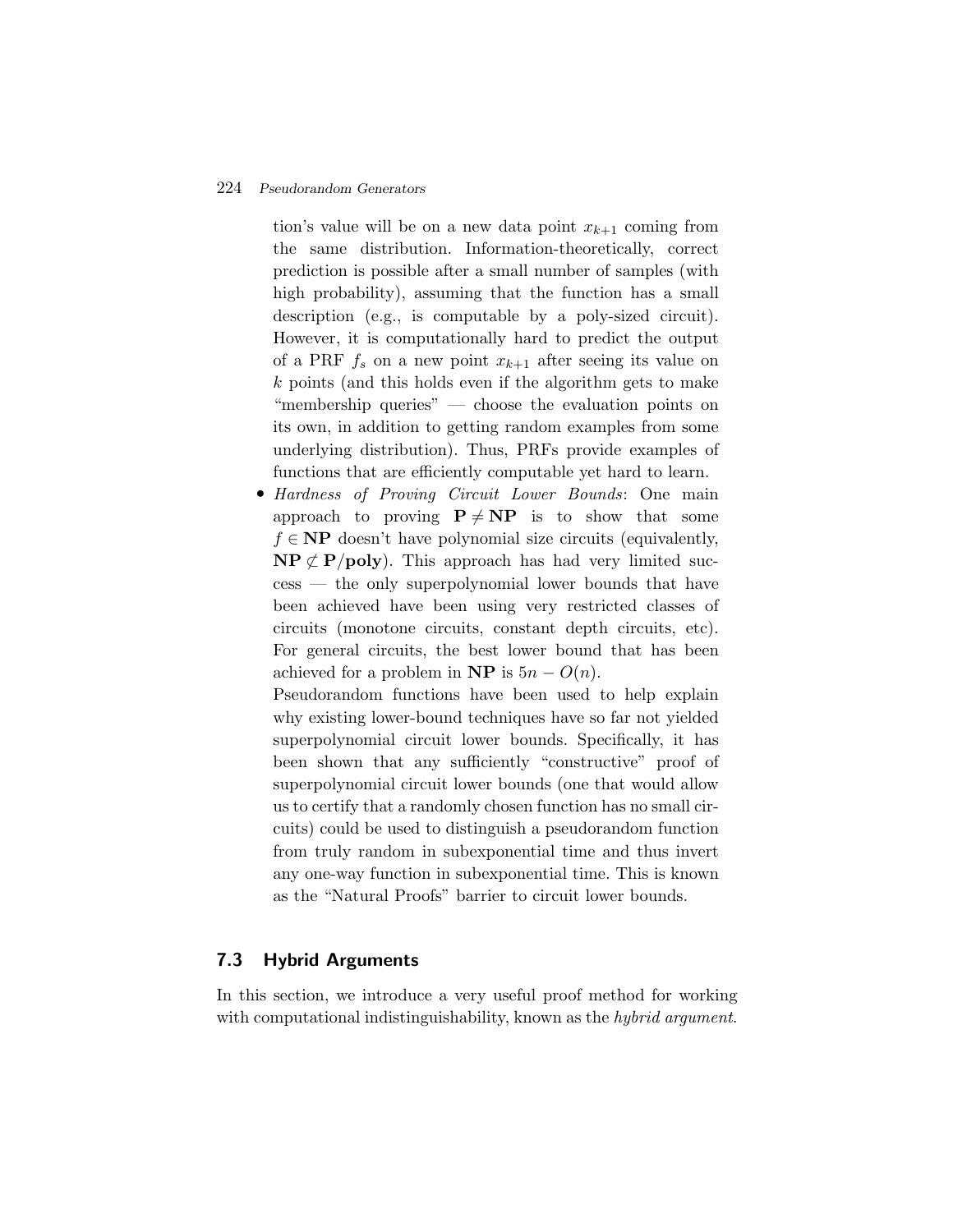We use it to establish two important facts  $-$  that computational indistinguishability is preserved under taking multiple samples, and that pseudorandomness is equivalent to next-bit unpredictability.

#### **7.3.1 Indistinguishability of Multiple Samples**

The following proposition illustrates that computational indistinguishability behaves like statistical difference when taking many independent repetitions; the distance  $\varepsilon$  multiplies by at most the number of copies (cf. Lemma 6.3, Part 6). Proving it will introduce useful techniques for reasoning about computational indistinguishability, and will also illustrate how working with such computational notions can be more subtle than working with statistical notions.

**Proposition 7.14.** If random variables X and Y are  $(t, \varepsilon)$  indistinguishable, then for every  $k \in \mathbb{N}$ ,  $X^k$  and  $Y^k$  are  $(t, k\varepsilon)$  indistinguishable (where  $X^k$  represents k independent copies of X).

Note that when  $t = \infty$ , this follows from Lemma 6.3, Part 6; the challenge here is to show that the same holds even when we restrict to computationally bounded distinguishers.

*Proof.* We will prove the contrapositive: if there is an efficient algorithm T distinguishing  $X^k$  and  $Y^k$  with advantage greater than  $k\varepsilon$ , then there is an efficient algorithm T' distinguishing X and Y with advantage greater than  $\varepsilon$ . The difference in this proof from the corresponding result about statistical difference is that we need to preserve efficiency when going from  $T$  to  $T'$ . The algorithm  $T'$  will naturally use the algorithm T as a subroutine. Thus this is a *reduction* in the same spirit as reductions used elsewhere in complexity theory (e.g., in the theory of **NP**-completeness).

Suppose that there exists a nonuniform time t algorithm  $T$  such that

$$
|\Pr[T(X^k) = 1] - \Pr[T(Y^k) = 1]| > k\varepsilon.
$$
 (7.1)

We can drop the absolute value in the above expression without loss of generality. (Otherwise we can replace T with its negation; recall that negations are free in our measure of circuit size.)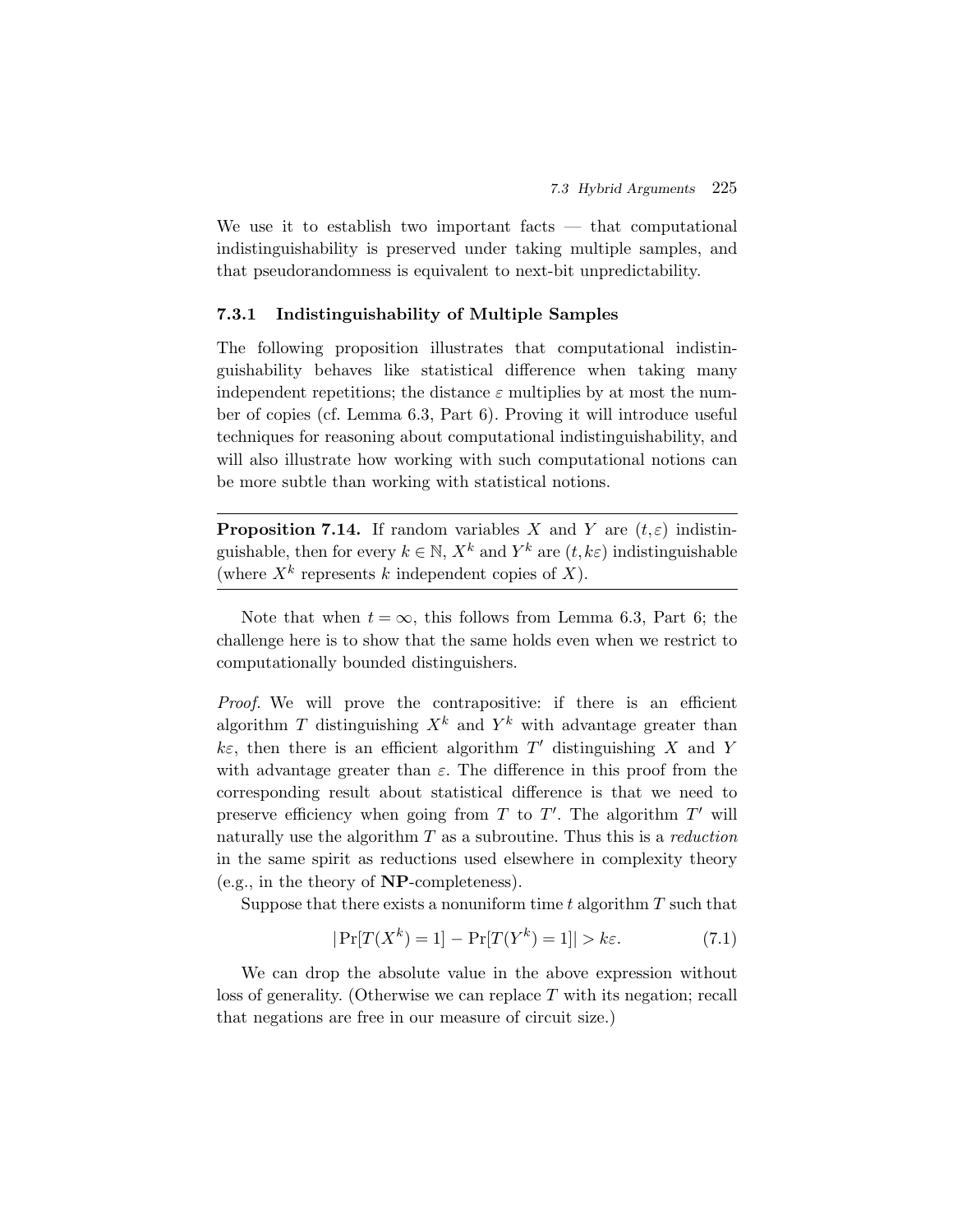Now we will use a "hybrid argument." Consider the hybrid distributions  $H_i = X^{k-i}Y^i$ , for  $i = 0,...,k$ . Note that  $H_0 = X^k$  and  $H_k = Y^k$ . Then Inequality (7.1) is equivalent to

$$
\sum_{i=1}^{k} \Pr[T(H_{i-1}) = 1] - \Pr[T(H_i) = 1] > k\varepsilon,
$$

since the sum telescopes. Thus, there must exist some  $i \in [k]$  such that  $Pr[T(H_{i-1}) = 1] - Pr[T(H_i) = 1] > \varepsilon$ , i.e.,

$$
\Pr[T(X^{k-i}XY^{i-1}) = 1] - \Pr[T(X^{k-i}YY^{i-1}) = 1] > \varepsilon.
$$

By averaging, there exists some  $x_1, \ldots x_{k-i}$  and  $y_{k-i+2}, \ldots y_k$  such that

$$
\Pr[T(x_1, \dots x_{k-i}, X, y_{k-i+2}, \dots y_k) = 1] - \Pr[T(x_1, \dots x_{k-i}, Y, y_{k-i+2}, \dots y_k) = 1] > \varepsilon.
$$

Then, define  $T'(z) = T(x_1,...x_{k-i},z,y_{k-i+2},...,y_k)$ . Note that  $T'$ is a nonuniform algorithm with advice i,  $x_1, \ldots, x_{k-i}$ ,  $y_{k-i+2}, \ldots, y_k$ hardwired in. Hardwiring these inputs costs nothing in terms of circuit size. Thus  $T'$  is a nonuniform time t algorithm such that

$$
\Pr[T'(X) = 1] - \Pr[T'(Y) = 1] > \varepsilon,
$$

contradicting the indistinguishability of  $X$  and  $Y$ .

 $\Box$ 

While the parameters in the above result behave nicely, with  $(t, \varepsilon)$ going to  $(t, k\varepsilon)$ , there are some implicit costs. First, the amount of nonuniform advice used by  $T'$  is larger than that used by  $T$ . This is hidden by the fact that we are using the same measure  $t$  (namely circuit size) to bound both the time and the advice length. Second, the result is meaningless for large values of k (e.g.,  $k = t$ ), because a time t algorithm cannot read more than t bits of the input distributions  $X^k$  and  $Y^k$ .

We note that there is an analogue of the above result for computational indistinguishability against *uniform* algorithms (Definition 7.2), but it is more delicate, because we cannot simply hardwire  $i$ ,  $x_1, \ldots, x_{k-i}, y_{k-i+2}, \ldots, y_k$  as advice. Indeed, a direct analogue of the proposition as stated is known to be false. We need to add the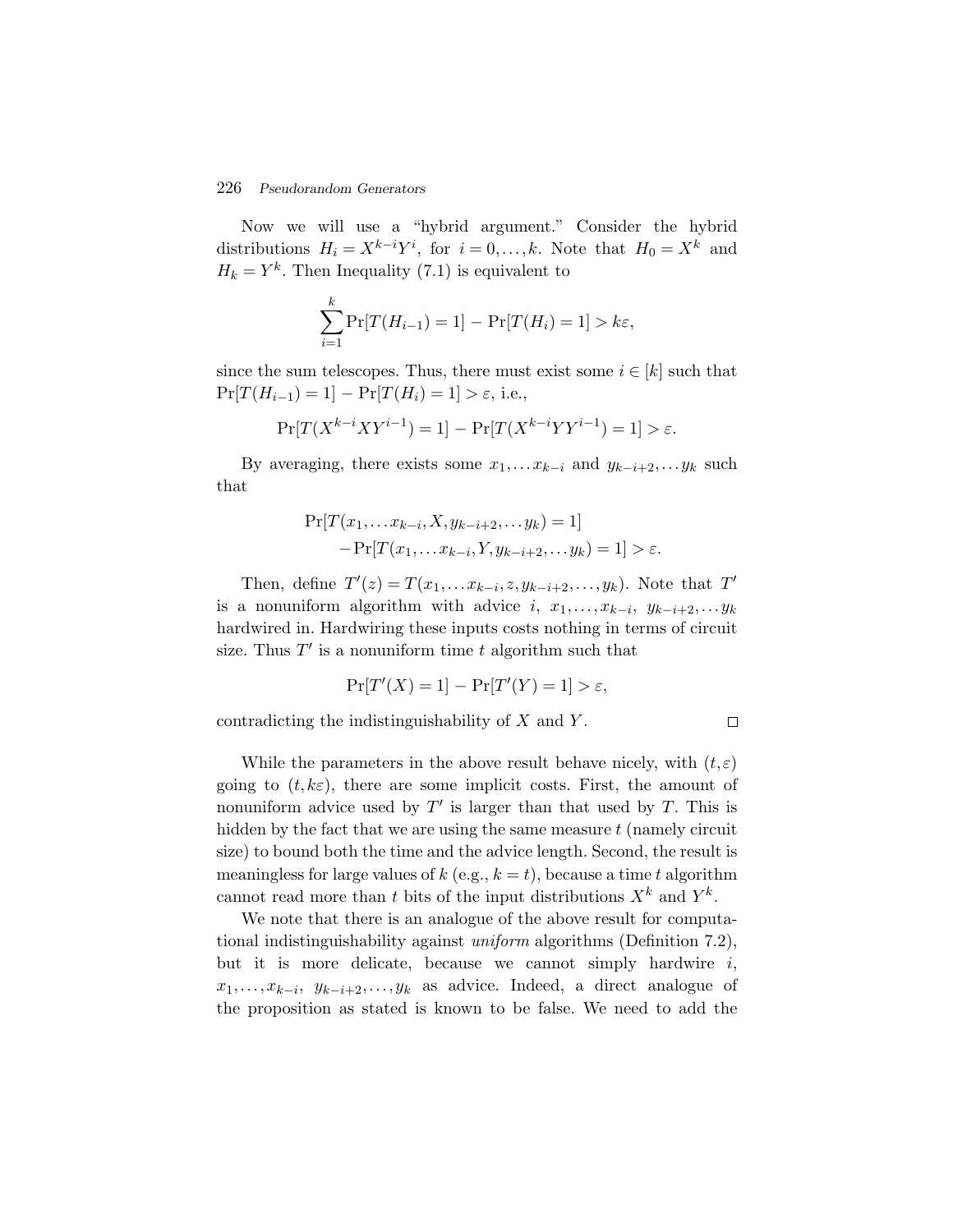additional condition that the distributions  $X$  and  $Y$  are efficiently samplable. Then T' can choose  $i \stackrel{\text{R}}{\leftarrow} [k]$  at random, and randomly sample  $x_1, \ldots, x_{k-i} \stackrel{\text{R}}{\leftarrow} X$ ,  $y_{k-i+2}, \ldots, y_k \stackrel{\text{R}}{\leftarrow} Y$ .

### **7.3.2 Next-Bit Unpredictability**

In analyzing the pseudorandom generators that we construct, it will be useful to work with a reformulation of the pseudorandomness property, which says that given a prefix of the output, it should be hard to predict the next bit much better than random guessing.

For notational convenience, we deviate from our usual conventions and write  $X_i$  to denote the *i*th bit of random variable  $X$ , rather than the ith random variable in some ensemble. We have:

**Definition 7.15.** Let X be a random variable distributed on  $\{0,1\}^m$ . For  $t \in \mathbb{N}$  and  $\varepsilon \in [0,1]$ , we say that X is  $(t,\varepsilon)$  *next-bit unpredictable* if for every nonuniform probabilistic algorithm  $P$  running in time  $t$  and every  $i \in [m]$ , we have:

$$
\Pr[P(X_1X_2\cdots X_{i-1}) = X_i] \le \frac{1}{2} + \varepsilon,
$$

where the probability is taken over  $X$  and the coin tosses of  $P$ .

Note that the uniform distribution  $X \equiv U_m$  is  $(t,0)$  next-bit unpredictable for every  $t$ . Intuitively, if  $X$  is pseudorandom, it must be next-bit unpredictable, as this is just one specific kind of test one can perform on  $X$ . In fact the converse also holds, and that will be the direction we use.

**Proposition 7.16.** Let X be a random variable taking values in  ${0,1}^m$ . If X is a  $(t,\varepsilon)$  pseudorandom, then X is  $(t - O(1),\varepsilon)$  next-bit unpredictable. Conversely, if X is  $(t, \varepsilon)$  next-bit unpredictable, then it is  $(t, m \cdot \varepsilon)$  pseudorandom.

*Proof.* Here U denotes an r.v. uniformly distributed on  $\{0,1\}^m$  and  $U_i$  denotes the *i*th bit of  $U$ .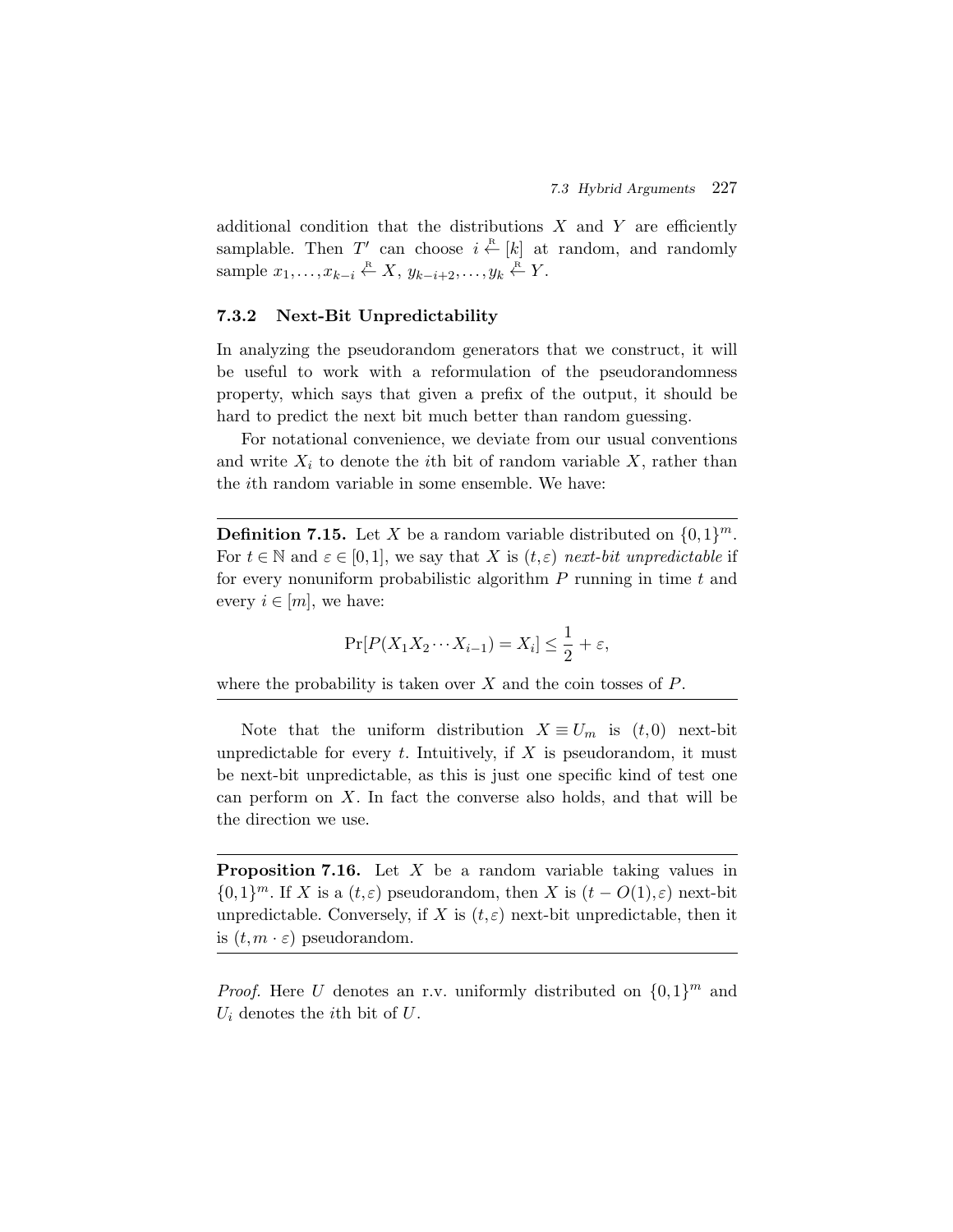**pseudorandom**  $\Rightarrow$  **next-bit unpredictable.** The proof is by reduction. Suppose for contradiction that X is not  $(t-3,\varepsilon)$  next-bit unpredictable, so we have a predictor  $P: \{0,1\}^{i-1} \to \{0,1\}$  that succeeds with probability at least  $1/2 + \varepsilon$ . We construct an algorithm  $T: \{0,1\}^m \to \{0,1\}$  that distinguishes X from  $U_m$  as follows: uppose for contrad<br>e, so we have a<br>h probability at lea<br> $\rightarrow \{0,1\}$  that disting<br> $T(x_1x_2\cdots x_m) = \begin{cases} \end{cases}$ 

$$
T(x_1x_2\cdots x_m) = \begin{cases} 1 & \text{if } P(x_1x_2\cdots x_{i-1}) = x_i \\ 0 & \text{otherwise.} \end{cases}
$$

T can be implemented with the same number of  $\wedge$  and  $\vee$  gates as P, plus 3 for testing equality (via the formula  $(x \wedge y) \vee (\neg x \wedge \neg y)$ ).

**next-bit unpredictable**  $\Rightarrow$  **pseudorandom.** Also by reduction. Suppose  $X$  is not pseudorandom, so we have a nonuniform algorithm  $T$  running in time  $t$  s.t.

$$
\Pr[T(X) = 1] - \Pr[T(U) = 1] > \varepsilon,
$$

where we have dropped the absolute values without loss of generality as in the proof of Proposition 7.14.

We now use a hybrid argument. Define  $H_i =$  $X_1X_2\cdots X_iU_{i+1}U_{i+2}\cdots U_m$ . Then  $H_m = X$  and  $H_0 = U$ . We have:

$$
\sum_{i=1}^{m} (\Pr[T(H_i) = 1] - \Pr[T(H_{i-1}) = 1]) > \varepsilon,
$$

since the sum telescopes. Thus, there must exist an  $i$  such that

$$
\Pr[T(H_i) = 1] - \Pr[T(H_{i-1}) = 1] > \varepsilon/m.
$$

This says that T is more likely to output 1 when we put  $X_i$  in the ith bit than when we put a random bit  $U_i$ . We can view  $U_i$  as being  $X_i$  with probability 1/2 and being  $\overline{X_i}$  with probability 1/2. The only advantage T has must be coming from the latter case, because in the former case, the two distributions are identical. Formally,

$$
\varepsilon/m < \Pr[T(H_i) = 1] - \Pr[T(H_{i-1}) = 1]
$$
\n
$$
= \Pr[T(X_1 \cdots X_{i-1} X_i U_{i+1} \cdots U_m) = 1]
$$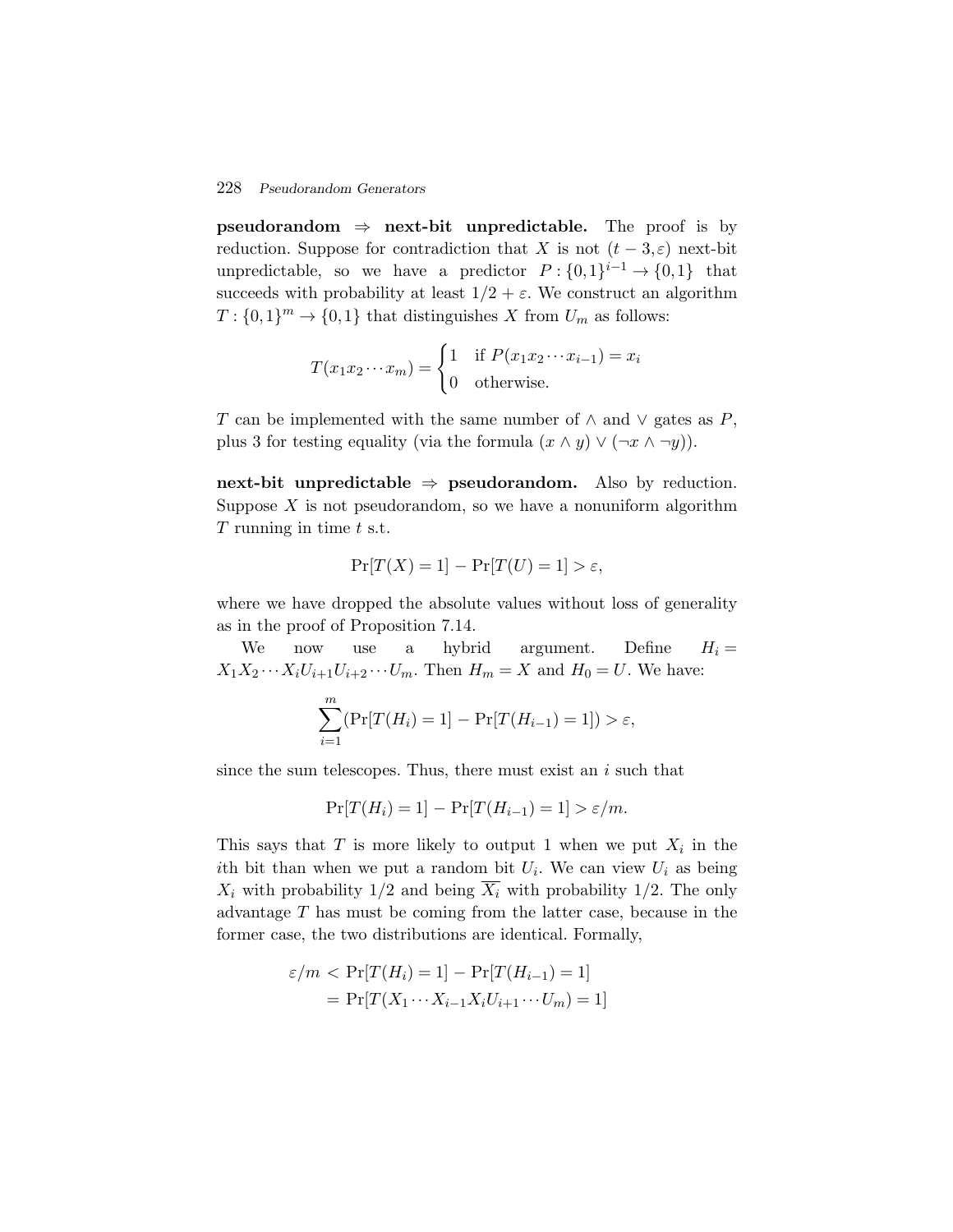*7.3 Hybrid Arguments* 229

$$
7.3 \text{ Hybrid Argu}
$$
\n
$$
-\left(\frac{1}{2} \cdot \Pr[T(X_1 \cdots X_{i-1} X_i U_{i+1} \cdots U_m) = 1]\right)
$$
\n
$$
+\frac{1}{2} \cdot \Pr[T(X_1 \cdots X_{i-1} \overline{X_i} U_{i+1} \cdots U_m) = 1]\right)
$$
\n
$$
=\frac{1}{2} \cdot (\Pr[T(X_1 \cdots X_{i-1} X_i U_{i+1} \cdots U_m) = 1]
$$
\n
$$
-\Pr[T(X_1 \cdots X_{i-1} \overline{X_i} U_{i+1} \cdots U_m) = 1]).
$$

This motivates the following next-bit predictor:  $P(x_1x_2 \cdots x_{i-1})$ :

- (1) Choose random bits  $u_i, \ldots, u_m \stackrel{\text{R}}{\leftarrow} \{0,1\}.$
- (2) Compute  $b = T(x_1 \cdots x_{i-1}u_i \cdots u_m)$ .
- (3) If  $b = 1$ , output  $u_i$ , otherwise output  $\overline{u_i}$ .

The intuition is that T is more likely to output 1 when  $u_i = x_i$  than when  $u_i = \overline{x_i}$ . Formally, we have:

$$
\Pr[P(X_1 \cdots X_{i-1}) = X_i]
$$
  
=  $\frac{1}{2} \cdot (\Pr[T(X_1 \cdots X_{i-1} U_i U_{i+1} \cdots U_m) = 1 | U_i = X_i]$   
+  $\Pr[T(X_1 \cdots X_{i-1} U_i U_{i+1} \cdots U_m) = 0 | U_i \neq X_i])$   
=  $\frac{1}{2} \cdot (\Pr[T(X_1 \cdots X_{i-1} X_i U_{i+1} \cdots U_m) = 1]$   
+  $1 - \Pr[T(X_1 \cdots X_{i-1} \overline{X_i} U_{i+1} \cdots U_m) = 1])$   
>  $\frac{1}{2} + \frac{\varepsilon}{m}.$ 

Note that as described P runs in time  $t + O(m)$ . Recalling that we are using circuit size as our measure of nonuniform time, we can reduce the running time to  $t$  as follows. First, we may nonuniformly fix the coin tosses  $u_i, \ldots, u_m$  of P while preserving its advantage. Then all P does is run T on  $x_1 \cdots x_{i-1}$  concatenated with some fixed bits and and either output what T does or its negation (depending on the fixed value of  $u_i$ ). Fixing some input bits and negation can be done without increasing circuit size. Thus we contradict the next-bit unpredictability of  $X$ .  $\Box$ 

We note that an analogue of this result holds for uniform distinguishers and predictors, provided that we change the definition of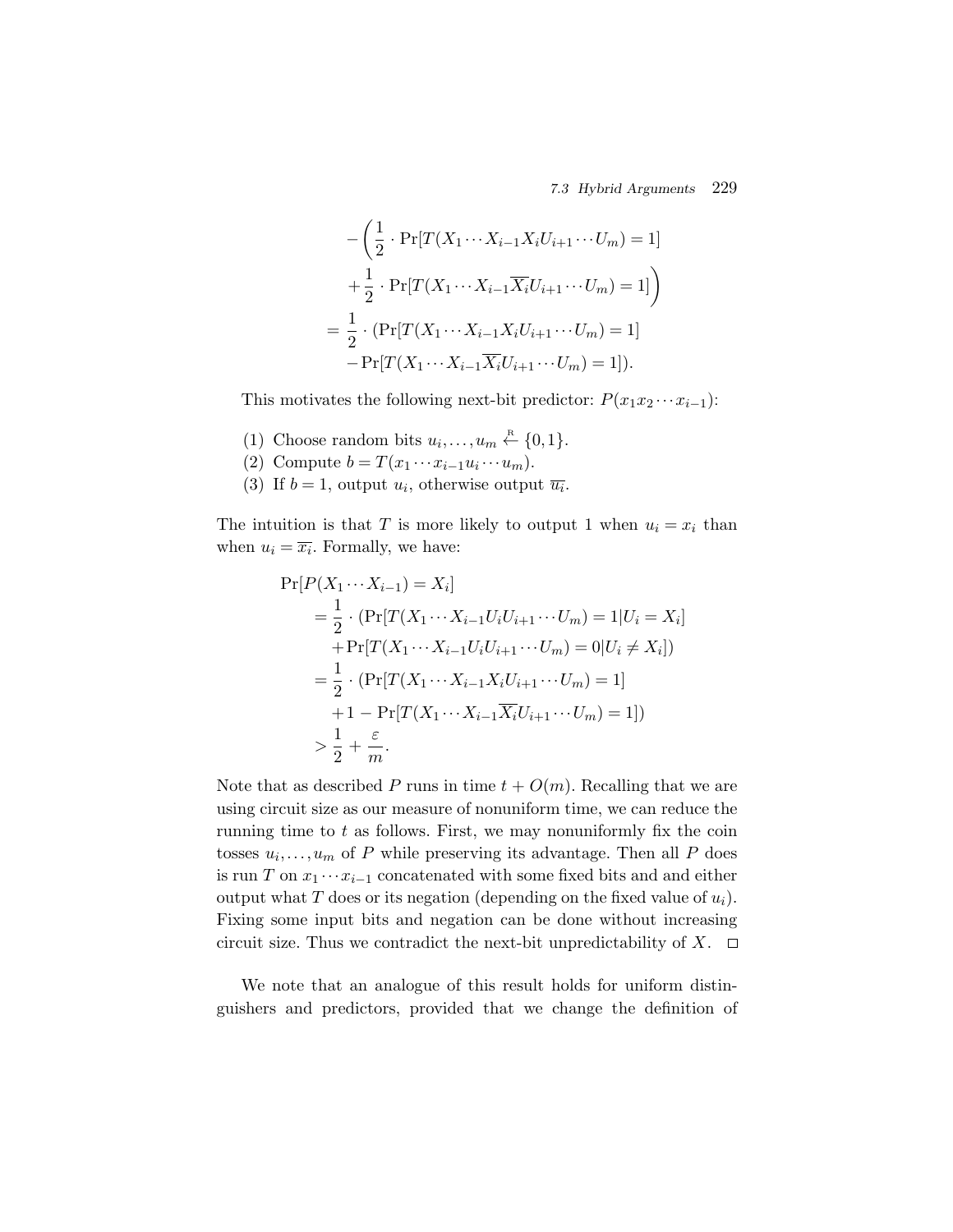next-bit predictor to involve a random choice of  $i \stackrel{\text{R}}{\leftarrow} [m]$  instead of a fixed value of i, and change the time bounds in the conclusions to be  $t - O(m)$  rather than  $t - O(1)$  and t. (We can't do tricks like in the final paragraph of the proof.) In contrast to the multiple-sample indistinguishability result of Proposition 7.14, this result does not need X to be efficiently samplable for the uniform version.

## **7.4 Pseudorandom Generators from Average-Case Hardness**

In Section 7.2, we surveyed cryptographic pseudorandom generators, which have numerous applications within and outside cryptography, including to derandomizing **BPP**. However, for derandomization, we can use generators with weaker properties. Specifically, Theorem 7.5 only requires  $G: \{0,1\}^{d(m)} \to \{0,1\}^m$  such that:

- (1) G fools (nonuniform) distinguishers running in time  $m$  (as opposed to all  $\text{poly}(m)\text{-time}$  distinguishers).
- (2) G is computable in time  $\text{poly}(m, 2^{d(m)})$  (i.e., G is mildly explicit). In particular, *the PRG may take more time than the distinguishers it is trying to fool*.

Such a generator implies that every **BPP** algorithm can be derandomized in time  $\text{poly}(n) \cdot 2^{d(\text{poly}(n))}$ .

The benefit of studying such generators is that we can hope to construct them under weaker assumptions than used for cryptographic generators. In particular, a generator with the properties above no longer seems to imply  $P \neq NP$ , much less the existence of one-way functions. (The nondeterministic distinguisher that tests whether a string is an output of the generator by guessing a seed needs to evaluate the generator, which takes more time than the distinguishers are allowed.)

However, as shown in Problem 7.1, such generators still imply nonuniform circuit lower bounds for exponential time, something that is beyond the state of the art in complexity theory.

Our goal in the rest of this section is to construct generators as above from assumptions that are as weak as possible. In this section, we will construct them from boolean functions computable in exponential time that are hard on average (for nonuniform algorithms), and in the section after we will relax this to only require worst-case hardness.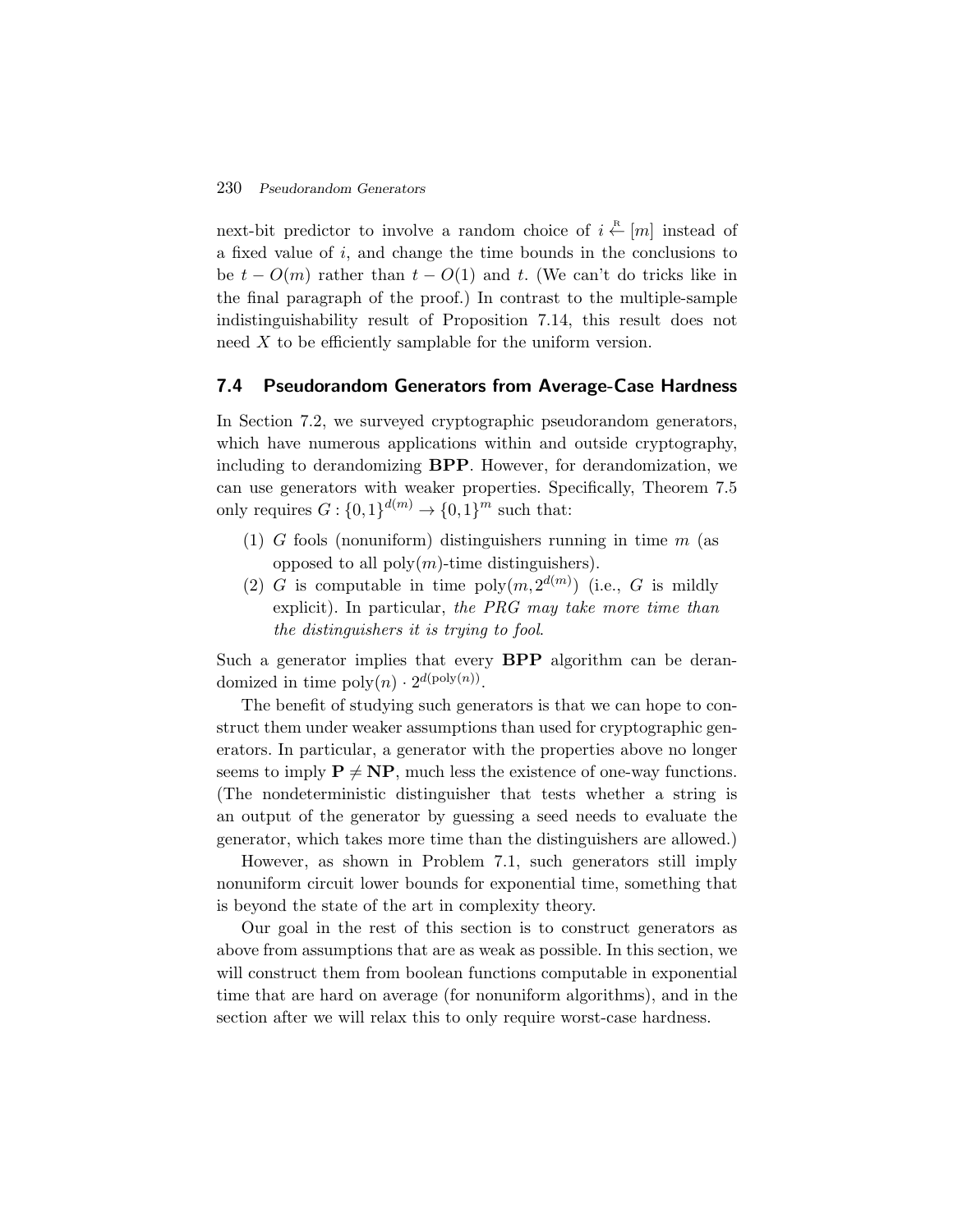#### **7.4.1 Average-Case Hardness**

A function is *hard on average* if it is hard to compute correctly on randomly chosen inputs. Formally:

**Definition 7.17.** For  $s \in \mathbb{N}$  and  $\delta \in [0,1]$ , we say that a Boolean function  $f: \{0,1\}^{\ell} \to \{0,1\}$  is  $(s,\delta)$  *average-case hard* if for all nonuniform probabilistic algorithms A running in time s,

$$
\Pr[A(X) = f(X)] \le 1 - \delta,
$$

where the probability is taken over  $X$  and the coin tosses of  $A$ .

Note that saying that f is  $(s, \delta)$  hard for *some*  $\delta > 0$  (possibly exponentially small) amounts to saying that f is *worst-case* hard.<sup>1</sup> Thus, we think of average-case hardness as corresponding to values of  $\delta$  that are noticeably larger than zero, e.g.,  $\delta = 1/s^{-1}$  or  $\delta = 1/3$ . Indeed, in this section we will take  $\delta = 1/2 - \varepsilon$  for  $\varepsilon = 1/s$ . That is, no efficient algorithm can compute  $f$  much better than random guessing. A typical setting of parameters we use is  $s = s(\ell)$  somewhere in range from  $\ell^{\omega(1)}$  (slightly superpolynomial) to  $s(\ell)=2^{\alpha\ell}$  for a constant  $\alpha > 0$ . (Note that every function is computable by a nonuniform algorithm running in time roughly  $2^{\ell}$ , so we cannot take  $s(\ell)$  to be any larger.) We will also require  $f$  to be computable in (uniform) time  $2^{O(\ell)}$  so that our pseudorandom generator will be computable in time exponential in its seed length. The existence of such an average-case hard function may seem like a strong assumption, but in later sections we will see how to deduce it from a worst-case hardness assumption.

Now we show how to obtain a pseudorandom generator from average-case hardness.

**Proposition 7.18.** If  $f : \{0,1\}^{\ell} \to \{0,1\}$  is  $(t,1/2-\varepsilon)$  average-case hard, then  $G(x) = x \circ f(x)$  is a  $(t, \varepsilon)$  pseudorandom generator.

<sup>&</sup>lt;sup>1</sup> For probabilistic algorithms, the "right" definition of worst-case hardness is actually that there exists an input x for which  $Pr[A(x) = f(x)] < 2/3$ , where the probability is taken over the coin tosses of A. But for nonuniform algorithms two definitions can be shown to be roughly equivalent. See Definition 7.34 and the subsequent discussion.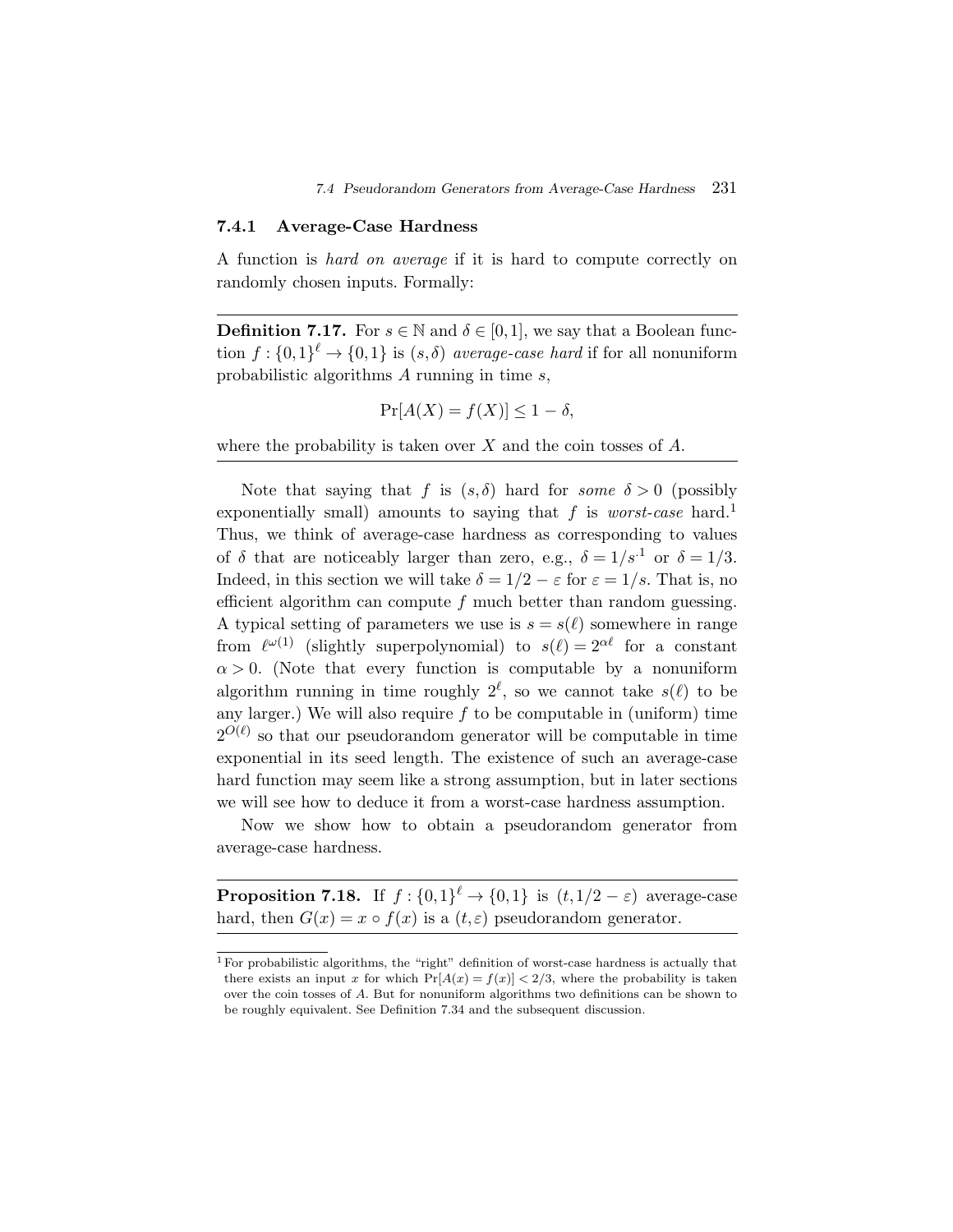We omit the proof of this proposition, but it follows from Problem 7.5, Part 2 (by setting  $m = 1$ ,  $a = 0$ , and  $d = \ell$  in Theorem 7.24). Note that this generator includes its seed in its output. This is impossible for cryptographic pseudorandom generators, but is feasible (as shown above) when the generator can have more resources than the distinguishers it is trying to fool.

Of course, this generator is quite weak, stretching by only one bit. We would like to get many bits out. Here are two attempts:

- *Use concatenation*: Define  $G(x_1 \cdots x_k) = x_1 \cdots x_k f(x_1) \cdots$  $f(x_k)$ . This is a  $(t, k\varepsilon)$  pseudorandom generator because  $G(U_{k\ell})$  consists of k independent samples of a pseudorandom distribution and thus computational indistinguishability is preserved by Proposition 7.14. Note that already here we are relying on *nonuniform* indistinguishability, because the distribution  $(U_{\ell}, f(U_{\ell}))$  is not necessarily samplable (in time that is feasible for the distinguishers). Unfortunately, however, this construction does not improve the ratio between output length and seed length, which remains very close to 1.
- *Use composition*: For example, try to get two bits out using the same seed length by defining  $G'(x) = G(G(x)_{1\cdots \ell})G(x)_{\ell+1}, \quad \text{where} \quad G(x)_{1\cdots \ell} \quad \text{ denotes}$ the first  $\ell$  bits of  $G(x)$ . This works for cryptographic pseudorandom generators, but not for the generators we are considering here. Indeed, for the generator  $G(x) = xf(x)$  of Proposition 7.18, we would get  $G'(x) = xf(x)f(x)$ , which is clearly not pseudorandom.

# **7.4.2 The Pseudorandom Generator**

Our goal now is to show the following:

**Theorem 7.19.** For  $s : \mathbb{N} \to \mathbb{N}$ , suppose that there is a function  $f \in \mathbf{E} = \mathbf{DTIME}(2^{O(\ell)})^2$  such that for every input length  $\ell \in \mathbb{N}$ , f

<sup>&</sup>lt;sup>2</sup>**E** should be contrasted with the larger class  $\mathbf{EXP} = \mathbf{DTIME}(2^{\text{poly}(\ell)})$ . See Problem 7.2.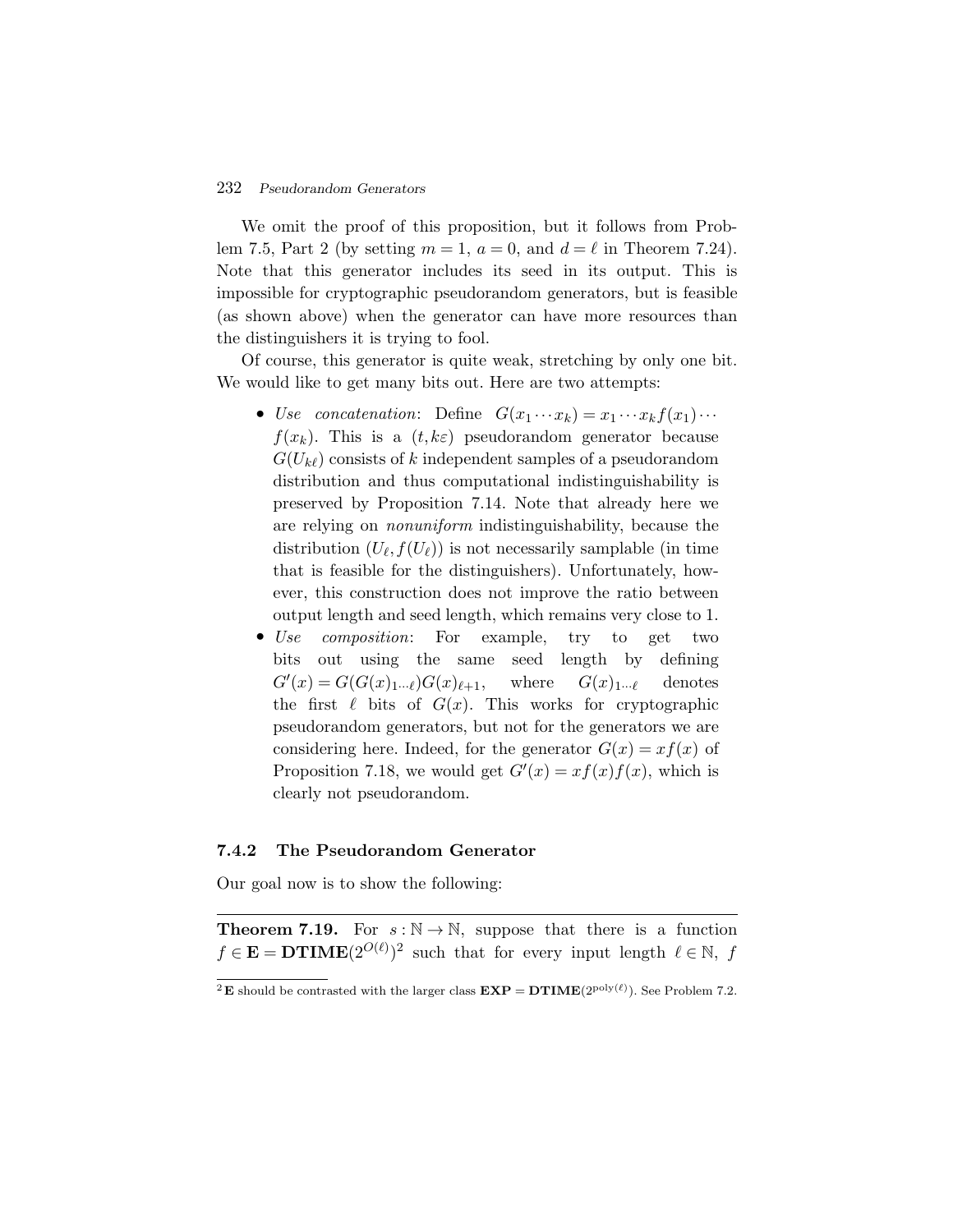is  $(s(\ell),1/2-1/s(\ell))$  average-case hard, where  $s(\ell)$  is computable in time  $2^{O(\ell)}$ . Then for every  $m \in \mathbb{N}$ , there is a mildly explicit  $(m,1/m)$ pseudorandom generator  $G: \{0,1\}^{d(m)} \to \{0,1\}^m$  with seed length  $d(m) = O(s^{-1}(\text{poly}(m))^2/\log m)$  that is computable in time  $2^{O(d(m))}$ .

Note that this is similar to the seed length  $d(m) =$  $poly(s^{-1}(\text{poly}(m)))$  mentioned in Section 7.2 for constructing cryptographic pseudorandom generators from one-way functions, but the average-case assumption is incomparable (and will be weakened further in the next section). In fact, it is known how to achieve a seed length  $d(m) = O(s^{-1}(\text{poly}(m)))$ , which matches what is known for constructing pseudorandom generators from one-way permutations as well as the converse implication of Problem 7.1. We will not cover that improvement here (see the Chapter Notes and References for pointers), but note that for the important case of hardness  $s(\ell) = 2^{\Omega(\ell)}$ , Theorem 7.19 achieves seed length  $d(m) = O(O(\log m)^2 / \log m) = O(\log m)$ and thus  $P = BPP$ . More generally, we have:

**Corollary 7.20.** Suppose that **E** has a  $(s(\ell),1/2-1/s(\ell))$  averagecase hard function  $f: \{0,1\}^{\ell} \to \{0,1\}.$ 

(1) If  $s(\ell) = 2^{\Omega(\ell)}$ , then **BPP** = **P**.

- (2) If  $s(\ell)=2^{\ell^{\Omega(1)}},$  then **BPP**  $\subset \tilde{\mathbf{P}}$ .
- (3) If  $s(\ell) = \ell^{\omega(1)}$ , then **BPP** ⊂ **SUBEXP**.

The idea is to apply f repeatedly, but on *slightly dependent* inputs, namely ones that share very few bits. The sets of seed bits used for each output bit will be given by a *design*:

**Definition 7.21.**  $S_1, \ldots, S_m \subset [d]$  is an  $(\ell, a)$ *-design* if  $(1) \ \forall i, |S_i| = \ell$ (2)  $\forall i \neq j, |S_i \cap S_j| \leq a$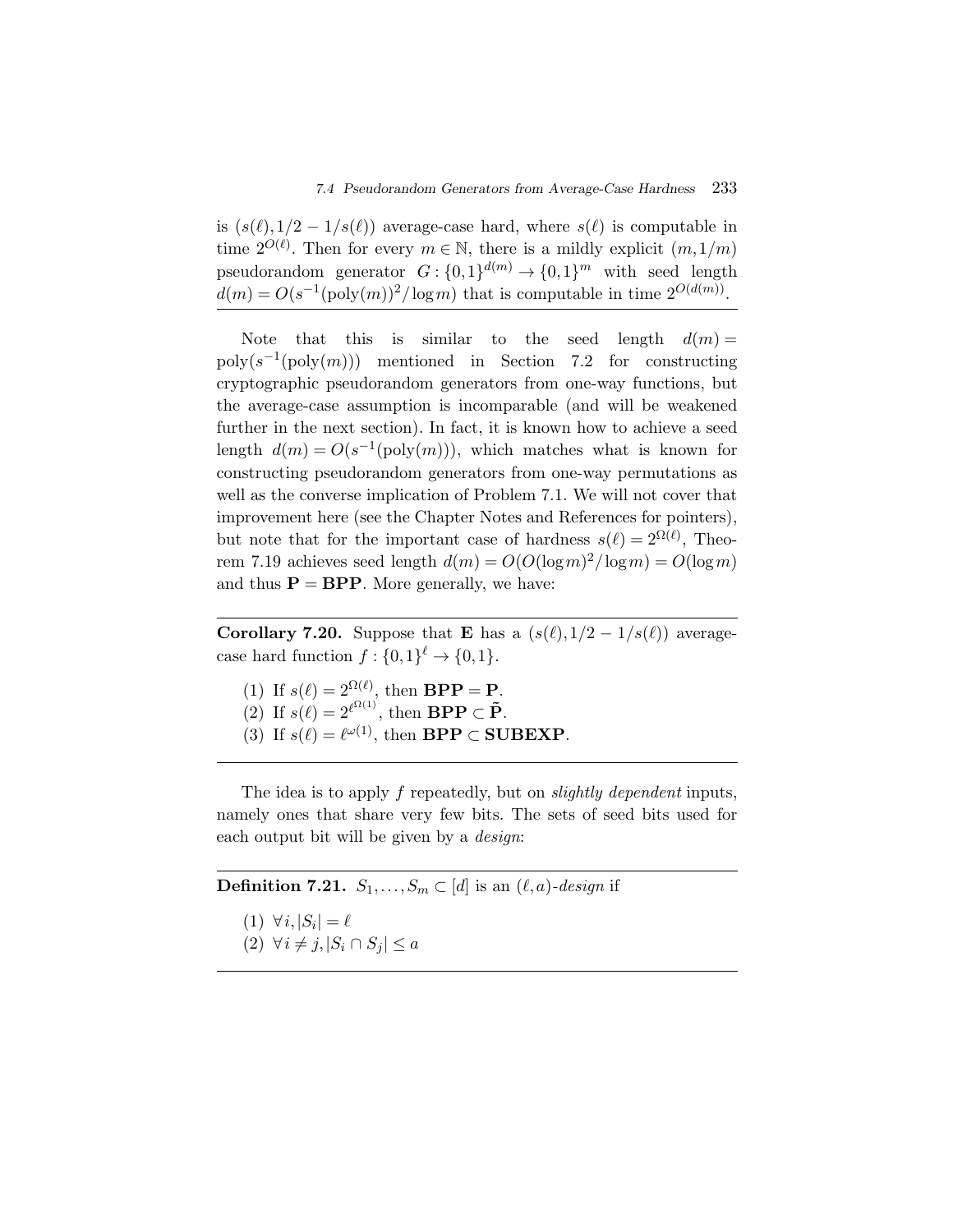We want lots of sets having small intersections over a small universe. We will use the designs established by Problem 3.2:

**Lemma 7.22.** For every constant  $\gamma > 0$  and every  $\ell, m \in \mathbb{N}$ , there exists an  $(\ell, a)$ -design  $S_1, \ldots, S_m \subset [d]$  with  $d = O(\frac{\ell^2}{a})$  and  $a = \gamma \cdot \log m$ . Such a design can be constructed deterministically in time  $poly(m, d)$ .

The important points are that intersection sizes are only logarithmic in the number of sets, and the universe size  $d$  is at most quadratic in the set size  $\ell$  (and can be linear in  $\ell$  in case we take  $m = 2^{\Omega(\ell)}$ ).

**Construction 7.23. (Nisan–Wigderson Generator)** Given a function  $f: \{0,1\}^{\ell} \to \{0,1\}$  and an  $(\ell, a)$ -design  $S_1, \ldots, S_m \subset [d]$ , define the *Nisan–Wigderson generator*  $G: \{0,1\}^d \rightarrow \{0,1\}^m$  as

$$
G(x) = f(x|_{S_1})f(x|_{S_2})\cdots f(x|_{S_m})
$$

where if x is a string in  $\{0,1\}^d$  and  $S \subset [d]$ , then  $x|_S$  is the string of length  $|S|$  obtained from x by selecting the bits indexed by S.

**Theorem 7.24.** Let  $G: \{0,1\}^d \to \{0,1\}^m$  be the Nisan–Wigderson generator based on a function  $f: \{0,1\}^{\ell} \to \{0,1\}$  and some  $(\ell, a)$ design. If f is  $(s,1/2-\varepsilon/m)$  average-case hard, then G is a  $(t,\varepsilon)$ pseudorandom generator, for  $t = s - m \cdot a \cdot 2^a$ .

Theorem 7.19 follows from Theorem 7.24 by setting  $\varepsilon = 1/m$ and  $a = \log m$ , and observing that for  $\ell = s^{-1}(m^3)$ , then  $t = s(\ell) - m \cdot a \cdot 2^a \geq m$ , so we have an  $(m,1/m)$  pseudorandom generator. The seed length is  $d = O(\ell^2/\log m) = O(s^{-1}(\text{poly}(m))^2/\log m)$ .

*Proof.* Suppose G is not a  $(t, \varepsilon)$  pseudorandom generator. By Proposition 7.16, there is a nonuniform time t next-bit predictor  $P$  such that

$$
\Pr[P(f(X|_{S_1})f(X|_{S_2})\cdots f(X|_{S_{i-1}})) = f(X|_{S_i})] > \frac{1}{2} + \frac{\varepsilon}{m},\qquad(7.2)
$$

for some  $i \in [m]$ . From P, we construct A that computes f with probability greater than  $1/2 + \varepsilon/m$ .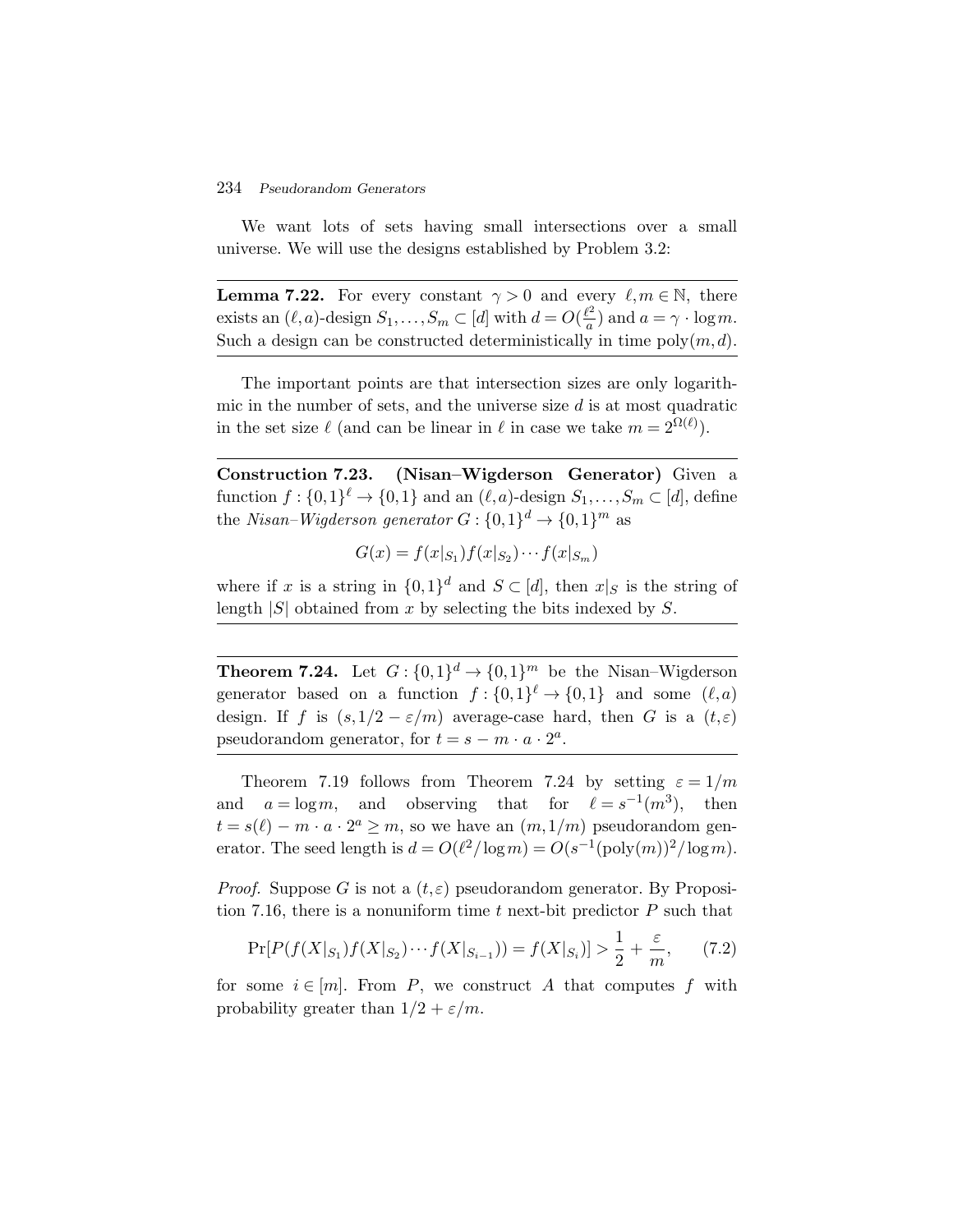Let  $Y = X|_{S_i}$ . By averaging, we can fix all bits of  $X|_{\overline{S_i}} = z$  (where  $\overline{S_i}$  is the complement of S) such that the prediction probability remains greater than  $1/2 + \varepsilon/m$  (over Y and the coin tosses of the predictor P). Define  $f_j(y) = f(x|_{S_i})$  for  $j \in \{1, ..., i-1\}$ . (That is,  $f_i(y)$  forms x by placing y in the positions in  $S_i$  and z in the others, and then applies f to  $x|_{S_i}$ ). Then

$$
\Pr_{Y}[P(f_1(Y)\cdots f_{i-1}(Y)) = f(Y)] > \frac{1}{2} + \frac{\varepsilon}{m}.
$$

Note that  $f_i(y)$  depends on only  $|S_i \cap S_j| \leq a$  bits of y. Thus, we can compute each  $f_i$  with a look-up table, which we can include in the advice to our nonuniform algorithm. Indeed, every function on a bits can be computed by a boolean circuit of size at most  $a \cdot 2^a$ . (In fact, size at most  $O(2^a/a)$  suffices.)

Then, defining  $A(y) = P(f_1(y) \cdots f_{i-1}(y))$ , we deduce that  $A(y)$  can be computed with error probability smaller than  $1/2 - \varepsilon/m$  in nonuniform time less than  $t + m \cdot a \cdot 2^a = s$ . This contradicts the hardness of f. Thus, we conclude G is an  $(m, \varepsilon)$  pseudorandom generator.  $\Box$ 

Some additional remarks on this proof:

- (1) This is a very general construction that works for any average-case hard function f. We only used  $f \in \mathbf{E}$  to deduce G is computable in **E**.
- (2) The reduction works for any nonuniform class of algorithms  $\mathcal C$  where functions of logarithmically many bits can be computed efficiently.

Indeed, in the next section we will use the same construction to obtain an *unconditional* pseudorandom generator fooling constantdepth circuits, and will later exploit the above "black-box" properties even further.

As mentioned earlier, the parameters of Theorem 7.24 have been improved in subsequent work, but the newer constructions do not have the clean structure of Nisan–Wigderson generator, where the seed of the generator is used to generate  $m$  random but correlated evaluation points, on which the average-case hard function  $f$  is evaluated. Indeed,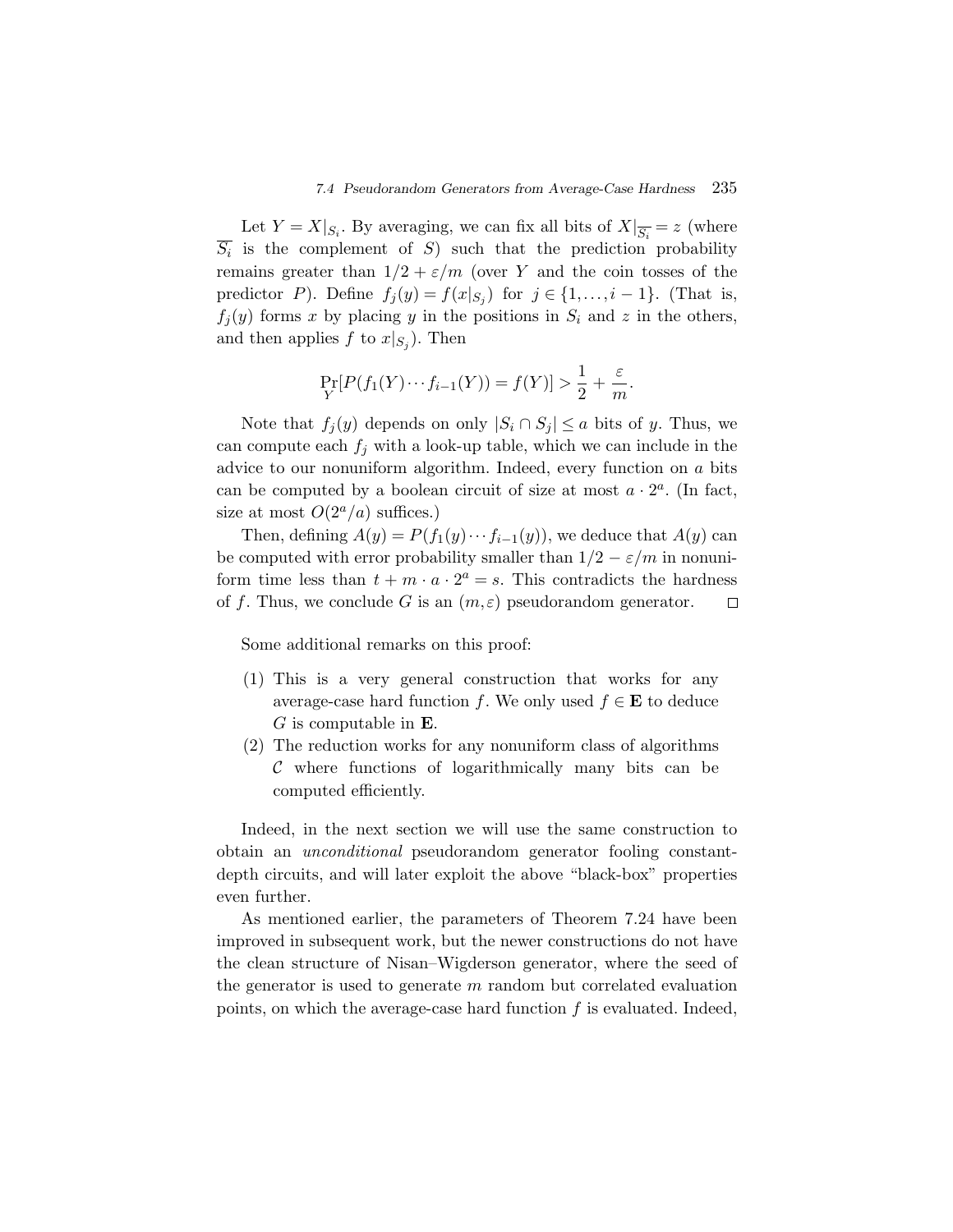each output bit of the improved generators depends on the entire truth-table of the function  $f$ , translating to a construction of significantly higher computational complexity. Thus the following remains an interesting open problem (which would have significance for hardness amplification as well as constructing pseudorandom generators):

**Open Problem 7.25.** For every  $\ell, s \in \mathbb{N}$ , construct an explicit generator  $H: \{0,1\}^{O(\ell)} \to (\{0,1\}^{\ell})^m$  with  $m = s^{\Omega(1)}$  such that if f is  $(s,1/2-1/s)$  average-case hard and we define  $G(x) = f(H_1(x))$  $f(H_2(x))\cdots f(H_m(x))$  where  $H_i(x)$ , denotes the *i*th component of  $H(x)$ , then G is an  $(m,1/m)$  pseudorandom generator.

## **7.4.3 Derandomizing Constant-depth circuits**

**Definition 7.26.** An *unbounded fan-in circuit*  $C(x_1,...,x_n)$  has input gates consisting of variables  $x_i$ , their negations  $\neg x_i$ , and the constants 0 and 1, as well as computation gates, which can compute the AND or OR of an unbounded number of other gates (rather than just 2, as in usual Boolean circuits).<sup>3</sup> The *size* of such a circuit is the number of computation gates, and the *depth* is the maximum of length of a path from an input gate to the output gate.

**AC<sup>0</sup>** is the class of functions  $f: \{0,1\}^* \to \{0,1\}$  for which there exist constants  $c$  and  $k$  and a uniformly constructible sequence of unbounded fan-in circuits  $(C_n)_{n\in\mathbb{N}}$  such that for all n,  $C_n$  has size at most  $n^c$  and depth at most k, and for all  $x \in \{0,1\}^n$ ,  $C_n(x) = f(x)$ . *Uniform constructibility* means that there is an efficient (e.g., polynomial-time) uniform algorithm  $M$  such that for all  $n$ ,  $M(1^n) = C_n$  (where 1<sup>n</sup> denotes the number n in unary, i.e., a string of n 1s). **BPAC<sup>0</sup>** defined analogously, except that  $C_n$  may have poly $(n)$ extra inputs, which are interpreted as random bits, and we require  $Pr_r[C_n(x,r) = f(x)] \geq 2/3.$ 

<sup>3</sup> Note that it is unnecessary to allow internal NOT gates, as these can always be pushed to the inputs via DeMorgan's Laws at no increase in size or depth.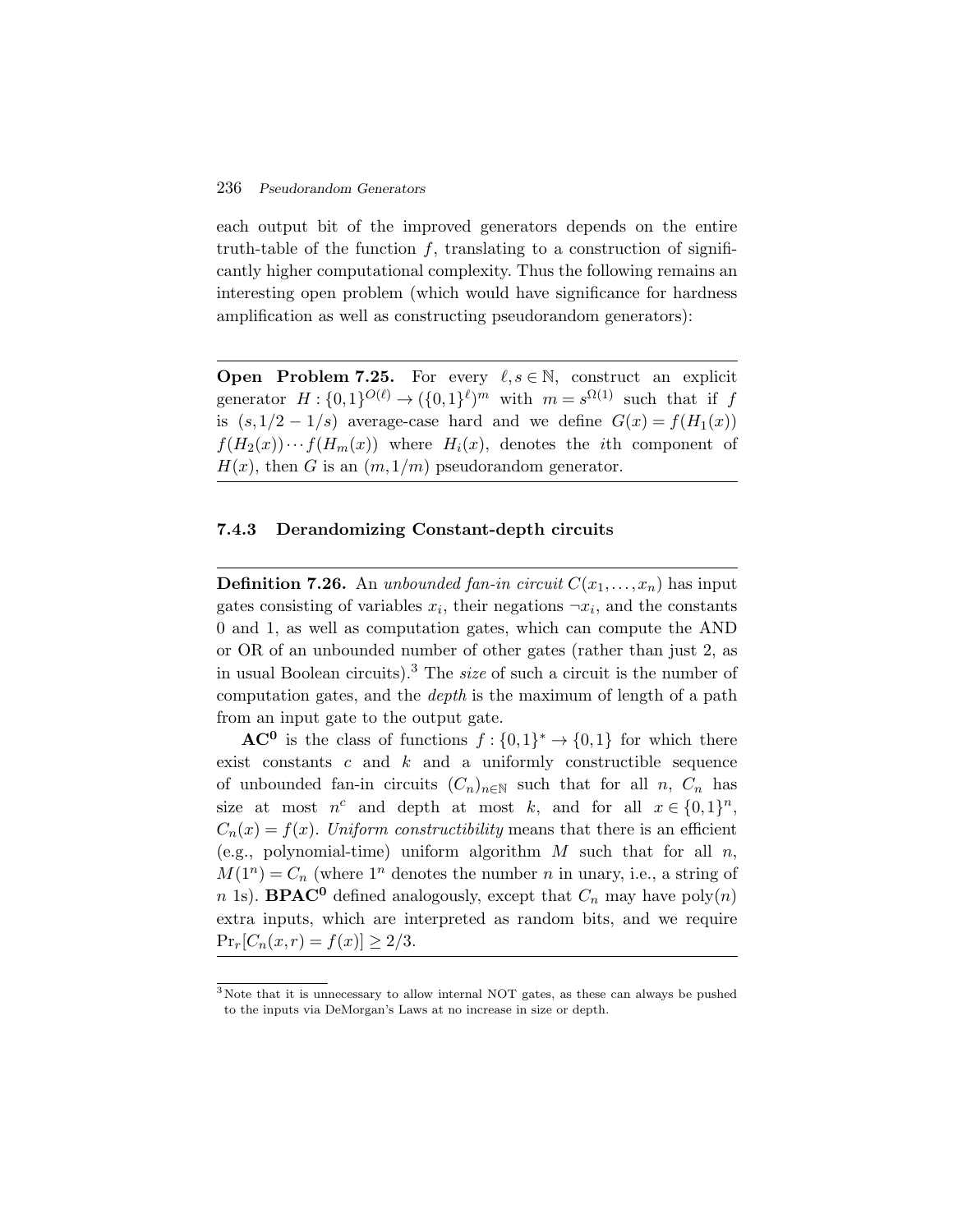**AC<sup>0</sup>** is one of the richest circuit classes for which we have superpolynomial lower bounds:

**Theorem 7.27.** For all constant  $k \in \mathbb{N}$  and every  $\ell \in \mathbb{N}$ , the func-**AC<sup>0</sup>** is one of the richest circuit classes for which we have<br>superpolynomial lower bounds:<br>**Theorem 7.27.** For all constant  $k \in \mathbb{N}$  and every  $\ell \in \mathbb{N}$ , the func-<br>tion PAR<sub> $\ell$ </sub>:  $\{0,1\}^{\ell} \to \{0,1\}$  defined b  $(s_k(\ell),1/2-1/s_k(\ell))$ -average-case hard for nonuniform unbounded fan-in circuits of depth k and size  $s_k(\ell) = 2^{\Omega(\ell^{1/k})}$ .

The proof of this result is beyond the scope of this survey; see the Chapter Notes and References for pointers.

In addition to having an average-case hard function against **AC0**, we also need that **AC<sup>0</sup>** can compute arbitrary functions on a logarithmic number of bits.

**Lemma 7.28.** Every function  $g: \{0,1\}^a \rightarrow \{0,1\}$  can be computed by a depth 2 circuit of size  $2^a$ .

Using these two facts with the Nisan–Wigderson pseudorandom generator construction, we obtain the following pseudorandom generator for constant-depth circuits.

**Theorem 7.29.** For every constant k and every  $m$ , there exists a poly $(m)$ -time computable  $(m,1/m)$ -pseudorandom generator  $G_m: \{0,1\}^{\log^{O(k)} m} \to \{0,1\}^m$  fooling unbounded fan-in circuits of depth  $k$  (and size  $m$ ).

*Proof.* This is proven similarly to Theorems 7.19 and 7.24, except that we take  $f = PAR_\ell$  rather than a hard function in **E**, and we observe that the reduction can be implemented in a way that increases the depth by only an additive constant. Specifically, to obtain a pseudorandom generator fooling circuits of depth  $k$  and size  $m$ , we use the hardness of  $\text{PAR}_{\ell}$  against unbounded fan-in circuits of depth  $k' = k + 2$  and size  $m^2$ , where  $\ell = t_{k'}^{-1}$  $\bar{k}_{k'}^{-1}(m^2) = O(\log^{k'} m)$ . Then the seed length of G is  $O(\ell^2/a) < O(\ell^2) = \log^{O(k)} m$ .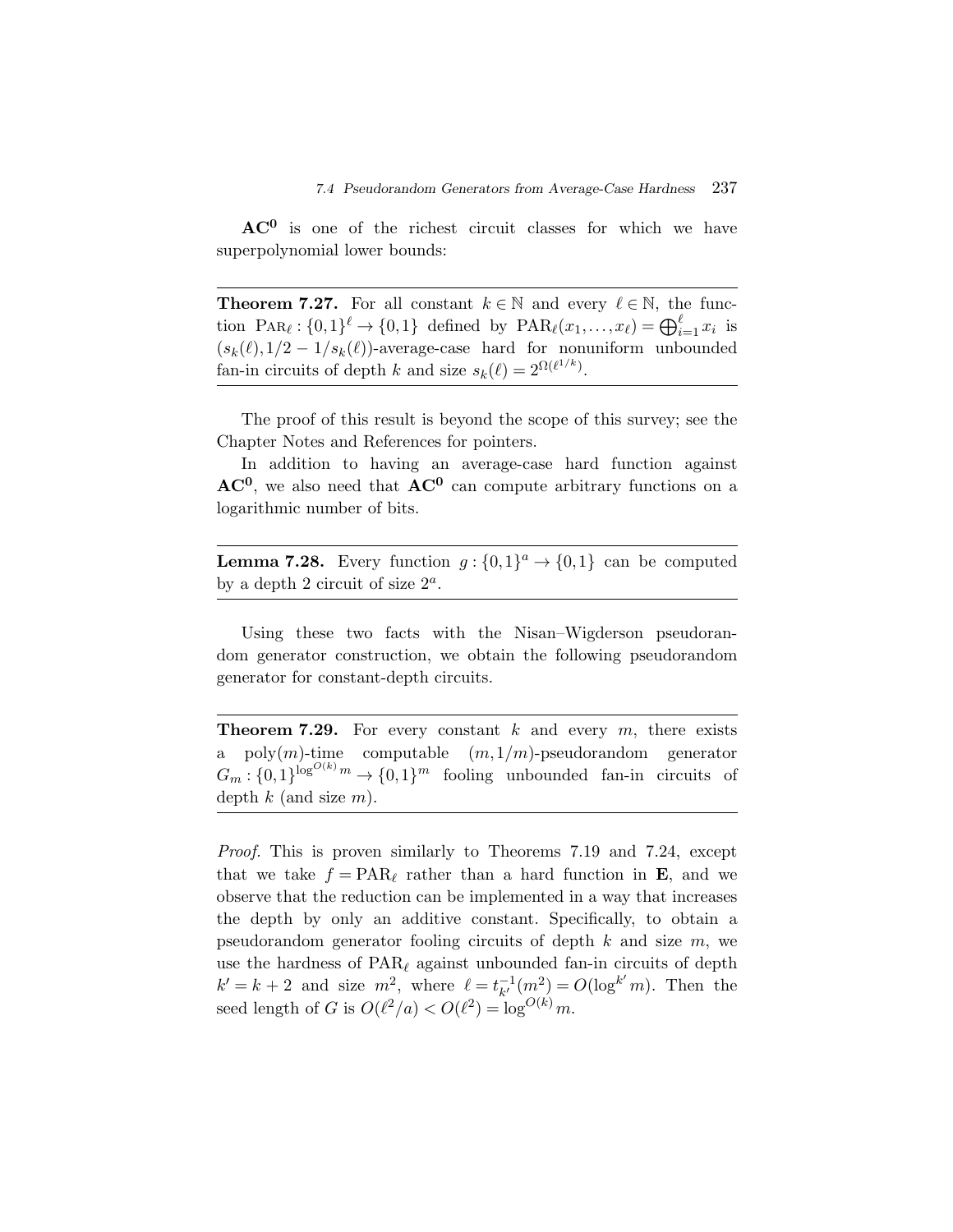We now follow the steps of the proof of Theorem 7.19 to go from an adversary  $T$  of depth  $k$  violating the pseudorandomness of  $G$  to a circuit A of depth  $k'$  calculating the parity function  $\text{PAR}_{\ell}$ .

If T has depth  $k$ , then it can be verified that the next-bit predictor P constructed in the proof of Proposition 7.16 also has depth k. (Recall that negations and constants can be propagated to the inputs so they do not contribute to the depth.) Next, in the proof of Theorem 7.24, we obtain A from P by  $A(y) = P(f_1(y)f_2(y)\cdots f_{i-1}(y))$  for some  $i \in \{1, \ldots, m\}$  and where each  $f_i$  depends on at most a bits of y. Now we observe that  $A$  can be computed by a small constant-depth circuit (if P can). Specifically, applying Lemma 7.28 to each  $f_i$ , the size of A is at most  $(m-1) \cdot 2^a + m = m^2$  and the depth of A is at most  $k' = k + 2$ . This contradicts the hardness of PAR<sub>l</sub>.  $\Box$ 

# Corollary 7.30. BPAC<sup>0</sup> ⊂  $\tilde{P}$ .

With more work, this can be strengthened to actually put **BPAC<sup>0</sup> Corollary 7.30. BPAC<sup>0</sup>**  $\subset \tilde{P}$ **.**<br>With more work, this can be strengthened to actually put **BPAC<sup>0</sup>**<br>in  $\widetilde{AC}^0$ , i.e., uniform constant-depth circuits of quasipolynomial size. (The difficulty is that we use majority voting in the derandomization, but small constant-depth circuits cannot compute majority. However, they can compute an "approximate" majority, and this suffices.)

The above pseudorandom generator can also be used to give a quasipolynomial-time derandomization of the randomized algorithm we saw for approximately counting the number of satisfying assignments to a DNF formula (Theorem 2.34); see Problem 7.4.

Improving the running time of either of these derandomizations to polynomial is an intriguing open problem.

# **Open Problem 7.31.** Show that  $BPAC^0 = AC^0$  or even **BPAC**<sup>0</sup>  $\subset$ **P**.

**Open Problem 7.32 (Open Problem 2.36, restated).** Give a deterministic polynomial-time algorithm for approximately counting the number of satisfying assignments to a DNF formula.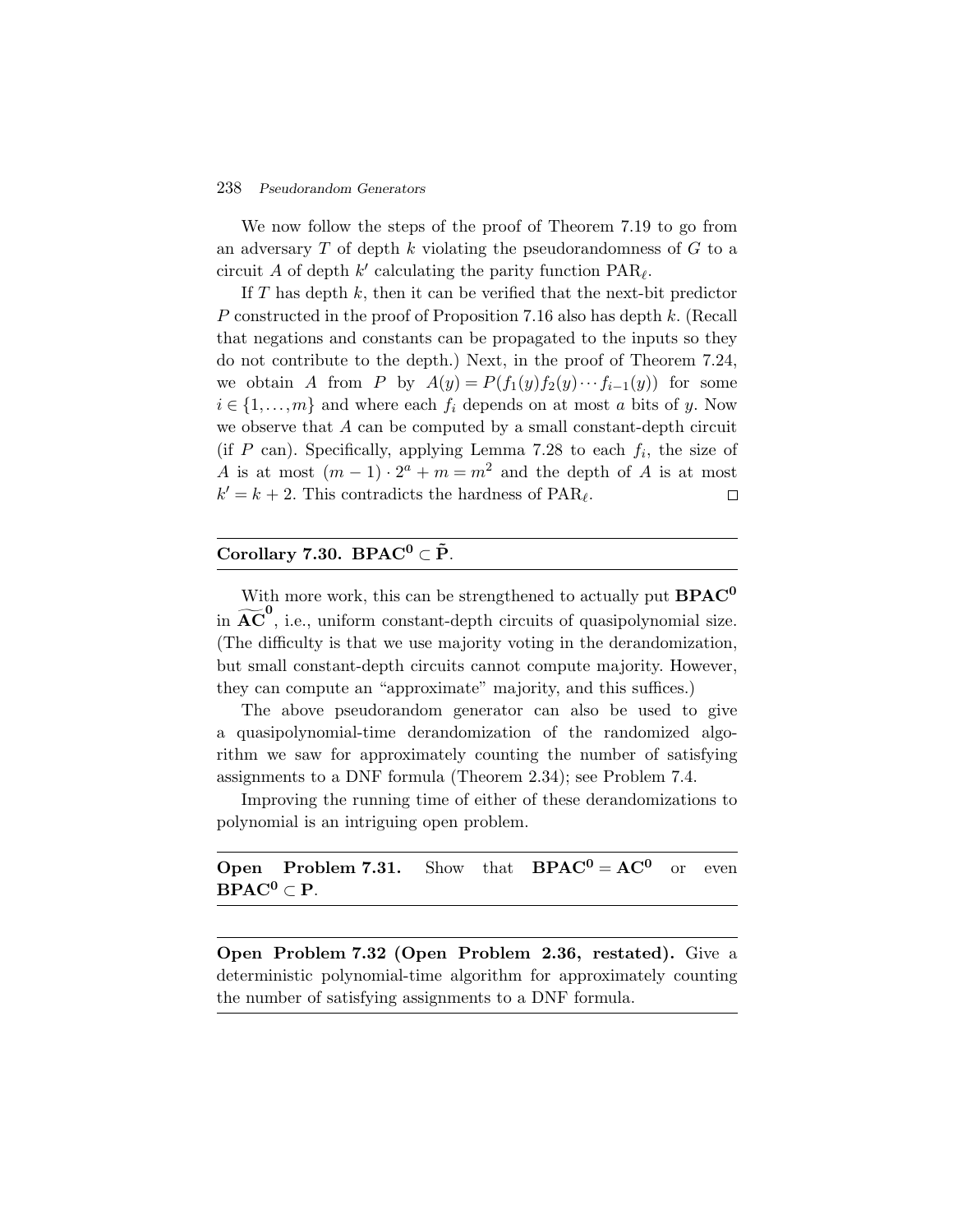We remark that it has recently been shown how to give an averagecase  $AC^0$  simulation of **BPAC**<sup>0</sup> (i.e., the derandomized algorithm is correct on *most* inputs); see Problem 7.5.

Another open problem is to construct similar, unconditional pseudorandom generators as Theorem 7.29 for circuit classes larger than  $AC^0$ . A natural candidate is  $AC^0[2]$ , which is the same as  $AC^0$ but augmented with unbounded-fan-in parity gates. There are known explicit functions  $f: \{0,1\}^{\ell} \to \{0,1\}$  (e.g., Majority) for which every  $\mathbf{AC}^{\mathbf{0}}[2]$  circuit of depth k computing f has size at least  $s_k(\ell) = 2^{\ell^{\Omega(1/k)}}$ , but unfortunately the average-case hardness is much weaker than we need. These functions are only  $(s_k(\ell),1/2-1/O(\ell))$ -average-case hard, rather than  $(s_k(\ell),1/2-1/s_k(\ell))$ -average-case hard, so we can only obtain a small stretch using Theorem 7.24 and the following remains open.

**Open Problem 7.33.** For every constant  $k$  and every  $m$ , construct a (mildly) explicit  $(m,1/4)$ -pseudorandom generator  $G_m: \{0,1\}^{m^{o(1)}} \to$  $\{0,1\}^m$  fooling  $AC^0[2]$  circuits of depth k and size m.

# **7.5 Worst-Case/Average-Case Reductions and Locally Decodable Codes**

In the previous section, we saw how to construct pseudorandom generators from boolean functions that are very hard on average, where every nonuniform algorithm running in time  $t$  must err with probability greater than  $1/2 - 1/t$  on a random input. Now we want to relax the assumption to refer to worst-case hardness, as captured by the following definition.

**Definition 7.34.** A function  $f: \{0,1\}^{\ell} \rightarrow \{0,1\}$  is *worst-case hard for time t* if, for all nonuniform probabilistic algorithms A running in time t, there exists  $x \in \{0,1\}^{\ell}$  such that  $\Pr[A(x) \neq f(x)] > 1/3$ , where the probability is over the coin tosses of A.

Note that, for *deterministic* algorithms A, the definition simply says  $\exists x \; A(x) \neq f(x)$ . In the nonuniform case, restricting to deterministic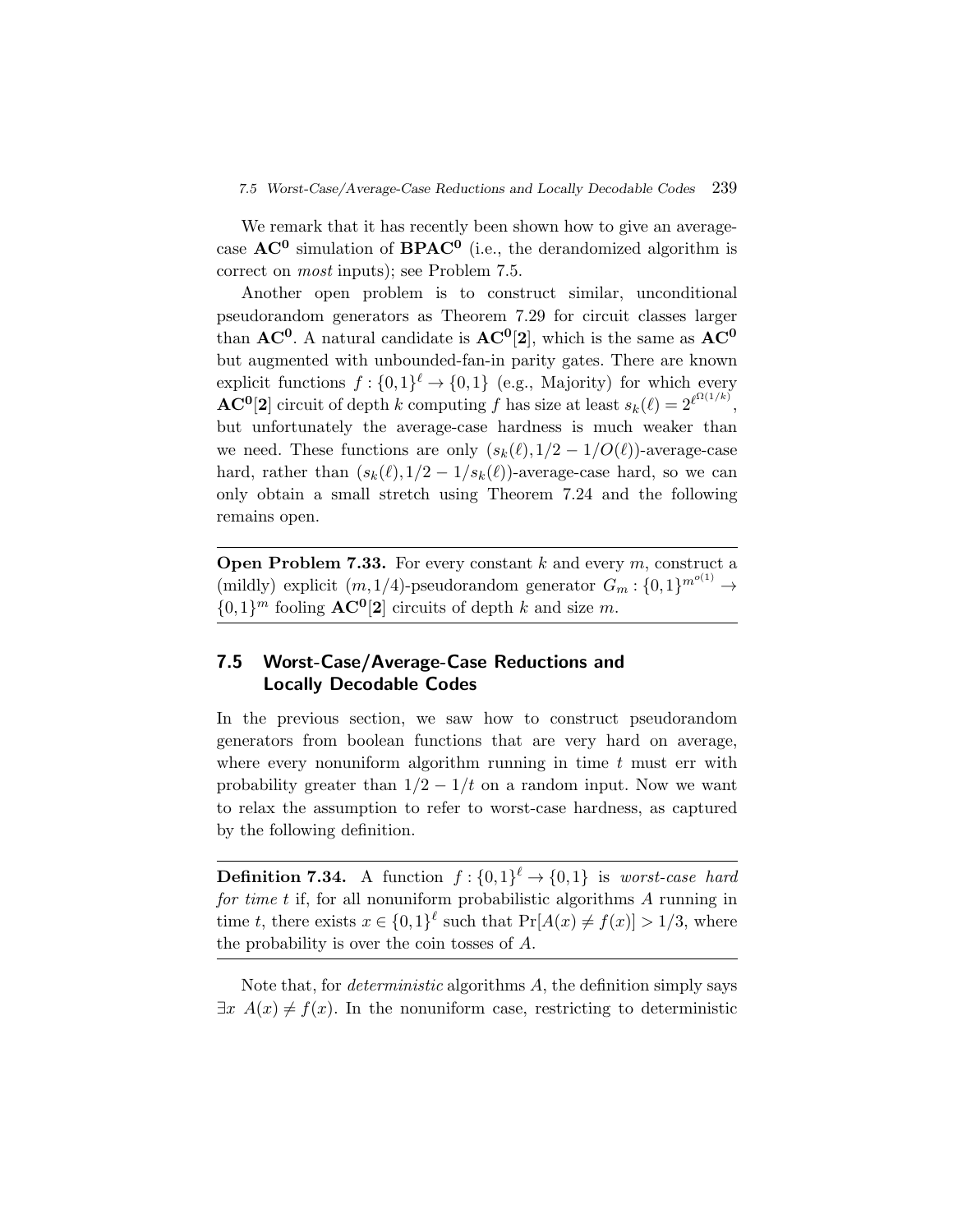algorithms is without loss of generality because we can always derandomize the algorithm using (additional) nonuniformity. Specifically, following the proof that **BPP**  $\subset$  **P**/**poly**, it can be shown that if f is worst-case hard for nonuniform deterministic algorithms running in time  $t$ , then it is worst-case hard for nonuniform probabilistic algorithms running in time t' for some  $t' = \Omega(t/\ell)$ .

A natural goal is to be able to construct an average-case hard function from a worst-case hard function. More formally, given a function  $f: \{0,1\}^{\ell} \to \{0,1\}$  that is worst-case hard for time  $t = t(\ell)$ , construct a function  $\hat{f}$  :  $\{0,1\}^{O(\ell)} \rightarrow \{0,1\}$  such that  $\hat{f}$  is average-case hard for time  $t' = t^{\Omega(1)}$ . Moreover, we would like  $\hat{f}$  to be in **E** if f is in **E**. (Whether we can obtain a similar result for **NP** is a major open problem, and indeed there are negative results ruling out natural approaches to doing so.)

Our approach to doing this will be via error-correcting codes. Specifically, we will show that if  $\hat{f}$  is the encoding of f in an appropriate kind of error-correcting code, then worst-case hardness of f implies average-case hardness of  $f$ .

Specifically, we view f as a message of length  $L = 2^{\ell}$ , and apply an error-correcting code Enc :  $\{0,1\}^L \to \Sigma^{\hat{L}}$  to obtain  $\hat{f} = \text{Enc}(f)$ , which we view as a function  $\hat{f} : \{0,1\}^{\hat{\ell}} \to \Sigma$ , where  $\hat{\ell} = \log \hat{L}$ . Pictorially:

|--|

(Ultimately, we would like  $\Sigma = \{0,1\}$ , but along the way we will discuss larger alphabets.)

Now we argue the average-case hardness of  $\hat{f}$  as follows. Suppose, for contradiction, that  $\hat{f}$  is not  $\delta$  average-case hard. By definition, there exists an efficient algorithm A with  $Pr[A(x) = \hat{f}(x)] > 1 - \delta$ . We may assume that  $A$  is deterministic by fixing its coins. Then  $A$ may be viewed as a received word in  $\Sigma^{\hat{L}}$ , and our condition on A becomes  $d_H(A, \hat{f}) < \delta$ . So if Dec is a  $\delta$ -decoding algorithm for Enc, then  $Dec(A) = f$ . By assumption A is efficient, so if Dec is efficient, then f may be efficiently computed everywhere. This would contradict our worst-case hardness assumption, assuming that  $Dec(A)$  gives a time  $t(\ell)$  algorithm for f. However, the standard notion of decoding requires reading all  $2^{\hat{\ell}}$  values of the received word A and writing all  $2^{\ell}$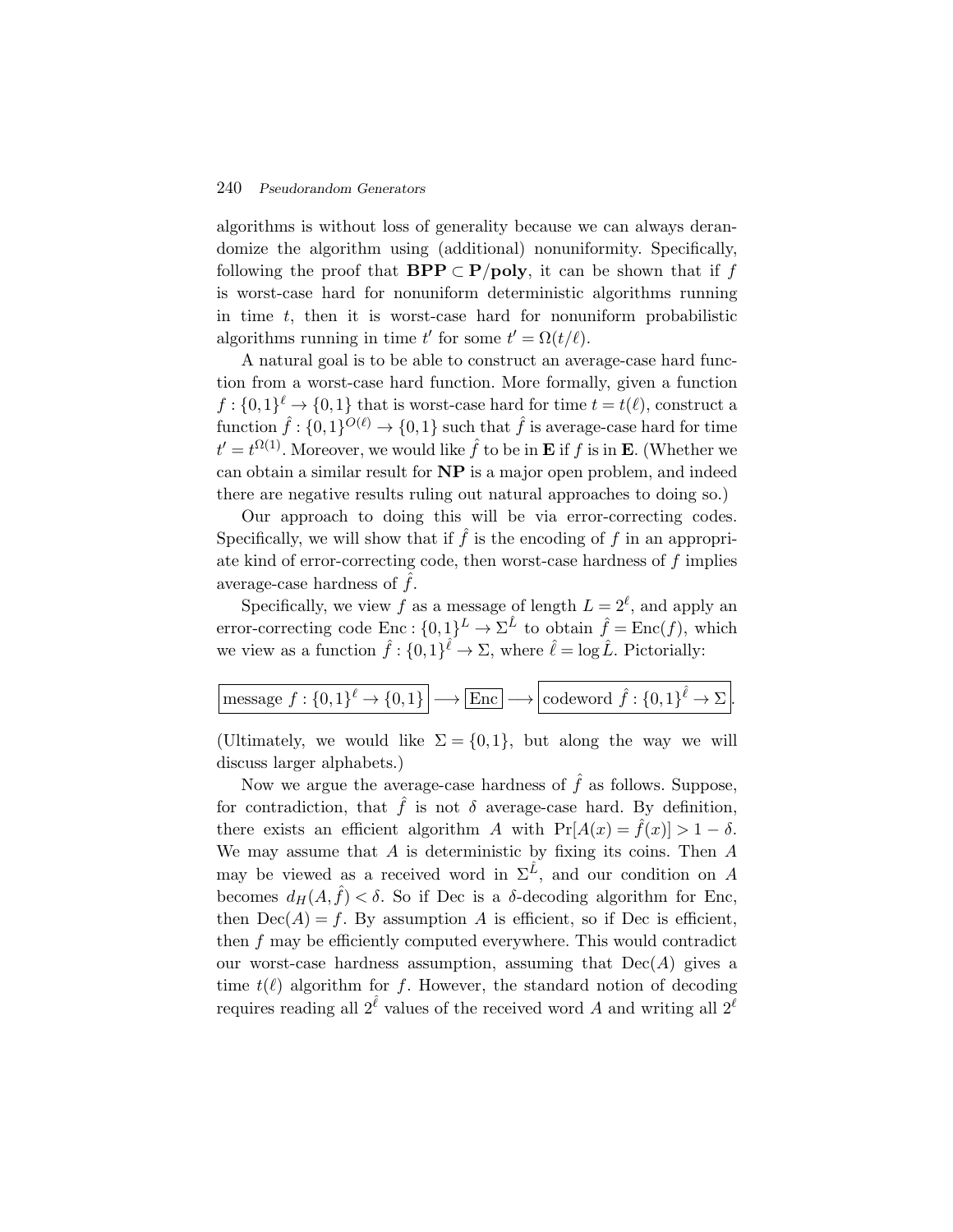values of the message  $Dec(A)$ , and thus  $Time(Dec(A)) \gg 2^{\ell}$ . But every function on  $\ell$  bits can be computed in nonuniform time  $2^{\ell}$ , and even in the uniform case we are mostly interested in  $t(\ell) \ll 2^{\ell}$ . To solve this problem we introduce the notion of local decoding.

**Definition 7.35.** A *local* δ*-decoding algorithm* for a code Enc :  $\{0,1\}^L \to \Sigma^{\hat{L}}$  is a probabilistic oracle algorithm Dec with the following property. Let  $f : [L] \to \{0,1\}$  be any message with associated codeword  $\hat{f} = \text{Enc}(f)$ , and let  $g : [\hat{L}] \to \Sigma$  be such that  $d_H(g, \hat{f}) < \delta$ . Then for all  $x \in [L]$  we have  $Pr[Dec^g(x) = f(x)] \geq 2/3$ , where the probability is taken over the coins flips of Dec.

In other words, given oracle access to  $g$ , we want to efficiently compute any desired bit of  $f$  with high probability. So both the input (namely  $g$ ) and the output (namely  $f$ ) are treated implicitly; the decoding algorithm does not need to read/write either in its entirety. Pictorially:



This makes it possible to have sublinear-time (or even polylogarithmic-time) decoding. Also, we note that the bound of 2/3 in the definition can be amplified in the usual way. Having formalized a notion of local decoding, we can now make our earlier intuition precise.

**Proposition 7.36.** Let Enc be an error-correcting code with local  $\delta$ -decoding algorithm Dec that runs in nonuniform time at most  $t_{\rm Dec}$ (meaning that Dec is an boolean circuit of size at most  $t_{\rm Dec}$  equipped with oracle gates), and let  $f$  be worst-case hard for nonuniform time t. Then  $\hat{f} = \text{Enc}(f)$  is  $(t', \delta)$  average-case hard, where  $t' = t/t_{\text{Dec}}$ .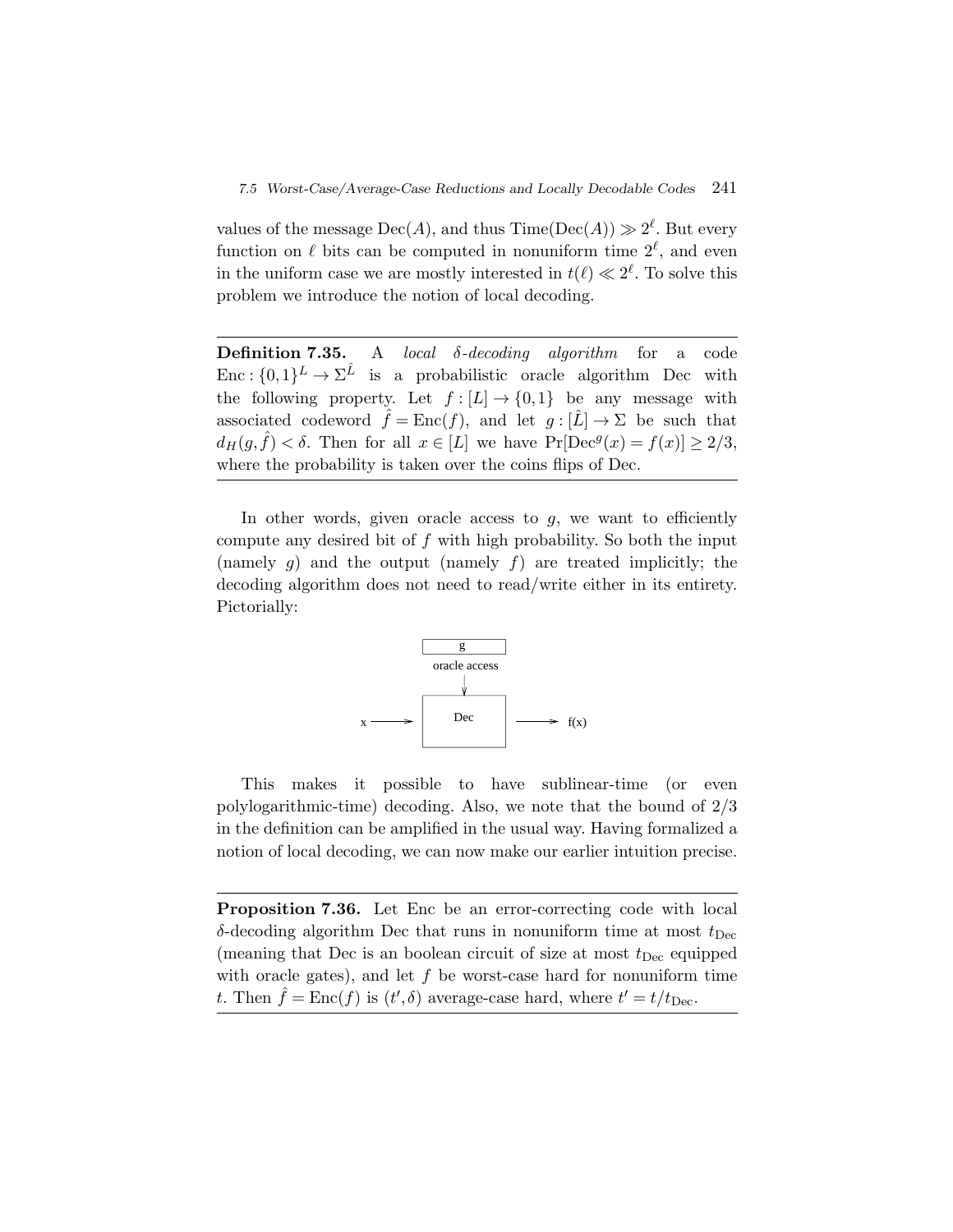*Proof.* We do everything as explained before except with  $Dec<sup>A</sup>$  in place of  $Dec(A)$ , and now the running time is at most  $Time(Dec) \cdot Time(A)$ . (We substitute each oracle gate in the circuit for Dec with the circuit for  $A$ .)  $\Box$ 

We note that the reduction in this proof does not use nonuniformity in an essential way. We used nonuniformity to fix the coin tosses of A, making it deterministic. To obtain a version for hardness against uniform probabilistic algorithms, the coin tosses of A can be chosen and fixed randomly instead. With high probability, the fixed coins will not increase As error by more than a constant factor (by Markov's Inequality); we can compensate for this by replacing the  $(t',\delta)$  average-case hardness in the conclusion with, say,  $(t', \delta/3)$  average-case hardness.

In light of the above proposition, our task is now to find an errorcorrecting code Enc :  $\{0,1\}^{\mathbf{L}} \to \Sigma^{\hat{L}}$  with a local decoding algorithm. Specifically, we would like the following parameters.

- (1) We want  $\ell = O(\ell)$ , or equivalently  $\hat{L} = \text{poly}(L)$ . This is because we measure hardness as a function of input length (which in turn translates to the relationship between output length and seed length of pseudorandom generators obtained via Theorem 7.19). In particular, when  $t = 2^{\Omega(\ell)}$ , we'd like to achieve  $t' = 2^{\Omega(\hat{\ell})}$ . Since  $t' < t$  in Proposition 7.36, this is only possible if  $\hat{\ell} = O(\ell)$ .
- (2) We would like Enc to be computable in time  $2^{O(\hat{\ell})} = \text{poly}(\hat{L}),$ which is  $poly(L)$  if we satisfy the requirement  $\hat{L} = poly(L)$ . This is because we want  $f \in \mathbf{E}$  to imply  $\hat{f} \in \mathbf{E}$ .
- (3) We would like  $\Sigma = \{0,1\}$  so that  $\hat{f}$  is a boolean function, and  $\delta = 1/2 - \varepsilon$  so that  $\hat{f}$  has sufficient average-case hardness for the pseudorandom generator construction of Theorem 7.24.
- (4) Since  $\hat{f}$  will be average-case hard against time  $t' = t/t_{\text{Dec}}$ , we would want the running time of Dec to be  $t_{\text{Dec}} = \text{poly}(\ell, 1/\varepsilon)$ so that we can take  $\varepsilon = t^{\Omega(1)}$  and still have  $t' = t^{\Omega(1)}/\text{poly}(\ell)$ .

Of course, achieving  $\delta = 1/2 - \varepsilon$  is not possible with our current notion of local *unique* decoding (which is only harder than the standard notion of unique decoding), and thus in the next section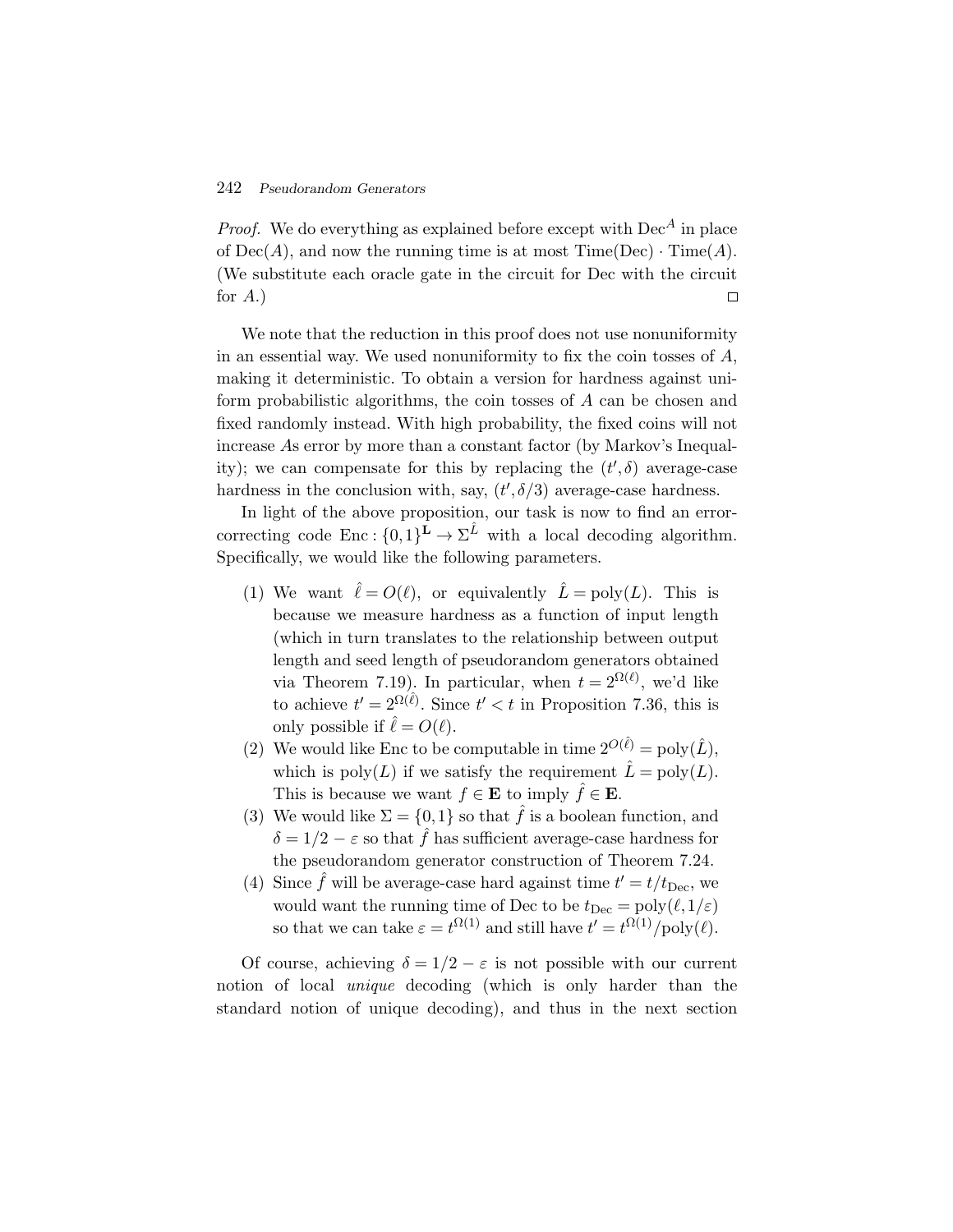we will focus on getting  $\delta$  to be just a fixed constant. In Section 7.6, we will introduce a notion of local *list* decoding, which will enable decoding from distance  $\delta = 1/2 - \varepsilon$ .

In our constructions, it will be more natural to focus on the task of decoding *codeword* symbols rather than message symbols. That is, we replace the message f with the codeword  $\hat{f}$  in Definition 7.35 to obtain the following notion:

**Definition 7.37(Locally Correctible Codes).**<sup>4</sup> A *local* δ*-correcting algorithm* for a code  $C \subset \Sigma^{\hat{L}}$  is a probabilistic oracle algorithm Dec with the following property. Let  $\hat{f} \in \mathcal{C}$  be any codeword, and let  $g : [\hat{L}] \to \Sigma$ be such that  $d_H(g, \hat{f}) < \delta$ . Then for all  $x \in [\hat{L}]$  we have  $Pr[Dec^g(x) =$  $|f(x)| \geq 2/3$ , where the probability is taken over the coin flips of Dec.

This implies the standard definition of locally decodable codes under the (mild) constraint that the message symbols are explicitly included in the codeword, as captured by the following definition (see also Problem 5.4).

**Definition 7.38 (Systematic Encodings).** An encoding algorithm Enc :  $\{0,1\}^L \to \mathcal{C}$  for a code  $\mathcal{C} \subset \Sigma^{\hat{L}}$  is *systematic* if there is a polynomial-time computable function  $I : [L] \to [\hat{L}]$  such that for all  $f \in \{0,1\}^L$ ,  $\hat{f} = \text{Enc}(f)$ , and all  $x \in [L]$ , we have  $\hat{f}(I(x)) = f(x)$ , where we interpret 0 and 1 as elements of  $\Sigma$  in some canonical way.

Informally, this means that the message f can be viewed as the restriction of the codeword  $\hat{f}$  to the coordinates in the image of I.

**Lemma 7.39.** If Enc :  $\{0,1\}^L \to C$  is systematic and C has a local  $\delta$ correcting algorithm running in time t, then Enc has a local  $\delta$ -decoding algorithm (in the standard sense) running in time  $t + \text{poly}(\log L)$ .

*Proof.* If Dec<sub>1</sub> is the local corrector for  $C$  and  $I$  the mapping in the definition of systematic encoding, then  $\text{Dec}_2^g(x) = \text{Dec}_1^g(I(x))$  is a local decoder for Enc.  $\Box$ 

<sup>&</sup>lt;sup>4</sup>In the literature, these are often called *self-correctible codes*.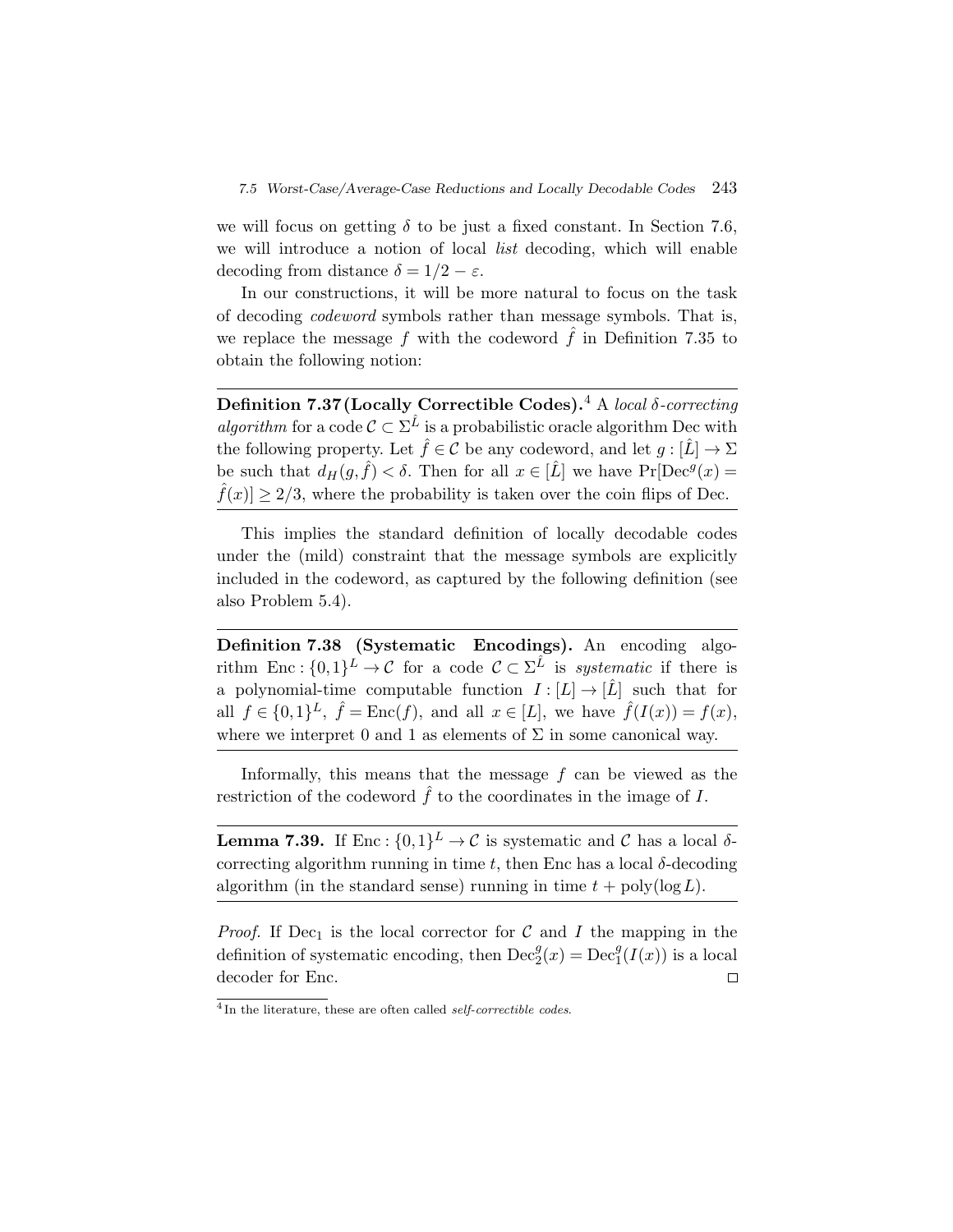#### **7.5.1 Local Decoding Algorithms**

**Hadamard Code.** Recall the Hadamard code of message length m, which consists of the truth tables of all  $\mathbb{Z}_2$ -linear functions  $c: \{0,1\}^m \to \{0,1\}$  (Construction 5.12).

**Proposition 7.40.** The Hadamard code  $C \subset \{0,1\}^{2^m}$  of message length m has a local  $(1/4 - \varepsilon)$ -correcting algorithm running in time poly $(m,1/\varepsilon)$ .

*Proof.* We are given oracle access to  $g: \{0,1\}^m \to \{0,1\}$  that is at distance less than  $1/4 - \varepsilon$  from some (unknown) linear function c, and we want to compute  $c(x)$  at an arbitrary point  $x \in \{0,1\}^m$ . The idea is *random self-reducibility*: we can reduce computing c at an arbitrary point to computing c at uniformly random points, where  $q$  is likely to give the correct answer. Specifically,  $c(x) = c(x \oplus r) \oplus c(r)$  for every r, and both  $x \oplus r$  and r are uniformly distributed if we choose  $r \stackrel{\text{R}}{\leftarrow} \{0,1\}^m$ . The probability that g differs from c at either of these points is less than  $2 \cdot (1/4 - \varepsilon) = 1/2 - 2\varepsilon$ . Thus  $g(x \oplus r) \oplus g(r)$  gives the correct answer with probability noticeably larger than 1/2. We can amplify this success probability by repetition. Specifically, we obtain the following local corrector:

**Algorithm 7.41 (Local Corrector for Hadamard Code).** Input: An oracle  $g: \{0,1\}^m \to \{0,1\}, \ x \in \{0,1\}^m$ , and a parameter  $\varepsilon > 0$ 

- (1) Choose  $r_1, \ldots, r_t \stackrel{\text{\tiny R}}{\leftarrow} \{0,1\}^m$ , for  $t = O(1/\varepsilon^2)$ .
- (2) Query  $q(r_i)$  and  $q(r_i \oplus x)$  for each  $i = 1, \ldots, t$ .
- (3) Output  $\text{maj}_{1 \leq i \leq t} \{g(r_i) \oplus g(r_i \oplus x)\}.$

If  $d_H(g,c) < 1/4 - \varepsilon$ , then this algorithm will output  $c(x)$  with probability at least 2/3.  $\Box$ 

This local decoding algorithm is optimal in terms of its decoding distance (arbitrarily close to  $1/4$ ) and running time (logarithmic in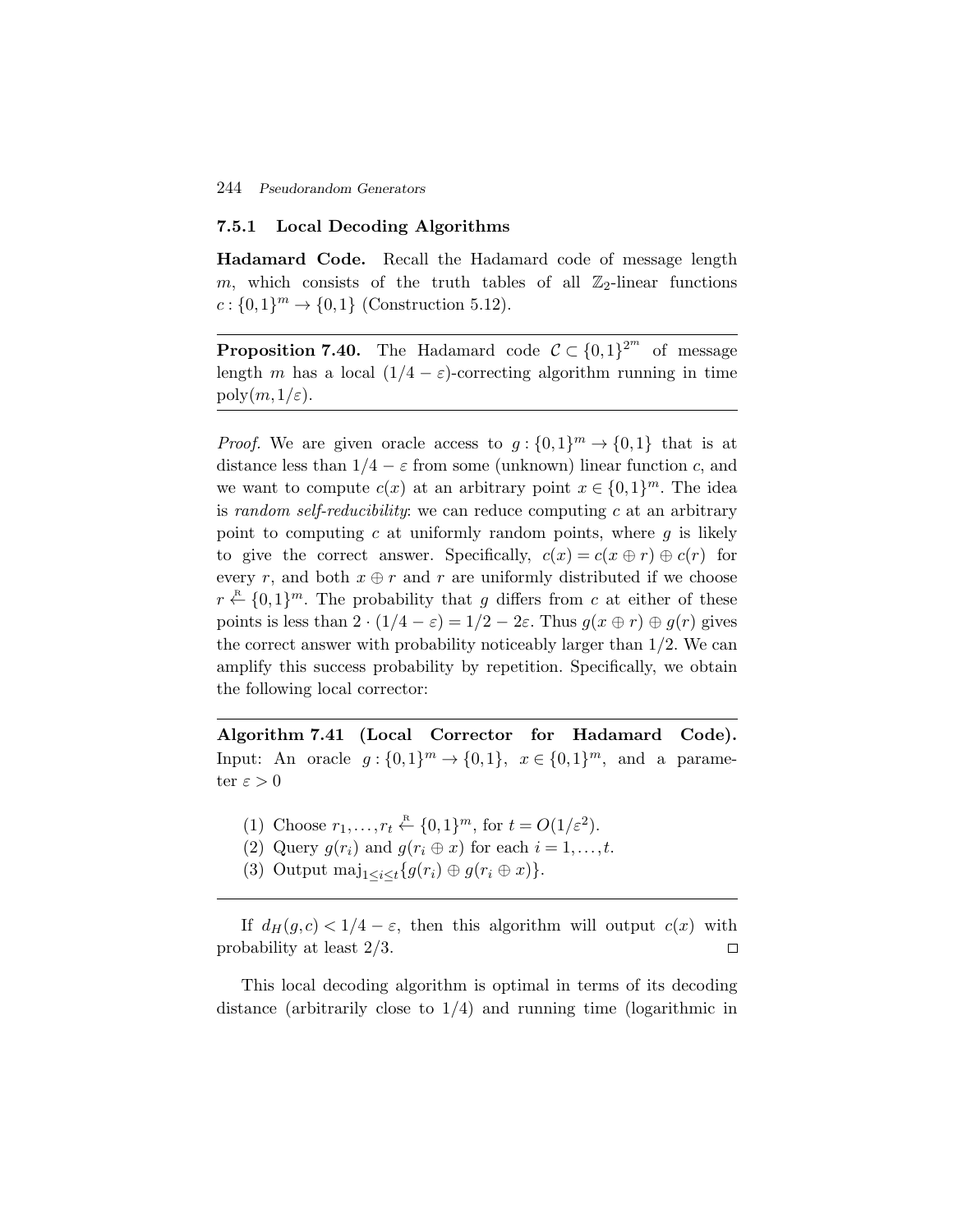the blocklength), but the problem is that the Hadamard code has exponentially small rate.

**Reed–Muller Code.** Recall that the q-ary Reed–Muller code of degree  $d$  and dimension  $m$  consists of all multivariate polynomials  $p:\mathbb{F}_q^m\to\mathbb{F}_q$  of total degree at most d. (Construction 5.16.) This code has minimum distance  $\delta = 1 - d/q$ . Reed–Muller Codes are a common generalization of both Hadamard and Reed–Solomon codes, and thus we can hope that for an appropriate setting of parameters, we will be able to get the best of both kinds of codes. That is, we want to combine the efficient local decoding of the Hadamard code with the good rate of Reed–Solomon codes.

**Theorem 7.42.** The q-ary Reed–Muller Code of degree d and dimension m has a local  $1/12$ -correcting algorithm running in time poly $(m,q)$  provided  $d \leq q/9$  and  $q \geq 36$ .

Note the running time of the decoder is roughly the mth root of the block length  $\hat{L} = q^m$ . When  $m = 1$ , our decoder can query the entire string and we simply obtain a global decoding algorithm for Reed–Solomon Codes (which we already know how to achieve from Theorem 5.19). But for large enough  $m$ , the decoder can only access a small fraction of the received word. (In fact, one can improve the running time to  $poly(m, d, \log q)$ , but the weaker result above is sufficient for our purposes.)

The key idea behind the decoder is to do restrictions to random *lines* in  $\mathbb{F}^m$ . The restriction of a Reed–Muller codeword to such a line is a Reed–Solomon codeword, and we can afford to run our global Reed–Solomon decoding algorithm on the line.

Formally, for  $x, y \in \mathbb{F}^m$ , we define the *(parameterized) line through* x in direction y as the function  $\ell_{x,y} : \mathbb{F} \to \mathbb{F}^m$  given by  $\ell_{x,y}(t) = x + ty$ . Note that for every  $a \in F, b \in \mathbb{F} \setminus \{0\}$ , the line  $\ell_{x+ay,by}$  has the same set of points in its image as  $\ell_{x,y}$ ; we refer to this set of points as an *unpolymerized line*. When  $y = 0$ , the parameterized line contains only the single point  $x$ .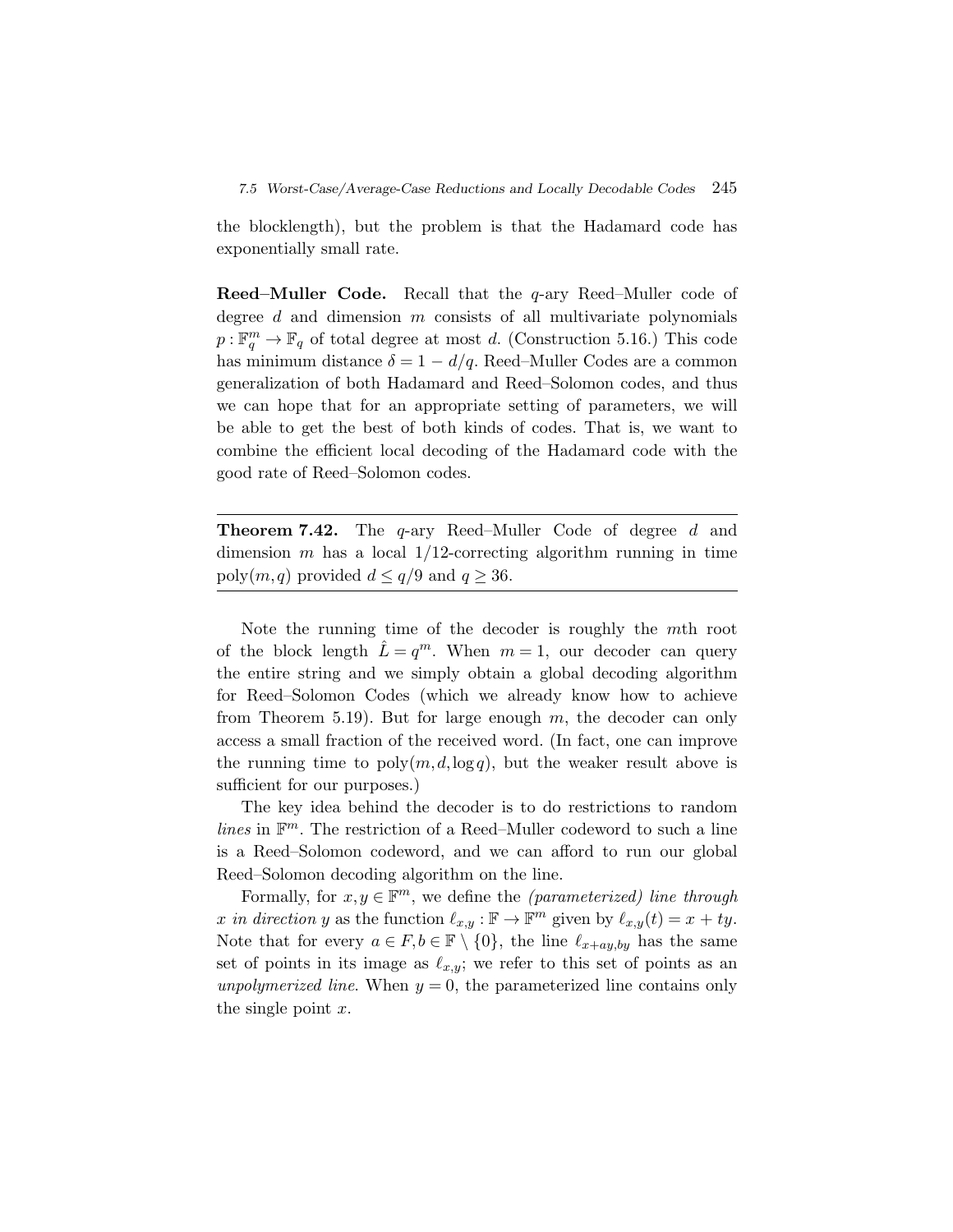If  $g: \mathbb{F}^m \to \mathbb{F}$  is any function and  $\ell: \mathbb{F} \to \mathbb{F}^m$  is a line, then we use  $g|_{\ell}$  to denote the *restriction of* g to  $\ell$ , which is simply the composition  $g \circ \ell : \mathbb{F} \to \mathbb{F}$ . Note that if p is any polynomial of total degree at most d, then  $p|_{\ell}$  is a (univariate) polynomial of degree at most d.

So we are given an oracle g of distance less than  $\delta$  from some degree d polynomial  $p : \mathbb{F}^m \to \mathbb{F}$ , and we want to compute  $p(x)$  for some  $x \in \mathbb{F}^m$ . We begin by choosing a random line  $\ell$  through x. Every point of  $\mathbb{F}^m \setminus \{x\}$  lies on exactly one parameterized line through x, so the points on  $\ell$  (except x) are distributed uniformly at random over the whole domain, and thus  $q$  and  $p$  are likely to agree on these points. Thus we can hope to use the points on this line to reconstruct the value of  $p(x)$ . If  $\delta$  is sufficiently small compared to the degree (e.g.,  $\delta = 1/3(d+1)$ ), we can simply interpolate the value of  $p(x)$  from  $d+1$  points on the line. This gives rise to the following algorithm.

**Algorithm 7.43 (Local Corrector for Reed–Muller Code I).** Input: An oracle  $g: \mathbb{F}^m \to \mathbb{F}$ , an input  $x \in \mathbb{F}^m$ , and a degree parameter d

- (1) Choose  $y \stackrel{\mathbb{R}}{\leftarrow} \mathbb{F}^m$ . Let  $\ell = \ell_{x,y} : \mathbb{F} \to \mathbb{F}^m$  be the line through x in direction y.
- (2) Query g to obtain  $\beta_0 = g|_{\ell}(\alpha_0) = g(\ell(a_0)), \ldots, \beta_d = g|_{\ell}(\alpha_d) =$  $g(\ell(a_d))$ , where  $\alpha_0,\ldots,\alpha_d \in \mathbb{F} \setminus \{0\}$  are any fixed points
- (3) Interpolate to find the unique univariate polynomial  $q$  of degree at most d s.t.  $\forall i, q(\alpha_i) = \beta_i$
- $(4)$  Output  $q(0)$

**Claim 7.44** If g has distance less than  $\delta = 1/3(d+1)$  from some polynomial p of degree at most d, then Algorithm 7.43 will output  $p(x)$  with probability greater than  $2/3$ .

**Proof of Claim:** Observe that for all  $x \in \mathbb{F}^m$  and  $\alpha_i \in \mathbb{F} \setminus \{0\},$  $\ell_{x,y}(\alpha_i)$  is uniformly random in  $\mathbb{F}^m$  over the choice of  $y \stackrel{\text{R}}{\leftarrow} \mathbb{F}^m$ . This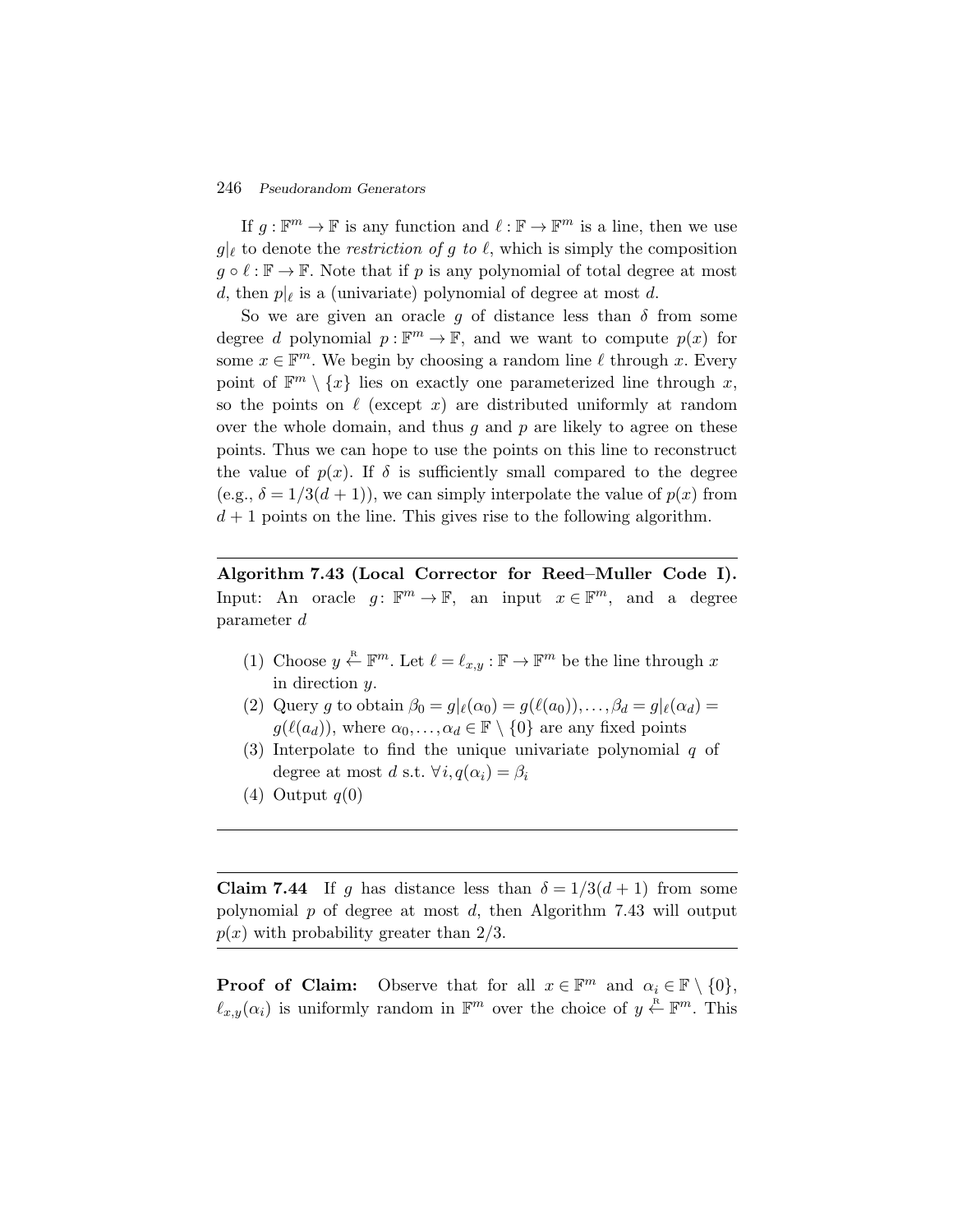implies that for each  $i$ ,

$$
\Pr_{\ell}[g|\ell(\alpha_i) \neq p|\ell(\alpha_i)] < \delta = \frac{1}{3(d+1)}.
$$

By a union bound,

$$
\Pr_{\ell}[\exists i, g |_{\ell}(\alpha_i) \neq p |_{\ell}(\alpha_i)] < (d+1) \cdot \delta = \frac{1}{3}.
$$

Thus, with probability greater than 2/3, we have  $\forall i, q(\alpha_i) = p|_{\ell}(\alpha_i)$ and hence  $q(0) = p(x)$ . The running time of the algorithm is  $poly(m,q)$ .  $\Box$ 

We now show how to improve the decoder to handle a larger fraction of errors, up to distance  $\delta = 1/12$ . We alter Steps 7.43 and 7.43 in the above algorithm. In Step 7.43, instead of querying only  $d+1$  points, we query over *all* points in  $\ell$ . In Step 7.43, instead of interpolation, we use a *global* decoding algorithm for Reed–Solomon codes to decode the univariate polynomial  $p|_{\ell}$ . Formally, the algorithm proceeds as follows.

**Algorithm 7.45 (Local Corrector for Reed–Muller Codes II).** Input: An oracle  $g: \mathbb{F}^m \to \mathbb{F}$ , an input  $x \in \mathbb{F}^m$ , and a degree parameter d, where  $q = |\mathbb{F}| \geq 36$  and  $d \leq q/9$ .

- (1) Choose  $y \stackrel{\text{R}}{\leftarrow} \mathbb{F}^m$ . Let  $\ell = \ell_{x,y} : \mathbb{F} \to \mathbb{F}^m$  be the line through x in direction y.
- (2) Query g at all points on  $\ell$  to obtain  $g|_{\ell} : \mathbb{F} \to \mathbb{F}$ .
- (3) Run the 1/3-decoder for the q-ary Reed–Solomon code of degree d on  $g|_{\ell}$  to obtain the (unique) polynomial q at distance less than  $1/3$  from  $g|_{\ell}$  (if one exists).<sup>5</sup>
- (4) Output  $q(0)$ .

<sup>&</sup>lt;sup>5</sup> A 1/3-decoder for Reed–Solomon codes follows from the  $(1 - 2\sqrt{d/q})$  list-decoding algorithm of Theorem 5.19. Since  $1/3 \leq 1-2\sqrt{d/q}$ , the list-decoder will produce a list containing all univariate polynomials at distance less than  $1/3$ , and since  $1/3$  is smaller than half the minimum distance  $(1 - d/q)$ , there will be only one good decoding.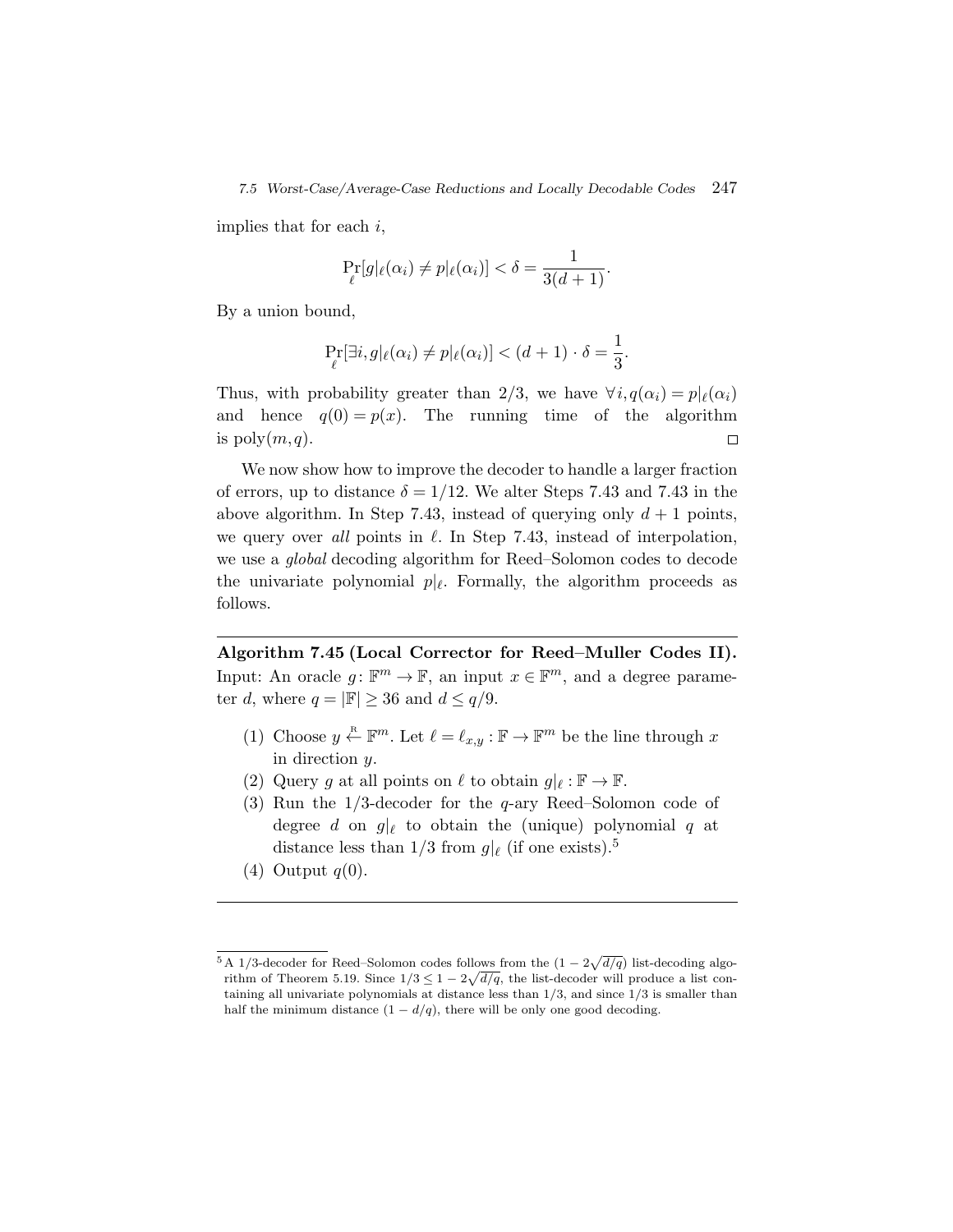**Claim 7.46.** If g has distance less than  $\delta = 1/12$  from some polynomial p of degree at most d, and the parameters satisfy  $q = |\mathbb{F}| \geq 36$ ,  $d \leq q/9$ , then Algorithm 7.45 will output  $p(x)$  with probability greater than 2/3.

**Proof of Claim:** The expected distance (between  $g|_{\ell}$  and  $p|_{\ell}$ ) is small:

$$
\mathop{\mathrm{E}}_{{\ell}}[d_H(g|_{\ell},p|_{\ell})]<\frac{1}{q}+\delta=\frac{1}{36}+\frac{1}{12}=\frac{1}{9},
$$

where the term  $1/q$  is due to the fact that the point x is not random. Therefore, by Markov's Inequality,

$$
\Pr[d_H(g|_{\ell}, p|_{\ell}) \ge 1/3] \le 1/3.
$$

Thus, with probability at least 2/3, we have that  $p|_{\ell}$  is the unique polynomial of degree at most d at distance less than  $1/3$  from  $g|_{\ell}$  and thus q must equal  $p|_{\ell}$ .  $\Box$ 

#### **7.5.2 Low-Degree Extensions**

Recall that to obtain locally decodable codes from locally correctible codes (as constructed above), we need to exhibit systematic encoding: (Definition 7.38.) Thus, given  $f : [L] \to \{0,1\}$ , we want to encode it as a Reed–Muller codeword  $\hat{f} : [\hat{L}] \to \Sigma$  s.t.:

- The encoding time is  $2^{O(\ell)} = \text{poly}(L)$ .
- $\hat{\ell} = O(\ell)$ , or equivalently  $\hat{L} = \text{poly}(L)$ .
- The code is systematic in the sense of Definition 7.38.

Note that the usual encoding for Reed–Muller codes, where the message gives the coefficients of the polynomial, is not systematic. Instead the message should correspond to evaluations of the polynomial at certain points. Once we settle on the set of evaluation points, the task becomes one of interpolating the values at these points (given by the message) to a low-degree polynomial defined everywhere.

The simplest approach is to use the boolean hypercube as the set of evaluation points.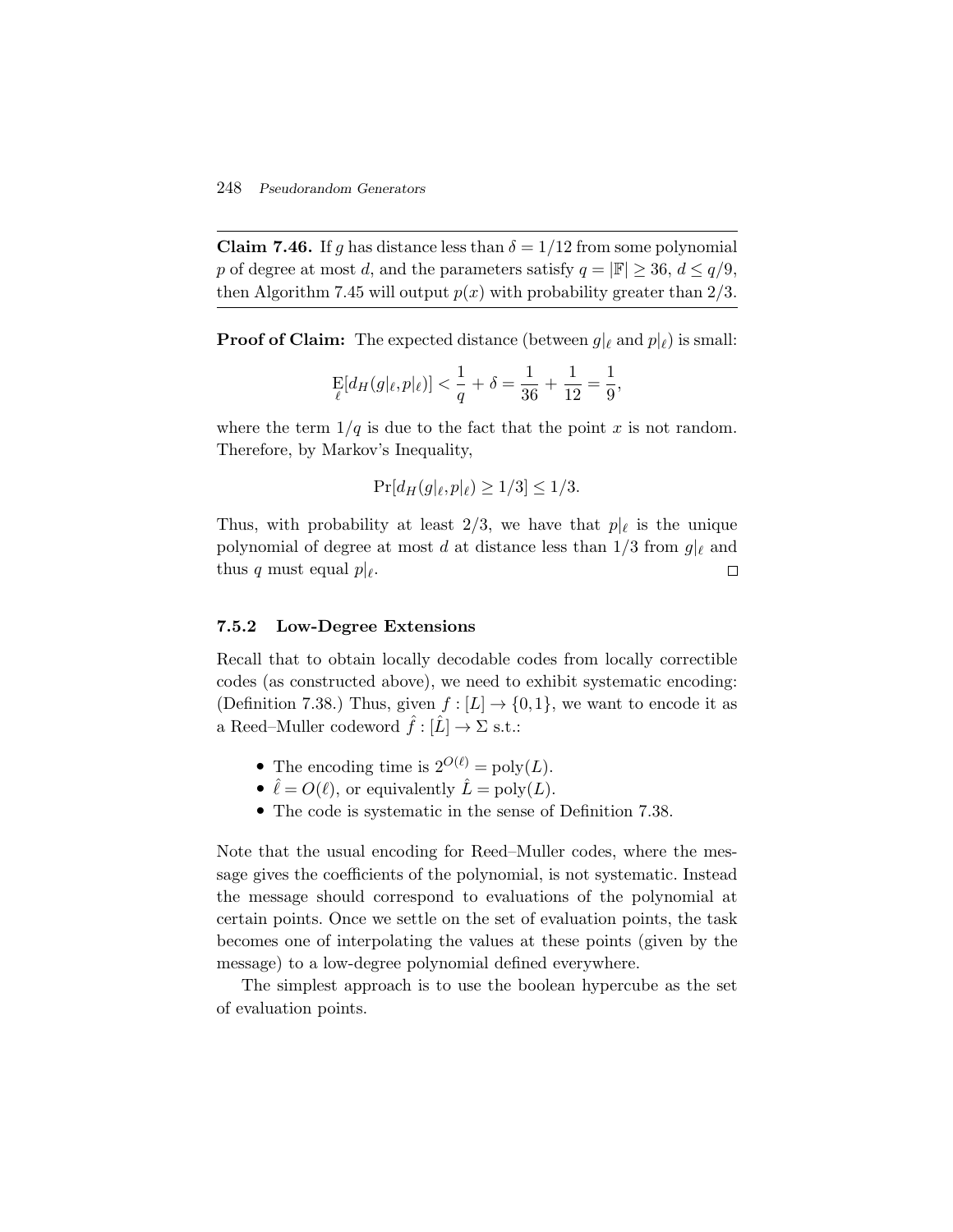**Lemma 7.47. (multilinear extension)** For every  $f: \{0,1\}^{\ell} \to \{0,1\}$ and every finite field F, there exists a (unique) polynomial  $\hat{f}: \mathbb{F}^{\ell} \to \mathbb{F}$ such that  $\hat{f}|_{\{0,1\}^{\ell}} \equiv f$  and  $\hat{f}$  has degree at most 1 in each variable (and hence total degree at most  $\ell$ ).  $\hat{f}(x_1,...,x_\ell) = \sum_{\ell=1}^{\infty}$ 

*Proof.* We prove the existence of the polynomial  $\hat{f}$ . Define

$$
\hat{f}(x_1,\ldots,x_\ell) = \sum_{\alpha \in \{0,1\}^\ell} f(\alpha)\delta_\alpha(x)
$$

for

$$
\hat{f}(x_1, \dots, x_\ell) = \sum_{\alpha \in \{0, 1\}^\ell} f(\alpha) \delta_\alpha(x)
$$

$$
\delta_\alpha(x) = \left(\prod_{i \colon \alpha_i = 1} x_i\right) \left(\prod_{i \colon \alpha_i = 0} (1 - x_i)\right)
$$

Note that for  $x \in \{0,1\}^{\ell}$ ,  $\delta_{\alpha}(x) = 1$  only when  $\alpha = x$ , therefore  $\hat{f}|_{\{0,1\}^{\ell}} \equiv f$ . We omit the proof of uniqueness. The bound on the individual degrees is by inspection.  $\Box$ 

Thinking of  $\hat{f}$  as an encoding of f, let's inspect the properties of this encoding.

- Since the total degree of the multilinear extension can be as large as  $\ell$ , we need  $q \ge 9\ell$  for the local corrector of Theorem 7.42 to apply.
- The encoding time is  $2^{O(\hat{\ell})}$ , as computing a single point of  $\hat{f}$  requires summing over  $2^{\ell}$  elements, and we have  $2^{\hat{\ell}}$  points on which to compute  $\hat{f}$ .
- The code is systematic, since  $\hat{f}$  is an extension of  $f$ .
- However, the input length is  $\hat{\ell} = \ell \log q = \Theta(\ell \log \ell)$ , which is slightly larger than our target of  $\hat{\ell} = O(\ell)$ .

To solve the problem of the input length  $\hat{\ell}$  in the multilinear encoding, we reduce the dimension of the polynomial  $\hat{f}$  by changing the embedding of the domain of f: Instead of interpreting  $\{0,1\}^{\ell} \subset \mathbb{F}^{\ell}$ as an embedding of the domain of f in  $\mathbb{F}^{\ell}$ , we map  $\{0,1\}^{\ell}$  to  $\mathbb{H}^m$  for some subset  $\mathbb{H} \subset \mathbb{F}$ , and as such embed it in  $\mathbb{F}^m$ .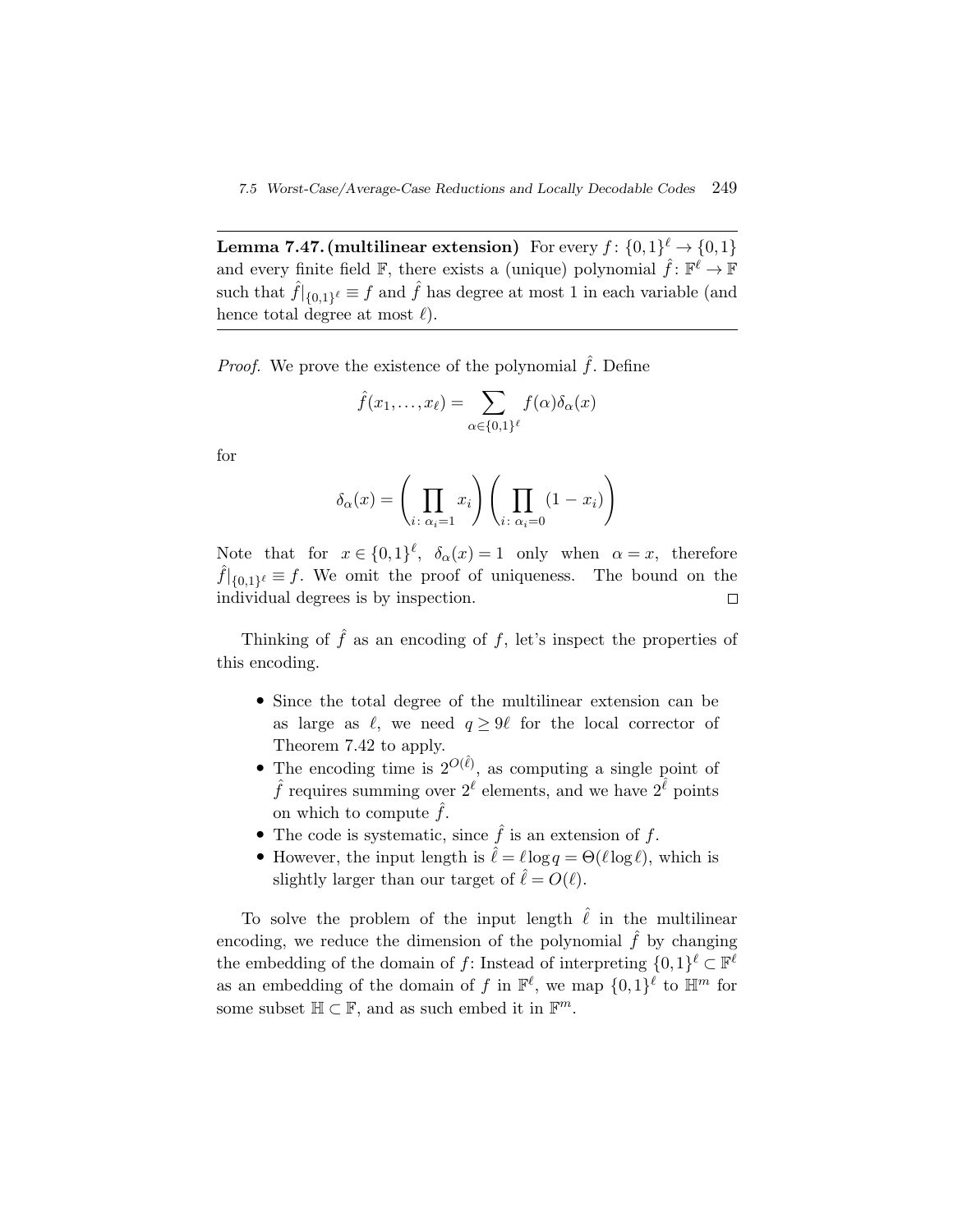More precisely, we fix a subset  $\mathbb{H} \subset \mathbb{F}$  of size  $|\mathbb{H}| = \lceil \sqrt{q} \rceil$ . Choose  $m = [\ell/\log|\mathbb{H}|]$ , and fix some efficient one-to-one mapping from  $\{0,1\}^{\ell}$ into  $\mathbb{H}^m$ . With this mapping, view f as a function  $f: \mathbb{H}^m \to \mathbb{F}$ .

Analogously to before, we have the following.

**Lemma 7.48. (low-degree extension)** For every finite field F,  $\mathbb{H} \subset \mathbb{F}$ ,  $m \in \mathbb{N}$ , and function  $f : \mathbb{H}^m \to \mathbb{F}$ , there exists a (unique)  $\hat{f}$ :  $\mathbb{F}^m \to \mathbb{F}$  such that  $\hat{f}|_{\mathbb{H}^m} \equiv f$  and  $\hat{f}$  has degree at most  $|\mathbb{H}| - 1$  in each variable (and hence has total degree at most  $m \cdot (|\mathbb{H}| - 1)$ ).

Using  $|\mathbb{H}| = \lceil \sqrt{q} \rceil$ , the total degree of  $\hat{f}$  is at most  $d = \ell \sqrt{q}$ . So we can apply the local corrector of Theorem 7.42, as long as  $q \geq 81\ell^2$  (so that  $d \leq q/9$ . Inspecting the properties of  $\hat{f}$  as an encoding of f, we have:

- The input length is  $\hat{\ell} = m \cdot \log q = \lceil \ell / \log |\mathbb{H}| \rceil \cdot \log q = O(\ell)$ , as desired. (We can use a field of size  $2^k$  for  $k \in \mathbb{N}$ , so that  $\hat{L}$ is a power of 2 and we incur no loss in encoding inputs to  $\tilde{f}$ as bits.)
- The code is systematic as long as our mapping from  $\{0,1\}^{\ell}$ to  $\mathbb{H}^m$  is efficient.

Note that not every polynomial of total degree at most  $m \cdot (|\mathbb{H}| - 1)$ is the low-degree extension of a function  $f : \mathbb{H}^m \to \mathbb{F}$ , so the image of our encoding function  $f \mapsto \hat{f}$  is only a *subcode* of the Reed–Muller code. This is not a problem, because any subcode of a locally correctible code is also locally correctible, and we can afford the loss in rate (all we need is  $\hat{\ell} = O(\ell)$ .

#### **7.5.3 Putting It Together**

Combining Theorem 7.42 with Lemmas 7.48, and 7.39, we obtain the following locally decodable code:

**Proposition 7.49.** For every  $L \in \mathbb{N}$ , there is an explicit code Enc:  $\{0,1\}^L \to \Sigma^{\hat{L}}$ , with blocklength  $\hat{L} = \text{poly}(L)$  and alphabet size  $|\Sigma| =$  $poly(\log L)$ , that has a local (1/12)-decoder running in time  $poly(\log L)$ .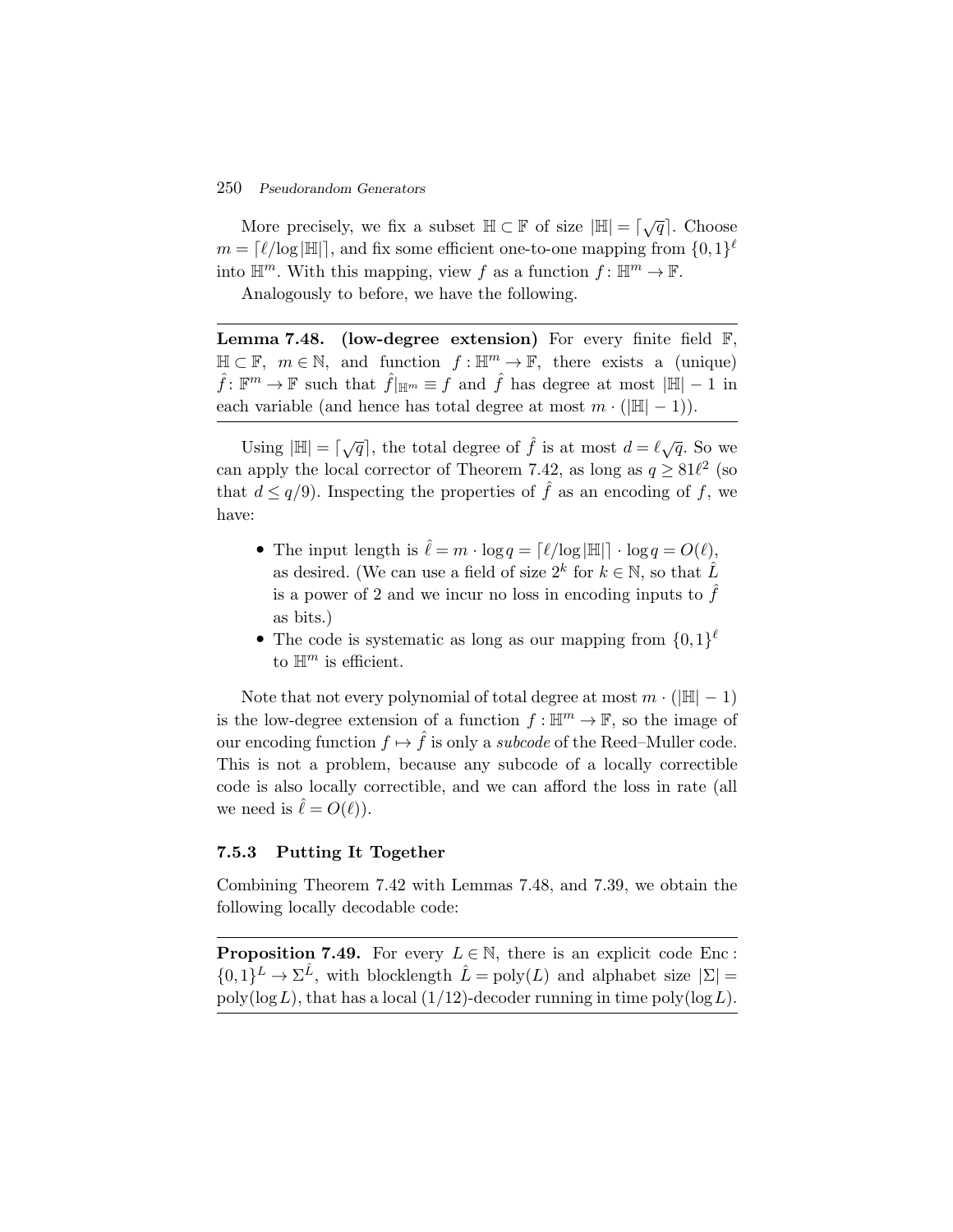## *7.5 Worst-Case/Average-Case Reductions and Locally Decodable Codes* 251

Using Proposition 7.36, we obtain the following conversion from worst-case hardness to average-case hardness:

**Proposition 7.50.** If there exists  $f: \{0,1\}^{\ell} \to \{0,1\}$  in **E** that is worst-case hard against (nonuniform) time  $t(\ell)$ , then there exists  $\hat{f}$ :  $\{0,1\}^{O(\ell)} \rightarrow \{0,1\}^{O(\log \ell)}$  in **E** that is  $(t'(\ell),1/12)$  average-case hard for  $t'(\ell) = t(\ell)/\text{poly}(\ell)$ .

This differs from our original goal in two ways:  $\hat{f}$  is not Boolean, and we only get hardness  $1/12$  (instead of  $1/2 - \varepsilon$ ). The former concern can be remedied by concatenating the code of Proposition 7.49 with a Hadamard code, similarly to Problem 5.2. Note that the Hadamard code is applied on message space  $\Sigma$ , which is of size polylog(L), so it can be  $1/4$ -decoded by brute-force in time  $\text{polylog}(L)$  (which is the amount of time already taken by our decoder).<sup>6</sup> Using this, we obtain:

**Theorem 7.51.** For every  $L \in \mathbb{N}$ , there is an explicit code Enc :  $\{0,1\}^L \rightarrow \{0,1\}^L$  with blocklength  $\hat{L} = \text{poly}(L)$  that has a local  $(1/48)$ -decoder running in time poly $(\log L)$ .

**Theorem 7.52.** If there exists  $f: \{0,1\}^{\ell} \to \{0,1\}$  in **E** that is worstcase hard against time  $t(\ell)$ , then there exists  $\hat{f}$ :  $\{0,1\}^{O(\ell)} \rightarrow \{0,1\}$  in **E** that is  $(t'(\ell), 1/48)$  average-case hard, for  $t'(\ell) = t(\ell)/poly(\ell)$ .

An improved decoding distance can be obtained using Problem 7.7.

We note that the local decoder of Theorem 7.51 not only runs in time  $\text{poly}(\log L)$ , but also makes  $\text{poly}(\log L)$  queries. For some applications (such as Private Information Retrieval, see Problem 7.6), it is important to have the number  $q$  of queries be as small as possible, ideally a constant. Using Reed–Muller codes of constant degree, it is possible to obtain constant-query locally decodable codes, but the

<sup>6</sup> Some readers may recognize this concatenation step as the same as applying the "Goldreich-Levin hardcore predicate" to  $\hat{f}$ . (See Problems 7.12 and 7.13.) However, for the parameters we are using, we do not need the power of these results, and can afford to perform brute-force unique decoding instead.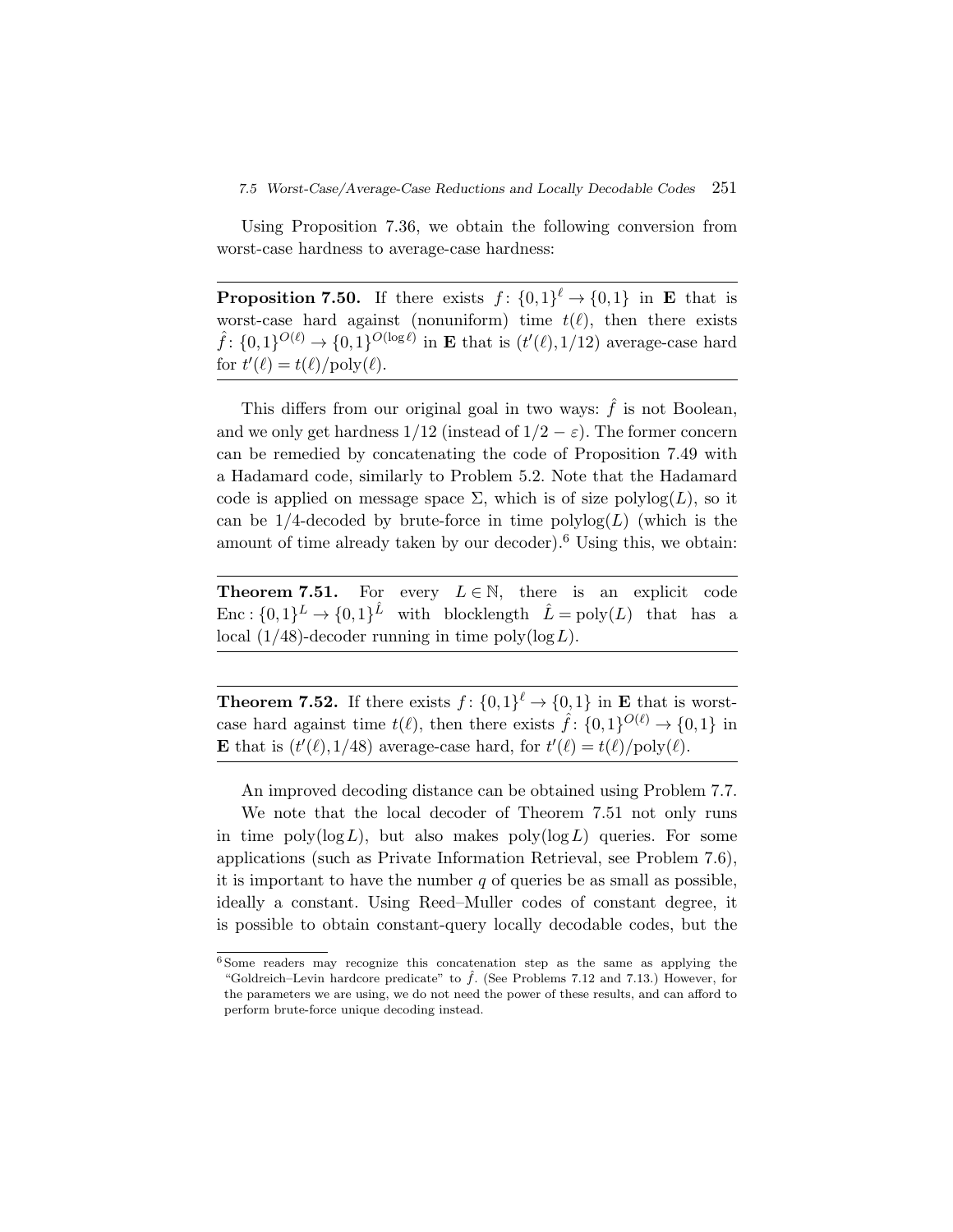blocklength will be  $\hat{L} = \exp(L^{1/(q-1)})$ . In a recent breakthrough, it was shown how to obtain constant-query locally decodable codes with blocklength  $\hat{L} = \exp(L^{o(1)})$ . Obtaining polynomial blocklength remains open.

**Open Problem 7.53.** Are there binary codes that are locally decodable with a constant number of queries (from constant distance  $\delta > 0$ ) and blocklength polynomial in the message length?

## **7.5.4 Other Connections**

As shown in Problem 7.6, locally decodable codes are closely related to protocols for *private information retrieval*. Another connection, and actually the setting in which these local decoding algorithms were first discovered, is to *program self-correctors*. Suppose we have a program for computing a function, such as the Determinant, which happens to be a codeword in a locally decodable code (e.g., the determinant is a lowdegree multivariate polynomial, and hence a Reed–Muller codeword). Then, even if this program has some bugs and gives the wrong answer on some small fraction of inputs, we can use the local decoding algorithm to obtain the correct answer on *all* inputs with high probability.

## **7.6 Local List Decoding and PRGs from Worst-Case Hardness**

#### **7.6.1 Hardness Amplification**

In the previous section, we saw how to use locally decodable codes to convert worst-case hard functions into ones with constant average-case hardness (Theorem 7.52). Now our goal is to amplify this hardness (e.g., to  $1/2 - \varepsilon$ ).

There are some generic techniques for hardness amplification. In these methods, we evaluate the function on many independent inputs. For example, consider  $f'$  that concatenates the evaluations of  $\hat{f}$  on k independent inputs:

$$
f'(x_1,...,x_k) = (\hat{f}(x_1),...,\hat{f}(x_k)).
$$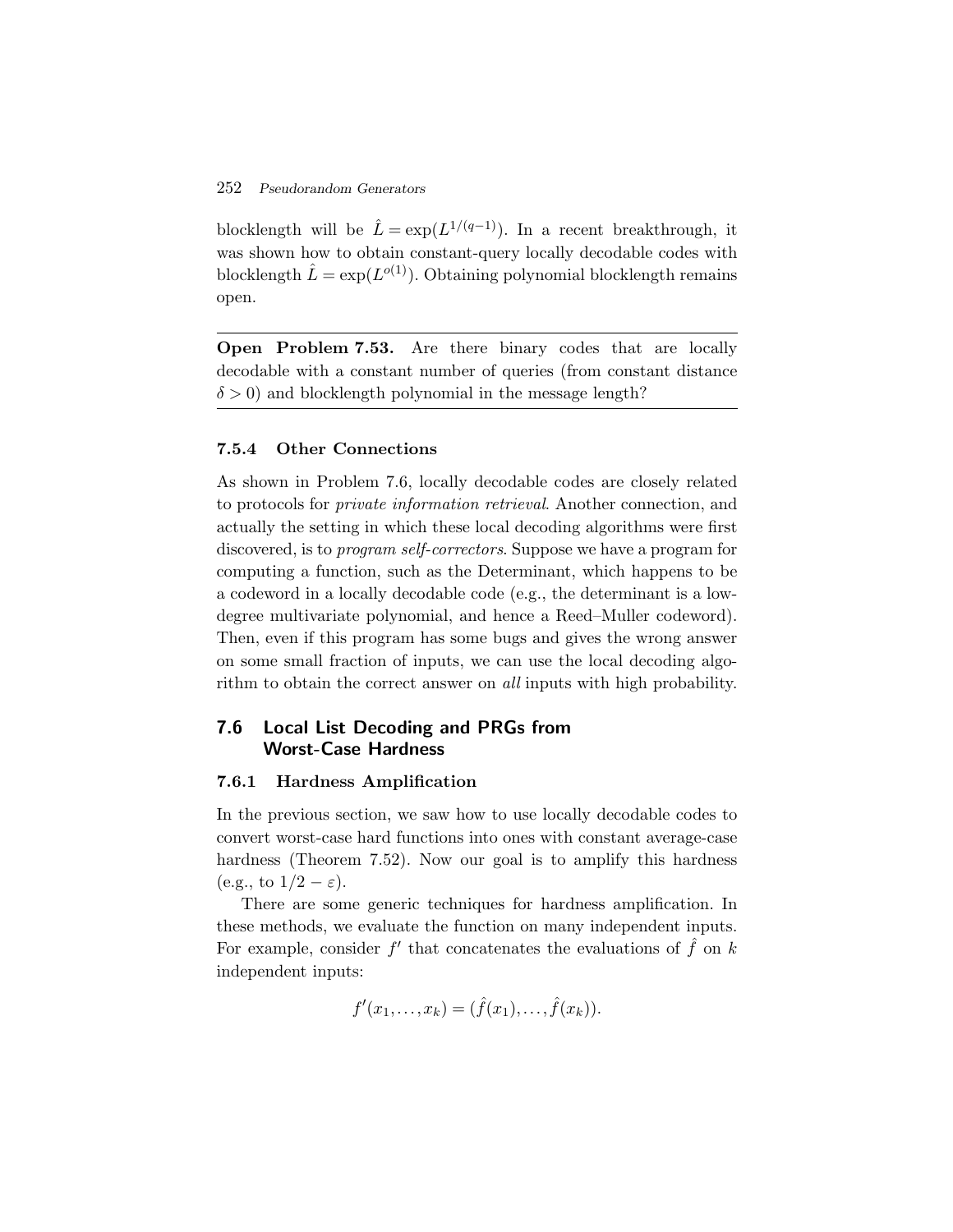Intuitively, if  $\hat{f}$  is 1/12 average-case hard, then f' should be  $(1 (11/12)^k$ -average case hard because any efficient algorithm can solve each instance correctly with probability at most 11/12. Proving this is nontrivial (because the algorithm trying to compute  $f'$  need not behave independently on the  $k$  instances), but there are Direct Product Theorems showing that the hardness does get amplified essentially as expected. Similarly, if we take the XOR on k independent inputs, the XOR Lemma says that the hardness approaches 1/2 exponentially fast.

The main disadvantage of these approaches (for our purposes) is that the input length of f' is k $\ell$  while we aim for input length of  $O(\ell)$ . To overcome this problem, it is possible to use derandomized products, where we evaluate  $\hat{f}$  on *correlated* inputs instead of independent ones.

We will take a different approach, generalizing the notion and algorithms for locally decodable codes to locally *list-*decodable codes, and thereby directly construct  $\hat{f}$  that is  $(1/2 - \varepsilon)$ -hard. Nevertheless, the study of hardness amplification is still of great interest, because it (or variants) can be employed in settings where doing a global encoding of the function is infeasible (e.g., for amplifying the average-case hardness of functions in complexity classes lower than **E**, such as **NP**, and for amplifying the security of cryptographic primitives). We remark that results on hardness amplification can be interpreted in a coding-theoretic language as well, as converting locally decodable codes with a small decoding distance into locally list-decodable codes with a large decoding distance. (See Section 8.2.3.)

#### **7.6.2 Definition**

We would like to formulate a notion of local *list*-decoding to enable us to have binary codes that are locally decodable from distances close to  $1/2$ . This is somewhat tricky to define — what does it mean to produce a "list" of decodings when only asked to decode a particular coordinate? Let g be our received word, and  $\hat{f}_1, \hat{f}_2, \ldots, \hat{f}_s$  the codewords that are close to  $g$ . One option would be for the decoding algorithm, on input x, to output a set of values  $\text{Dec}^g(x) \subset \Sigma$  that is guaranteed to contain  $\hat{f}_1(x), \hat{f}_2(x), \dots, \hat{f}_s(x)$  with high probability. However, this is not very useful; in the common case that  $s \geq |\Sigma|$ , the list could always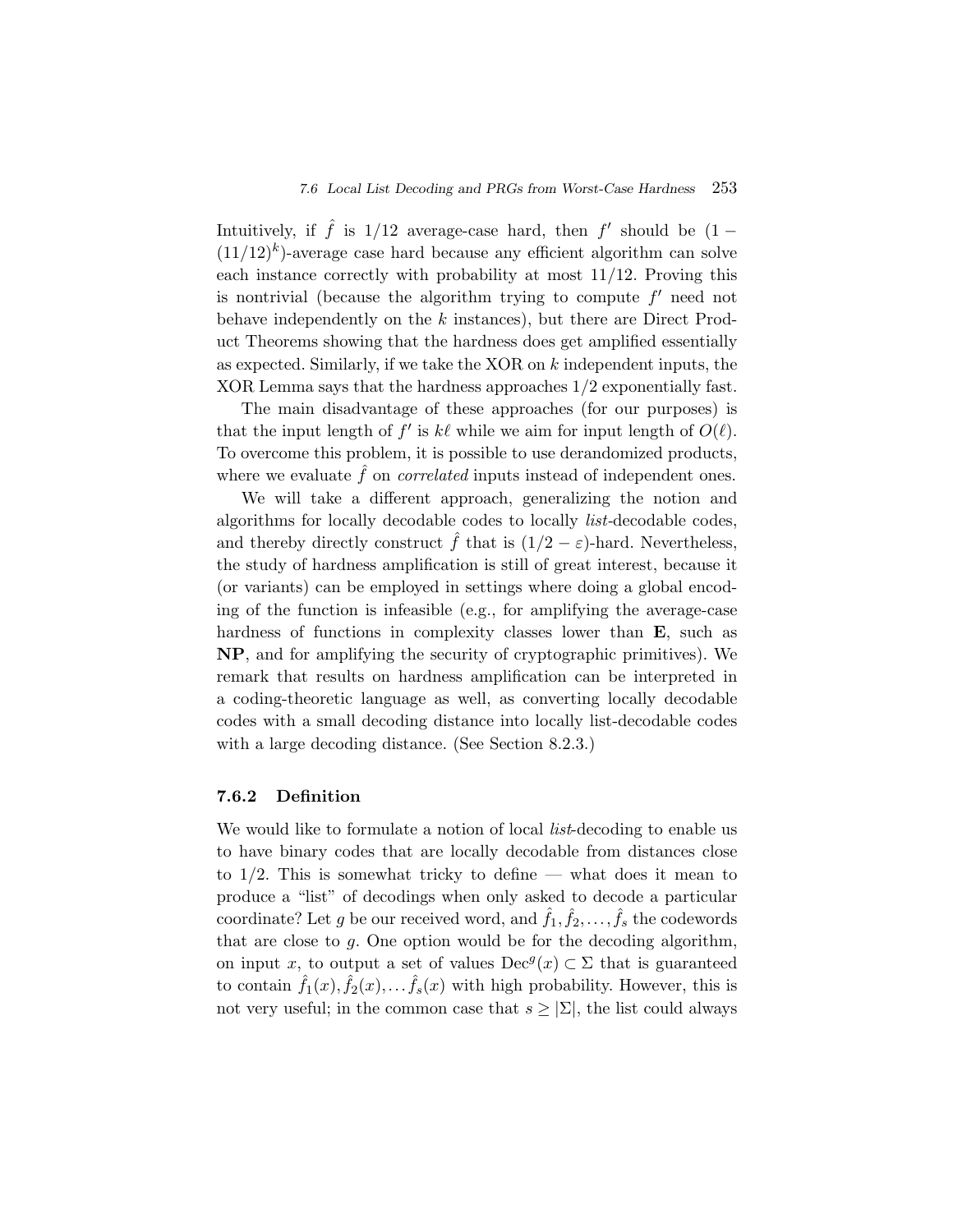be  $\text{Dec}^g(x) = \Sigma$ . Rather than outputting all of the values, we want to be able to specify to our decoder *which*  $\hat{f}_i(x)$  to output. We do this with a two-phase decoding algorithm  $(Dec<sub>1</sub>, Dec<sub>2</sub>)$ , where both phases can be randomized.

- (1)  $Dec_1$ , using g as an oracle and not given any other input other than the parameters defining the code, returns a list of advice strings  $a_1, a_2, \ldots, a_s$ , which can be thought of as "labels" for each of the codewords close to  $q$ .
- (2) Dec<sub>2</sub> (again, using oracle access to g), takes input x and  $a_i$ , and outputs  $f_i(x)$ .

The picture for  $Dec_2$  is much like our old decoder, but it takes an extra input  $a_i$  corresponding to one of the outputs of Dec<sub>1</sub>:



More formally:

**Definition 7.54.** A *local*  $\delta$ *-list-decoding algorithm* for a code Enc is a pair of probabilistic oracle algorithms  $(Dec_1, Dec_2)$  such that for all received words g and all codewords  $\hat{f} = \text{Enc}(f)$  with  $d_H(\hat{f},g) < \delta$ , the following holds. With probability at least  $2/3$  over  $(a_1, \ldots, a_s) \leftarrow \text{Dec}_1^g$ , there exists an  $i \in [s]$  such that

$$
\forall x, \Pr[\text{Dec}_2^g(x, a_i) = f(x)] \ge 2/3.
$$

Note that we don't explicitly require a bound on the list size s (to avoid introducing another parameter), but certainly it cannot be larger than the running time of  $Dec_1$ .

As we did for locally (unique-)decodable codes, we can define a *local*  $\delta$ -*list-correcting algorithm*, where  $\text{Dec}_2$  should recover arbitrary symbols of the codeword  $f$  rather than the message  $f$ . In this case, we don't require that for all j,  $\text{Dec}_2^g(\cdot, a_j)$  is a codeword, or that it is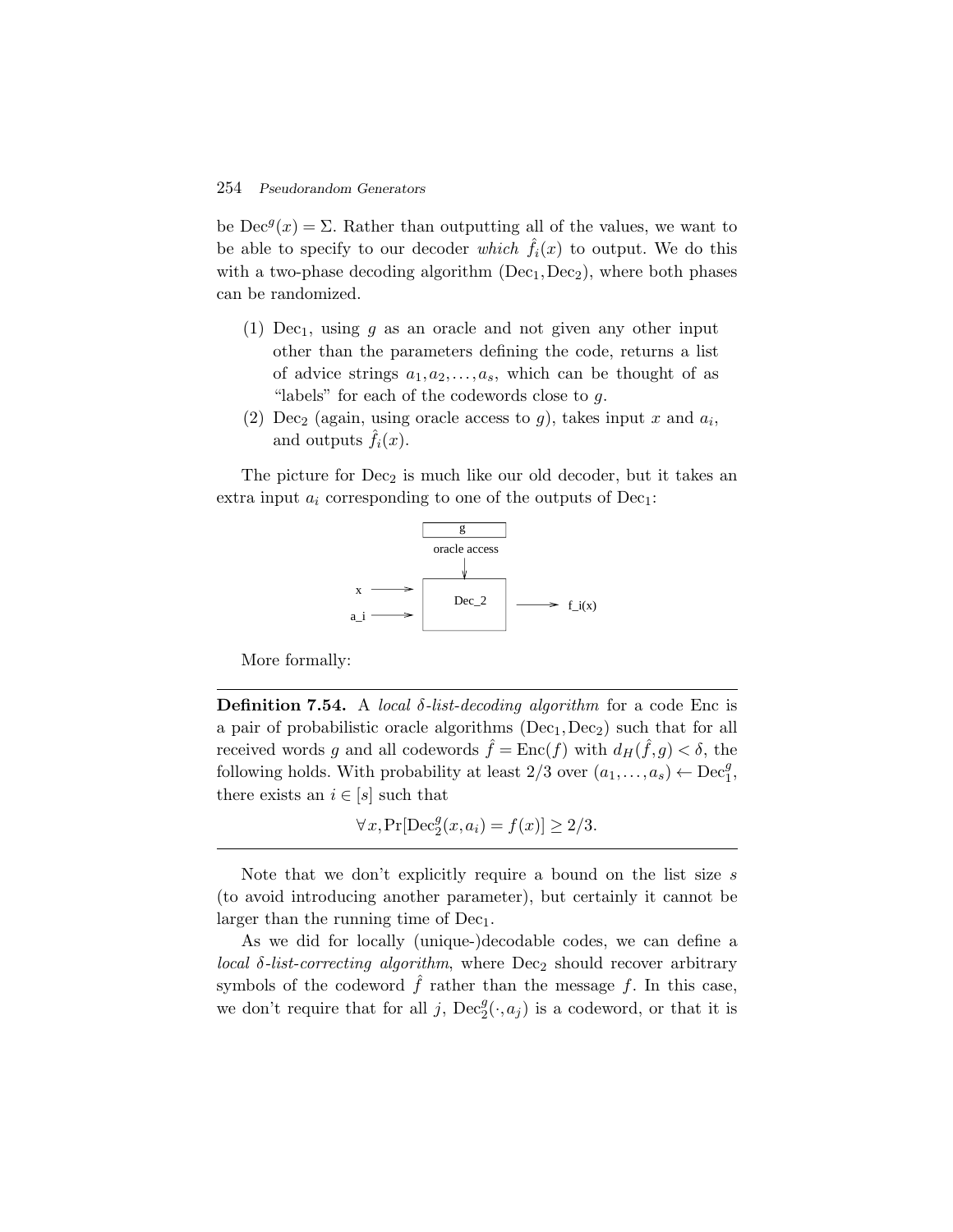close to g; in other words, some of the  $a_i$ s may be junk. Analogously to Lemma 7.39, a local  $\delta$ -list-correcting algorithm implies local  $\delta$ -list-decoding if the code is systematic.

Proposition 7.36 shows how locally decodable codes convert functions that are hard in the worst case to ones that are hard on average. The same is true for local list-decoding:

**Proposition 7.55.** Let Enc be an error-correcting code with local  $\delta$ -list-decoding algorithm (Dec<sub>1</sub>, Dec<sub>2</sub>) where Dec<sub>2</sub> runs in time at most  $t_{\text{Dec}}$ , and let f be worst-case hard for non-uniform time t. Then  $\hat{f} = \text{Enc}(f)$  is  $(t', \delta)$  average-case hard, where  $t' = t/t_{\text{Dec}}$ .

*Proof.* Suppose for contradiction that  $\hat{f}$  is not  $(t', \delta)$ -hard. Then some nonuniform algorithm  $A$  running in time  $t'$  computes  $\hat{f}$  with error probability smaller than  $\delta$ . But if Enc has a local  $\delta$  list-decoding algorithm, then (with A playing the role of q) that means there exists  $a_i$  (one of the possible outputs of  $\text{Dec}_1^A$ ), such that  $\text{Dec}_2^A(\cdot, a_i)$  computes  $f(\cdot)$ everywhere. Hardwiring  $a_i$  as advice,  $Dec_2^A(\cdot, a_i)$  is a nonuniform algorithm running in time at most time( $A$ ) · time( $Dec_2$ )  $\leq t$ .  $\Box$ 

Note that, in contrast to Proposition 7.36, here we are using nonuniformity more crucially, in order to select the right function from the list of possible decodings. As we will discuss in Section 7.7.1, this use of nonuniformity is essential for "black-box" constructions, that do not exploit any structure in the hard function  $f$  or the adversary  $(A \text{ in}$ the above proof). However, there are results on hardness amplification against uniform algorithms, which use structure in the hard function f (e.g., that it is complete for a complexity class like **E** or **NP**) to identify it among the list of decodings without any nonuniform advice.

# **7.6.3 Local List-Decoding Reed–Muller Codes**

**Theorem 7.56.** There is a universal constant c such that the  $q$ -ary Reed–Muller code of degree  $d$  and dimension  $m$  over can be locally  $(1 - \varepsilon)$ -list-corrected in time poly $(q, m)$  for  $\varepsilon = c \sqrt{d/q}$ .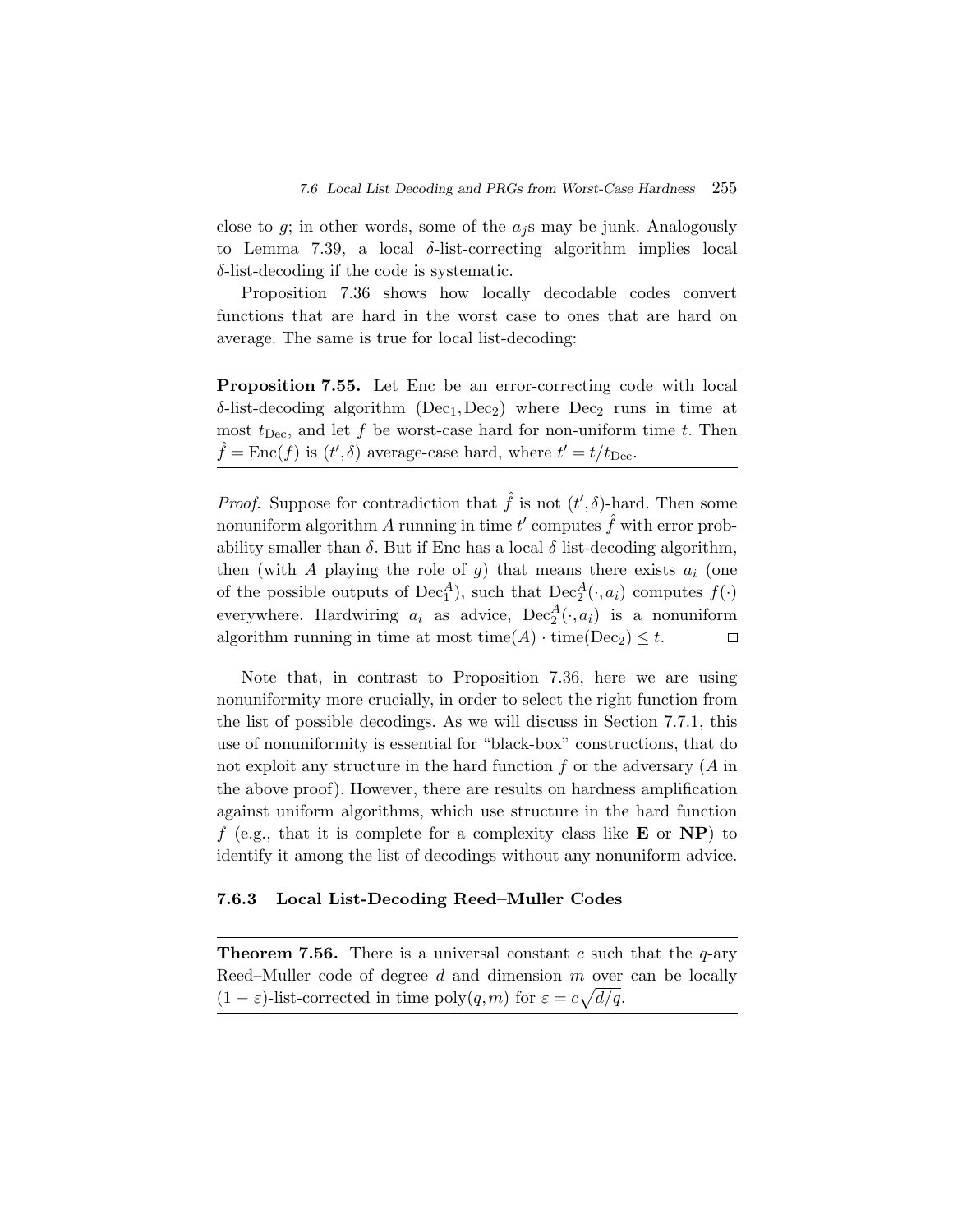Note that the distance at which list decoding can be done approaches 1 as  $q/d \rightarrow \infty$ . It matches the bound for list-decoding Reed–Solomon codes (Theorem 5.19) up to the constant c. Moreover, as the dimension  $m$  increases, the running time of the decoder  $(poly(q,m))$  becomes much smaller than the block length  $(q^m \cdot \log q)$ , approaches 1 as  $q/d \to \infty$ . It matches t<br>Reed–Solomon codes (Theorem 5.19) up t<br>as the dimension m increases, the run<br>(poly(q,m)) becomes much smaller than t<br>at the price of a reduced rate  $\binom{m+d}{m}/q^m$ .

*Proof.* Suppose we are given an oracle  $q : \mathbb{F}^m \to \mathbb{F}$  that is  $(1 - \varepsilon)$  close to some unknown polynomial  $p : \mathbb{F}^m \to \mathbb{F}$ , and that we are given an  $x \in$  $\mathbb{F}^m$ . Our goal is to describe two algorithms, Dec<sub>1</sub> and Dec<sub>2</sub>, where Dec<sub>2</sub> is able to compute  $p(x)$  using a piece of Dec<sub>1</sub>'s output (i.e., advice).

The advice that we will give to  $Dec_2$  is the value of p on a single point. Dec<sub>1</sub> can easily generate a (reasonably small) list that contains one such point by choosing a random  $y \in \mathbb{F}^m$ , and outputting all pairs  $(y, z)$ , for  $z \in \mathbb{F}$ . More formally:

# Algorithm 7.57 (Reed–Muller Local List-Decoder Dec<sub>1</sub>). Input: An oracle  $g: \mathbb{F}^m \to \mathbb{F}$  and a degree parameter d

- (1) Choose  $y \stackrel{\text{R}}{\leftarrow} \mathbb{F}^m$
- (2) Output  $\{(y,z) : z \in \mathbb{F}\}\)$

This first-phase decoder is rather trivial in that it doesn't make use of the oracle access to the received word  $g$ . It is possible to improve both the running time and list size of  $Dec<sub>1</sub>$  by using oracle access to g, but we won't need those improvements below.

Now, the task of Dec<sub>2</sub> is to calculate  $p(x)$ , given the value of p on some point y. Dec<sub>2</sub> does this by looking at g restricted to the line through x and y, and using the list-decoding algorithm for Reed– Solomon Codes to find the univariate polynomials  $q_1, q_2, \ldots, q_t$  that are close to g. If exactly one of these polynomials  $q_i$  agrees with p on the test point y, then we can be reasonably confident that  $q_i(x) = p(x)$ .

In more detail, the decoder works as follows:

Algorithm 7.58 (Reed–Muller Local List-Corrector  $Dec_2$ ). Input: An oracle  $g: \mathbb{F}^m \to \mathbb{F}$ , an input  $x \in \mathbb{F}^m$ , advice  $(y, z) \in \mathbb{F}^m \times \mathbb{F}$ ,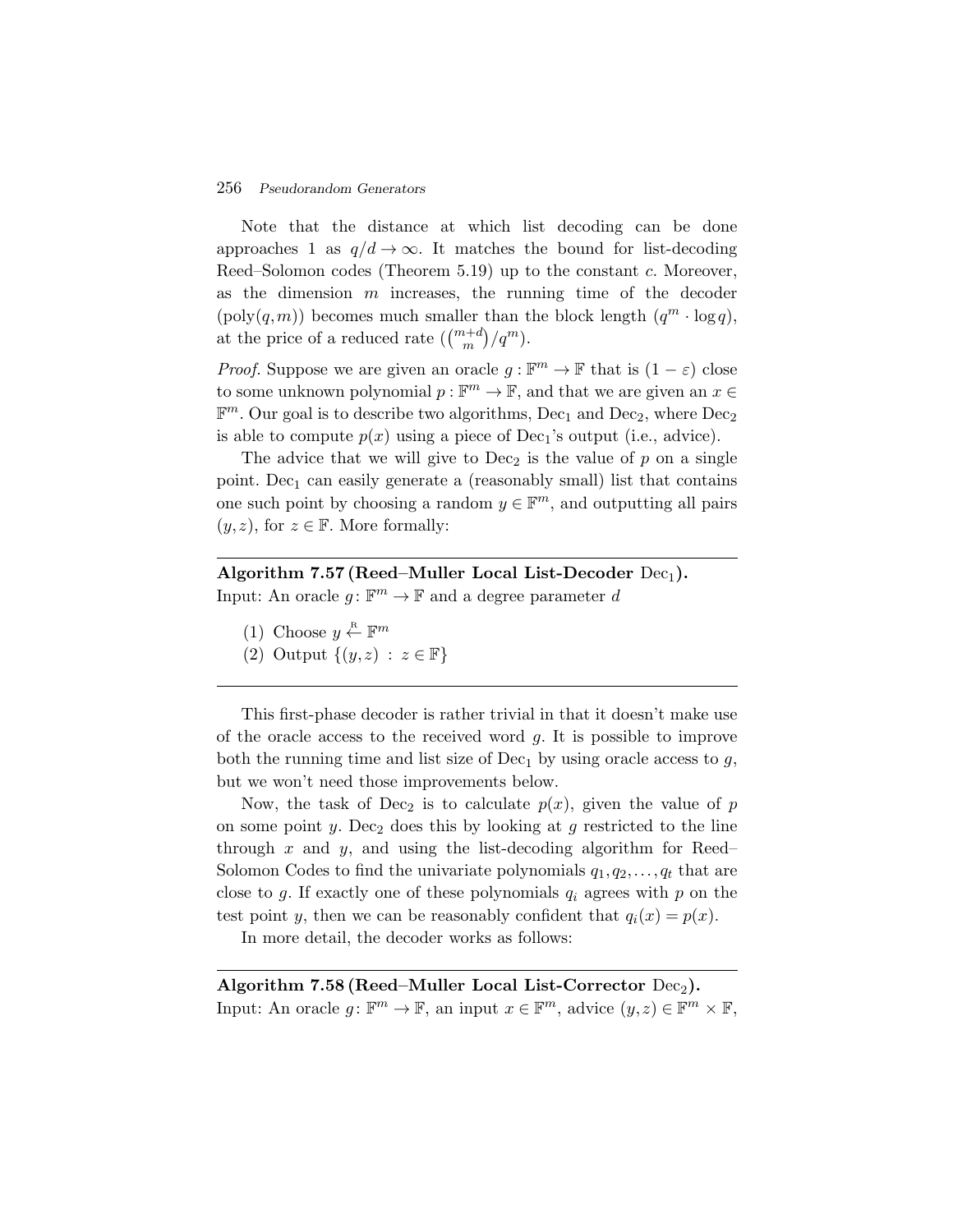and a degree parameter d

- (1) Let  $\ell = \ell_{x,y-x} : \mathbb{F} \to \mathbb{F}^m$  be the line through x and y (so that  $\ell(0) = x$  and  $\ell(1) = y$ ).
- (2) Run the  $(1 \varepsilon/2)$ -list-decoder for Reed–Solomon Codes (Theorem 5.19) on  $g|_{\ell}$  to get all univariate polys  $q_1, \ldots, q_t$ that agree with  $g|_{\ell}$  in greater than an  $\varepsilon/2$  fraction of points.
- (3) If there exists a unique i such that  $q_i(1) = z$ , output  $q_i(0)$ . Otherwise, fail.

Now that we have fully specified the algorithms, it remains to analyze them and show that they decode p correctly. Observe that it suffices to compute p on greater than an  $11/12$  fraction of the points x, because then we can apply the unique local correcting algorithm of Theorem 7.42. Therefore, to finish the proof of the theorem we must prove the following.

**Claim 7.59.** Suppose that  $q : \mathbb{F}^m \to \mathbb{F}$  has agreement greater than  $\varepsilon$ with a polynomial  $p : \mathbb{F}^m \to \mathbb{F}$  of degree at most d. For at least half of the points  $y \in \mathbb{F}^m$  the following holds for greater than an  $11/12$ fraction of lines  $\ell$  going through y:

- (1)  $\arg(q|\ell, p|\ell) > \varepsilon/2$ .
- (2) There does not exist any univariate polynomial  $q$  of degree at most d other than  $p|_{\ell}$  such that  $\arg(g|_{\ell},q) > \varepsilon/2$  and  $q(y) = p(y).$

**Proof of Claim:** It suffices to show that Items 7.59 and 7.59 hold with probability 0.99 over the choice of a random point  $y \stackrel{R}{\leftarrow} \mathbb{F}^m$  and a random line  $\ell$  through  $y$ ; then we can apply Markov's inequality to finish the job.

Item 7.59 holds by pairwise independence. If the line  $\ell$  is chosen randomly, then the q points on  $\ell$  are pairwise independent samples of  $\mathbb{F}^m$ . The expected agreement between  $g|_{\ell}$  and  $p|_{\ell}$  is simply the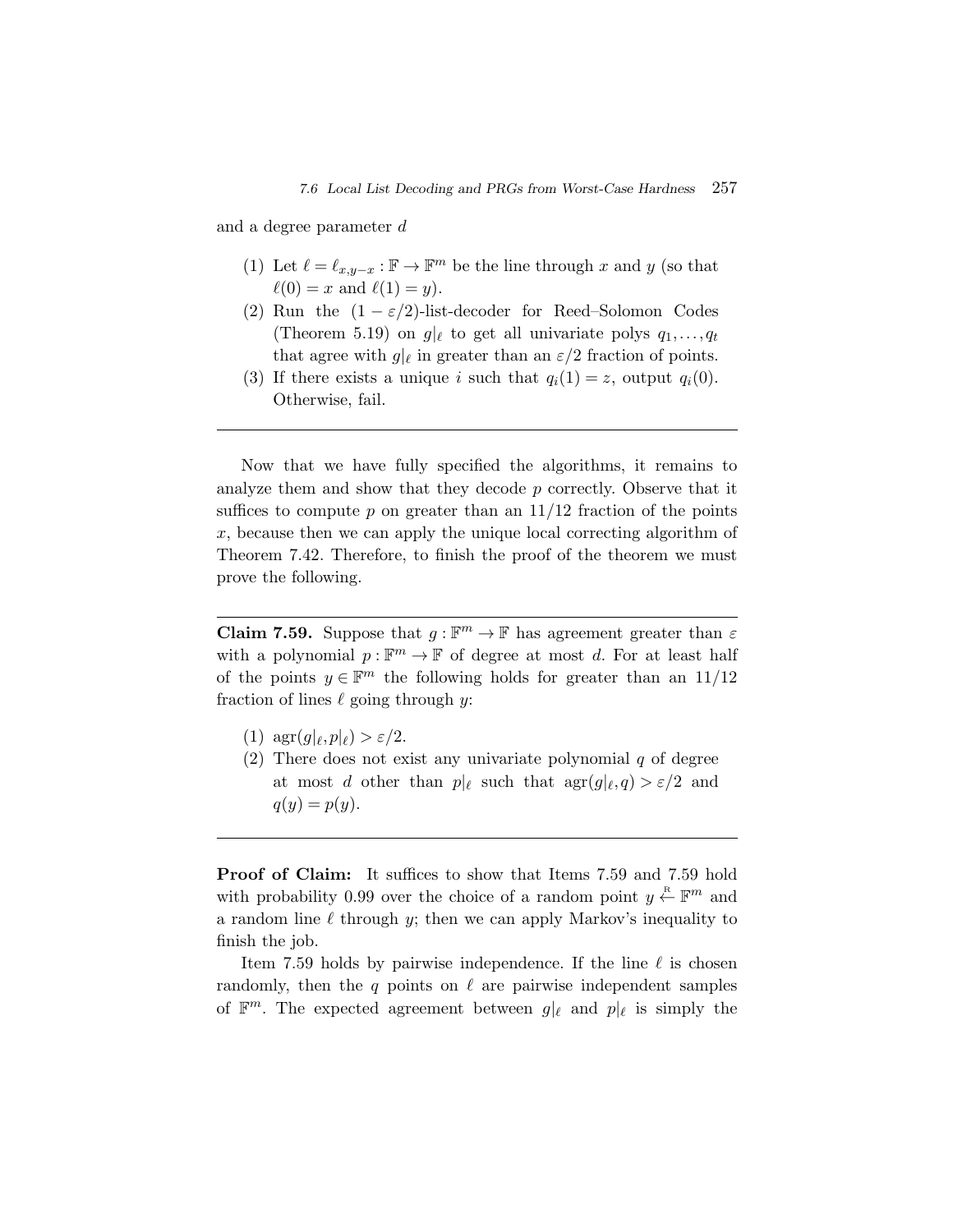agreement between g and p, which is greater than  $\varepsilon$  by hypothesis. So by the Pairwise-Independent Tail Inequality (Prop. 3.28),

$$
\Pr[\arg(g|\ell, p|\ell) \le \varepsilon/2] < \frac{1}{q \cdot (\varepsilon/2)^2},
$$

which can be made smaller than 0.01 for a large enough choice of the constant c in  $\varepsilon = c \sqrt{d/q}$ .

To prove Item 7.59, we imagine first choosing the line  $\ell$  uniformly at random from all lines in  $\mathbb{F}^m$ , and then choosing y uniformly at random from the points on  $\ell$  (reparameterizing  $\ell$  so that  $\ell(1) = y$ ). Once we choose  $\ell$ , we can let  $q_1, \ldots, q_t$  be all polynomials of degree at most d, other than  $p|_{\ell}$ , that have agreement greater than  $\varepsilon/2$  with  $g|_{\ell}$ . (Note that this list is independent of the parametrization of  $\ell$ , i.e., if  $\ell'(x) = \ell(ax + b)$  for  $a \neq 0$  then  $p|_{\ell'}$  and  $q'_i(x) = q_i(ax + b)$ have agreement equal to  $\arg(p|\ell,q_i)$ .) By the list-decodability of Reed–Solomon Codes (Proposition 5.15), we have  $t = O(\sqrt{q/d})$ .

Now, since two distinct polynomials can agree in at most  $d$  points, when we choose a random point  $y \stackrel{\text{R}}{\leftarrow} \ell$ , the probability that  $q_i$  and p agree at y is at most  $d/q$ . After reparameterization of  $\ell$  so that  $\ell(1) = y$ , this gives

$$
\Pr_{y}[\exists i : q_i(1) = p(1)] \le t \cdot \frac{d}{q} = O\left(\sqrt{\frac{d}{q}}\right).
$$

This can also be made smaller than 0.01 for large enough choice of the constant c (since we may assume  $q/d > c^2$ , else  $\varepsilon \ge 1$  and the result holds vacuously).  $\Box$ 

#### **7.6.4 Putting it Together**

To obtain a locally list-*decodable* (rather than list-*correctible*) code, we again use the low-degree extension (Lemma 7.48) to obtain a systematic encoding. As before, to encode messages of length  $\ell = \log L$ , we apply Lemma 7.48 with  $|\mathbb{H}| = \lceil \sqrt{q} \rceil$  and  $m = \lceil \ell / \log |\mathbb{H}| \rceil$ , for total degree  $d \leq \sqrt{q} \cdot \ell$ . To decode from a  $1 - \varepsilon$  fraction of errors using Theorem 7.56, we need  $c\sqrt{d/q} \leq \varepsilon$ , which follows if  $q \geq c^2\ell^2/\varepsilon^4$ . This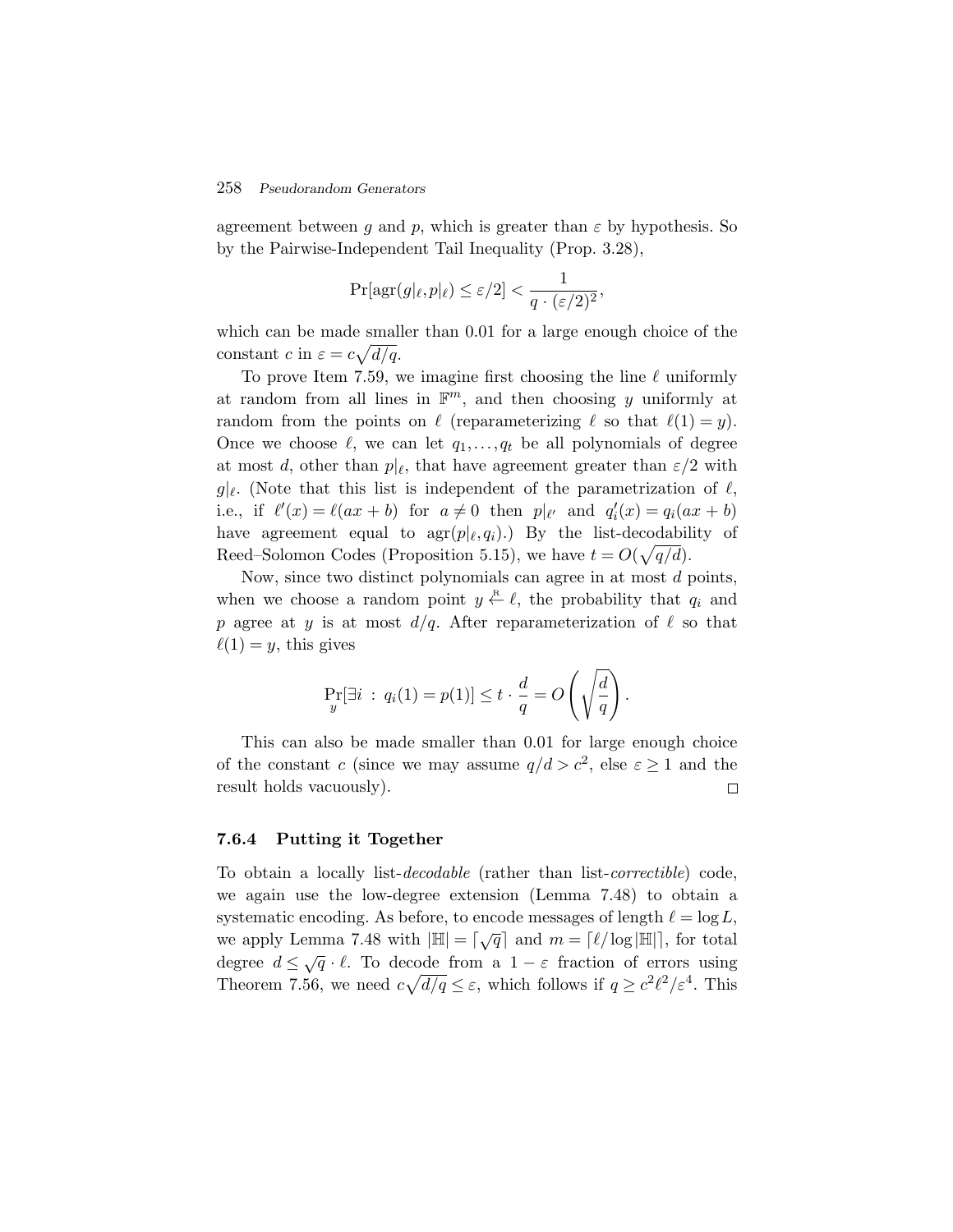yields the following locally list-decodable codes:

**Theorem 7.60.** For every  $L \in \mathbb{N}$  and  $\varepsilon > 0$ , there is an explicit code Enc :  $\{0,1\}^L \to \Sigma^{\hat{L}}$ , with blocklength  $\hat{L} = \text{poly}(L,1/\varepsilon)$  and alphabet size  $|\Sigma| = \text{poly}(\log L, 1/\varepsilon)$ , that has a local  $(1 - \varepsilon)$ -list-decoder running in time  $\text{poly}(\log L, 1/\varepsilon)$ .

Concatenating the code with a Hadamard code, similarly to Problem 5.2, we obtain:

**Theorem 7.61.** For every  $L \in \mathbb{N}$  and  $\varepsilon > 0$ , there is an explicit code Enc :  $\{0,1\}^L \rightarrow \{0,1\}^L$  with blocklength  $\hat{L} = \text{poly}(L,1/\varepsilon)$  that has a local  $(1/2 - \varepsilon)$ -list-decoder running in time poly $(\log L, 1/\varepsilon)$ .

Using Proposition 7.55, we get the following hardness amplification result:

**Theorem 7.62.** For  $s : \mathbb{N} \to \mathbb{N}$ , suppose that there is a function  $f: \{0,1\}^{\ell} \to \{0,1\}$  in **E** that is worst-case hard against nonuniform time  $s(\ell)$ , where  $s(\ell)$  is computable in time  $2^{O(\ell)}$ , then there exists  $\hat{f}$ :  $\{0,1\}^{O(\ell)} \rightarrow \{0,1\}$  in **E** that is  $(1/2 - 1/s'(\ell))$  average-case hard against (non-uniform) time  $s'(\ell)$  for  $s'(\ell) = t(\ell)^{\Omega(1)}/\text{poly}(\ell)$ .

Combining this with Theorem 7.19 and Corollary 7.20, we get:

**Theorem 7.63.** For  $s : \mathbb{N} \to \mathbb{N}$ , suppose that there is a function  $f \in \mathbf{E}$ such that for every input length  $\ell \in \mathbb{N}$ , f is worst-case hard for nonuniform time  $s(\ell)$ , where  $s(\ell)$  is computable in time  $2^{O(\ell)}$ . Then for every  $m \in \mathbb{N}$ , there is a mildly explicit  $(m,1/m)$  pseudorandom generator G:  $\{0,1\}^{d(m)} \to \{0,1\}^m$  with seed length  $d(m) = O(s^{-1}(\text{poly}(m))^2/\log m)$ .

**Corollary 7.64.** For  $s : \mathbb{N} \to \mathbb{N}$ , suppose that there is a function  $f \in \mathbf{E} = \mathbf{DTIME}(2^{O(\ell)})$  such that for every input length  $\ell \in \mathbb{N}$ , f is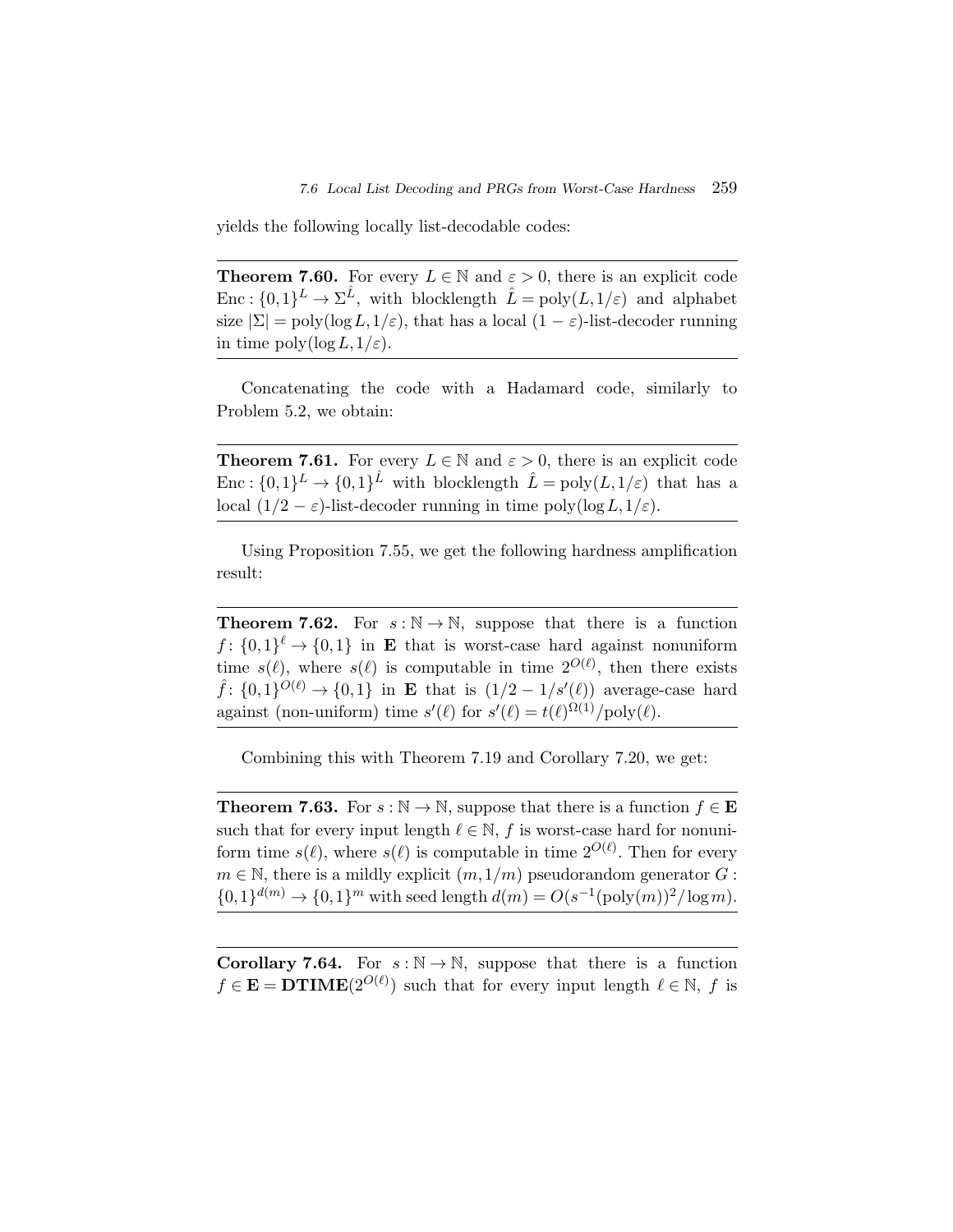worst-case hard for nonuniform time  $s(\ell)$ . Then:

- (1) If  $s(\ell) = 2^{\Omega(\ell)}$ , then **BPP** = **P**.
- (2) If  $s(\ell) = 2^{\ell^{\Omega(1)}}$ , then **BPP**  $\subset \tilde{P}$ .
- (3) If  $s(\ell) = \ell^{\omega(1)}$ , then **BPP** ⊂ **SUBEXP**.

We note that the hypotheses in these results are simply asserting that there are problems in **E** of high circuit complexity, which is quite plausible. Indeed, many common **NP**-complete problems, such as SAT, are in **E** and are commonly believed to have circuit complexity  $2^{\Omega(\ell)}$  on inputs of length  $\ell$  (though we seem very far from proving it). Thus, we have a "win–win" situation, either we can derandomize all of **BPP** *or* SAT has significantly faster (nonuniform) algorithms than currently known.

Problem 7.1 establishes a converse to Theorem 7.63, showing that pseudorandom generators imply circuit lower bounds. The equivalence is fairly tight, except for the fact that Theorem 7.63 has seed length  $d(m) = O(s^{-1}(\text{poly}(m))^{2}/\log m)$  instead of  $d(m) = O(s^{-1}(\text{poly}(m)))$ . It is known how to close this gap via a different construction, which is more algebraic and constructs PRGs directly from worst-case hard functions (see the Chapter Notes and References); a (positive) solution to Open Problem 7.25 would give a more modular and versatile construction. For Corollary 7.64, however, there is only a partial converse known. See Section 8.2.2.

**Technical Comment.** Consider Item 3 of Corollary 7.64, which assumes that there is a problem in **E** of superpolynomial circuit complexity. This sounds similar to assuming that  $E \not\subset P/\text{poly}$  (which is equivalent to  $\mathbf{EXP} \not\subset \mathbf{P/poly}$ , by Problem 7.2). However, the latter assumption is a bit weaker, because it only guarantees that there is a function  $f \in \mathbf{E}$  and a function  $s(\ell) = \ell^{\omega(1)}$  such that f has complexity at least  $s(\ell)$  for *infinitely many* input lengths  $\ell$ . Theorem 7.63 and Corollary 7.64 assume that f has complexity at least  $s(\ell)$  for all  $\ell$ ; equivalently f is not in **i.o.-P**/**poly**, the class of functions that are computable by poly-sized circuits for infinitely many input lengths. We need the stronger assumptions because we want to build generators  $G: \{0,1\}^{d(m)} \to \{0,1\}^m$  that are pseudorandom for all output lengths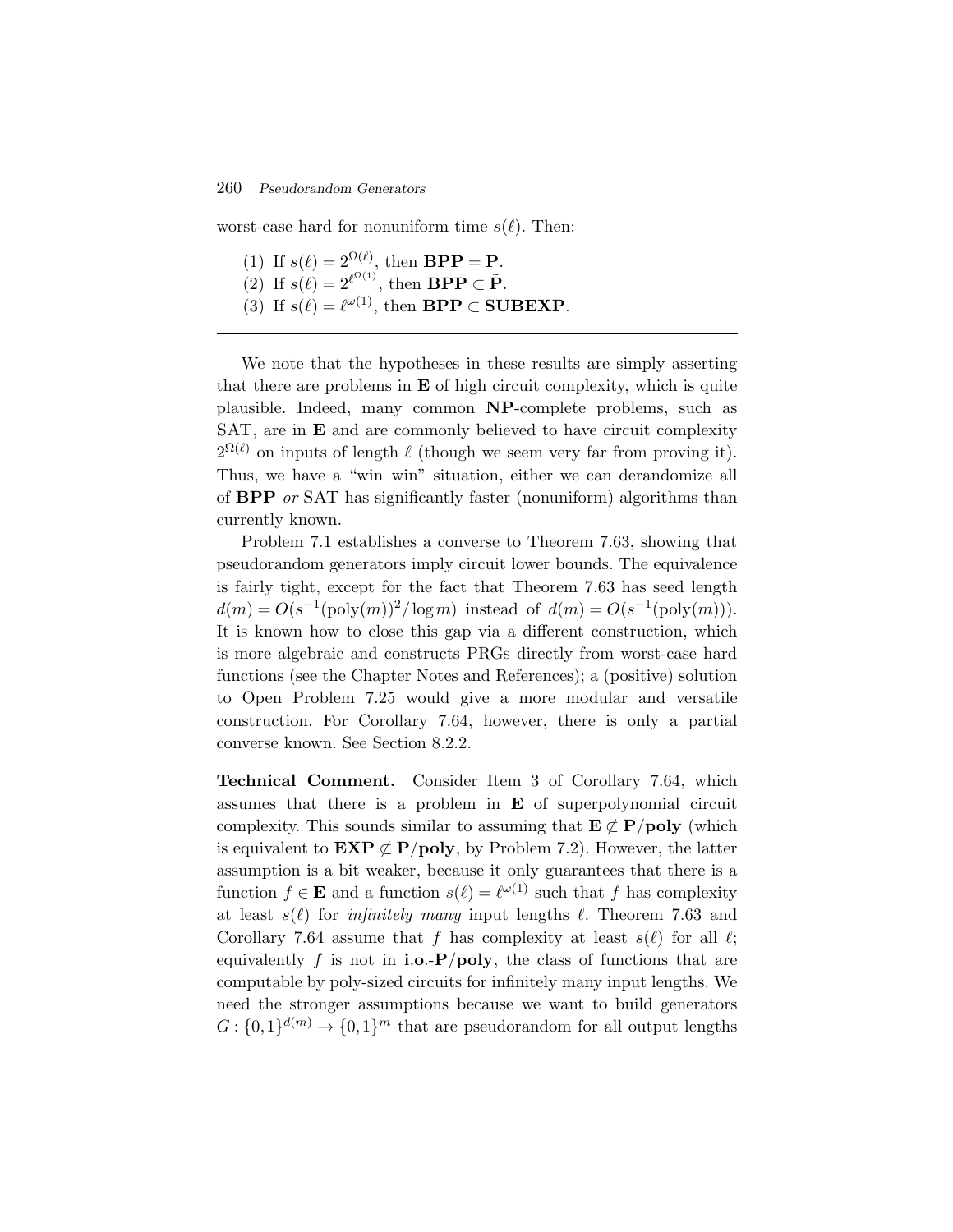m, in order to get derandomizations of **BPP** algorithms that are correct on all input lengths. However, there are alternate forms of these results, where the "infinitely often" is moved from the hypothesis to the conclusion. For example, if  $E \not\subset P/\text{poly}$ , we can conclude that **BPP** ⊂ **i**.**o**.-**SUBEXP**, where **i**.**o**.-**SUBEXP** denotes the class of languages having deterministic subexponential-time algorithms that are correct for infinitely many input lengths. Even though these "infinitely often" issues need to be treated with care for the sake of precision, it would be quite unexpected if the complexity of problems in **E** and **BPP** oscillated as a function of input length in such a strange way that they made a real difference.

#### **7.7 Connections to Other Pseudorandom Objects**

#### **7.7.1 Black-Box Constructions**

Similarly to our discussion after Theorem 7.19, the pseudorandom generator construction in the previous section is very general. The construction shows how to take *any* function  $f: \{0,1\}^{\ell} \to \{0,1\}$  and use it as a subroutine (oracle) to compute a generator  $G^f: \{0,1\}^d \to \{0,1\}^m$ whose pseudorandomness can be related to the hardness of  $f$ . The only place that we use the fact that  $f \in \mathbf{E}$  is to deduce that  $G^f$  is computable in **E**. The reduction proving that  $G<sup>f</sup>$  is pseudorandom is also very general. We showed how to take any  $T$  that distinguishes the output of  $G^{f}(U_d)$  from  $U_m$  and use it as a subroutine (oracle) to build an efficient nonuniform algorithm Red such that  $\text{Red}^T$ computes  $f$ . The only place that we use the fact that  $T$  is itself an efficient nonuniform algorithm is to deduce that  $\text{Red}^T$  is an efficient nonuniform algorithm, contradicting the worst-case hardness of f.

Such constructions are called "black box," because they treat the hard function  $f$  and the distinguisher  $T$  as black boxes (i.e., oracles), without using the code of the programs that compute  $f$  and  $T$ . As we will see, black-box constructions have significant additional implications. Thus, we formalize the notion of a black-box construction as follows:

**Definition 7.65.** Let  $G^f : [D] \to [M]$  be a deterministic algorithm that is defined for every oracle  $f : [L] \to \{0,1\}$ , let t, k be positive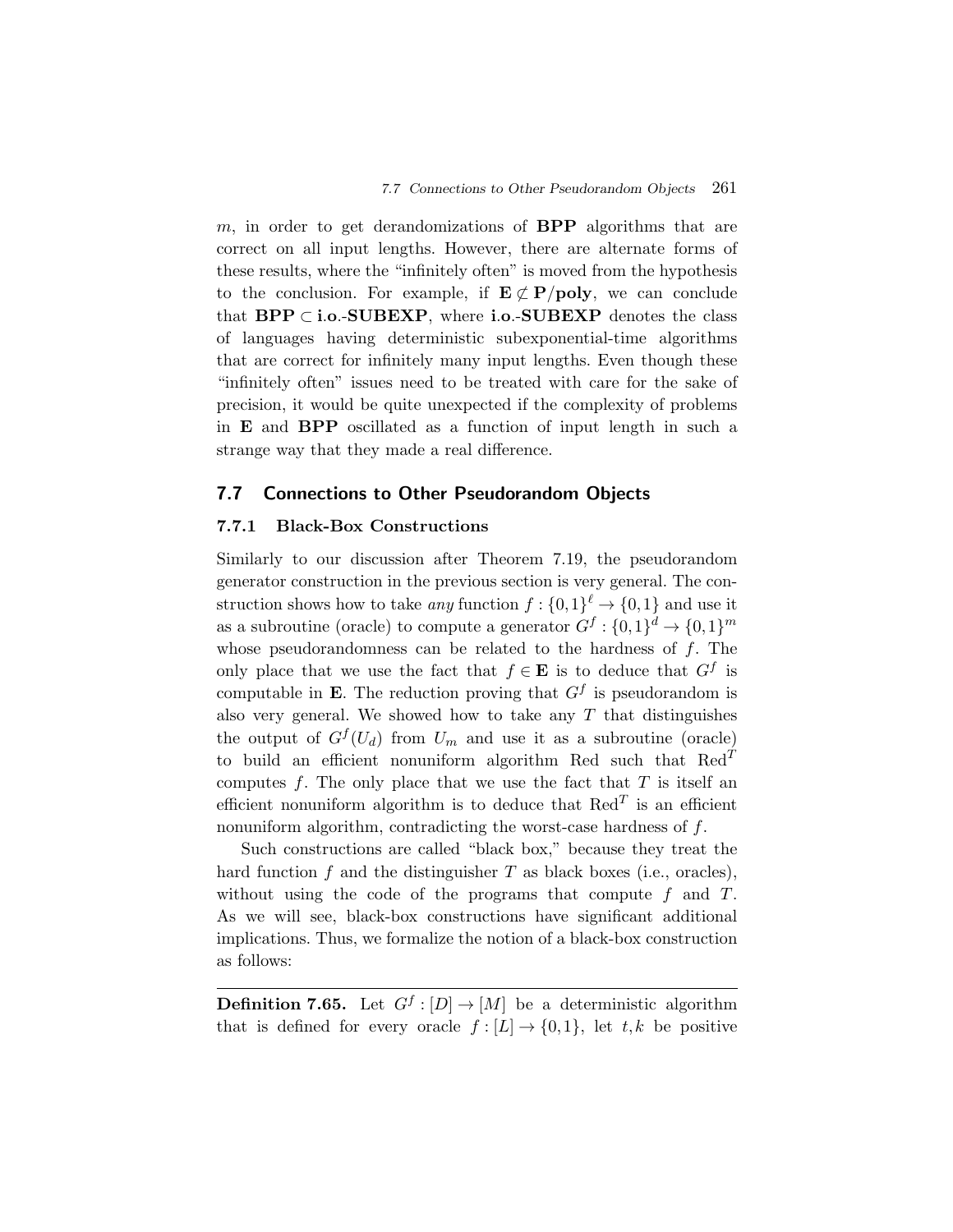integers such that  $k \leq t$ , and let  $\varepsilon > 0$ . We say that G is a  $(t, k, \varepsilon)$ *black-box PRG construction* if there is a randomized oracle algorithm Red, running in time t, such that for every  $f : [L] \to \{0,1\}$  and  $T : [M] \rightarrow \{0,1\}$  such that if

$$
\Pr[T(G^f(U_{[D]}))=1] - \Pr[T(U_{[M]})=1] > \varepsilon,
$$

then there is an advice string  $z \in [K]$  such that

$$
\forall x \in [L] \quad \Pr[\text{Red}^T(x, z) = f(x)] \ge 2/3,
$$

where the probability is taken over the coin tosses of Red.

Note that we have separated the running time t of Red and the length k of its nonuniform advice into two separate parameters, and assume  $k \leq t$  since an algorithm cannot read more than k bits in time t. When we think of Red as a nonuniform algorithm (like a boolean circuit), then we may as well think of these two parameters as being equal. (Recall that, up to  $polylog(s)$  factors, being computable by a circuit of size s is equivalent to being computable by a uniform algorithm running in time  $s$  with  $s$  bits of nonuniform advice.) However, separating the two parameters is useful in order to isolate the role of nonuniformity, and to establish connections with the other pseudorandom objects we are studying.<sup>7</sup>

We note that if we apply a black-box pseudorandom generator construction with a function  $f$  that is actually hard to compute, then the result is indeed a pseudorandom generator:

**Proposition 7.66.** If G is a  $(t, k, \varepsilon)$  black-box PRG construction and f has nonuniform worst-case hardness at least s, then  $G<sup>f</sup>$  is an  $(s/O(t), \varepsilon)$  pseudorandom generator.

 $7$  Sometimes it is useful to allow the advice string  $z$  to also depend on the coin tosses of the reduction Red. By error reduction via  $r = O(\ell)$  repetitions, such a reduction can be converted into one satisfying Definition 7.65 by sampling  $r = O(\ell)$  sequences of coin tosses, but this blows up the advice length by a factor of  $r$ , which may be too expensive.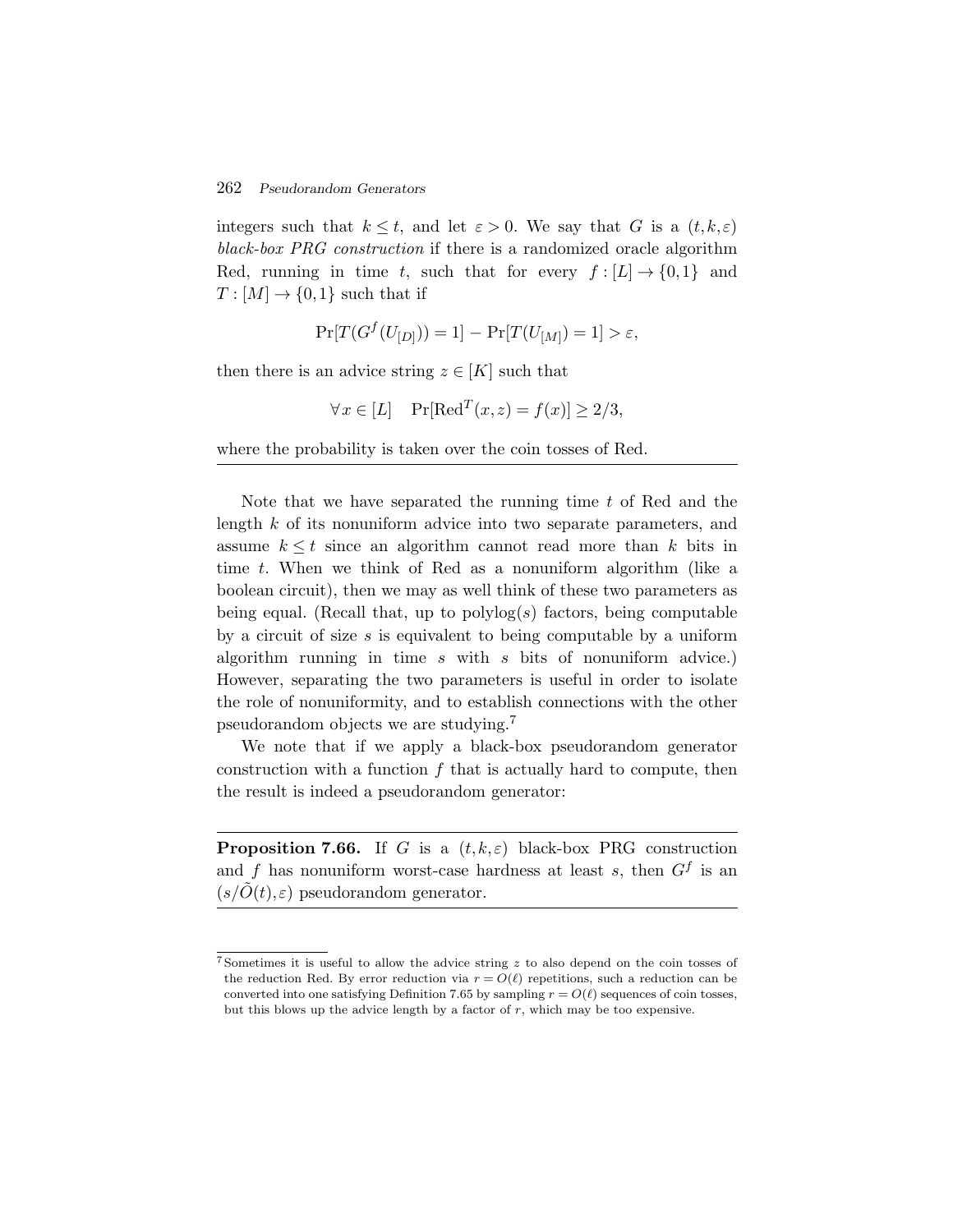Now, we can rephrase the pseudorandom generator construction of Theorem 7.63 as follows:

**Theorem 7.67.** For every constant  $\gamma > 0$ , and every  $\ell, m \in \mathbb{N}$ , and every  $\varepsilon > 0$ , there is a  $(t, k, \varepsilon)$  black-box PRG construction  $G^f: \{0,1\}^d \to \{0,1\}^m$  that is defined for every oracle  $f: \{0,1\}^{\ell} \to \{0,1\},$ with the following properties:

- (1) (Mild) explicitness:  $G^f$  is computable in uniform time  $\text{poly}(m, 2^{\ell})$  given an oracle for f.
- (2) Seed length:  $d = O((\ell + \log(1/\varepsilon))^2/\log m)$ .
- (3) Reduction running time:  $t = \text{poly}(m, 1/\varepsilon)$ .
- (4) Reduction advice length:  $k = m^{1+\gamma} + O(\ell + \log(m/\varepsilon)).$

In addition to asserting the black-box nature of Theorem 7.63, the above is more general in that it allows  $\varepsilon$  to vary independently of m (rather than setting  $\varepsilon = 1/m$ ), and gives a tighter bound on the length of the nonuniform advice than just  $t = \text{poly}(m, 1/\varepsilon)$ .

**Proof Sketch:** Given a function  $f$ ,  $G^f$  encodes  $f$  in the locally list-decodable code of Theorem 7.61 (with decoding distance  $1/2 - \varepsilon'$ for  $\varepsilon' = \varepsilon/m$ ) to obtain  $\hat{f} : \{0,1\}^{\hat{\ell}} \to \{0,1\}$  with  $\hat{\ell} = O(\ell + \log(1/\varepsilon)),$ and then computes the Nisan–Wigderson generator based on  $\hat{f}$ (Construction 7.23) and a  $(\hat{\ell}, \gamma \log m)$  design. The seed length and mild explicitness follow from the explicitness and parameters of the design and code (Lemma 7.22 and Theorem 7.61). The running time and advice length of the reduction follow from inspecting the proofs of Theorems 7.61 and 7.19. Specifically, the running time of of the Nisan–Wigderson reduction in the proof of Theorem 7.19 is  $poly(m)$ (given the nonuniform advice) by inspection, and the running time of the local list-decoding algorithm is  $\text{poly}(\ell, 1/\varepsilon') \leq \text{poly}(m, 1/\varepsilon)$ . (We may assume that  $m > \ell$ , otherwise  $G^f$  need not have any stretch, and the conclusion is trivial.) The length of the advice from the locally list-decodable code consists of a pair  $(y, z) \in \mathbb{F}^v \times \mathbb{F}$ , where  $\mathbb F$  is a field of size  $q = poly(\ell, 1/\varepsilon)$  and  $v \log |\mathbb{F}| = \hat{\ell} = O(\ell + \log(1/\varepsilon))$ . The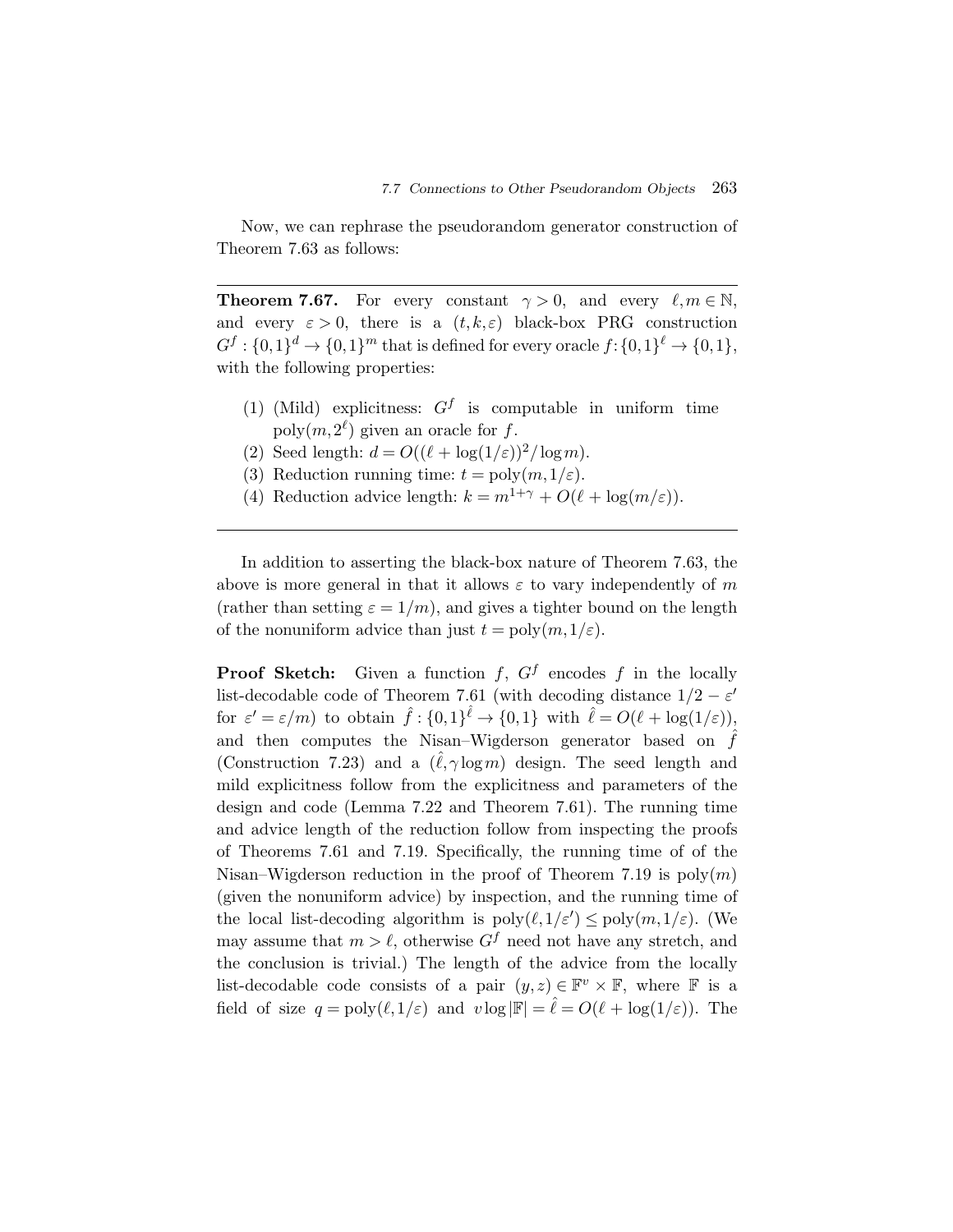Nisan–Wigderson reduction begins with the distinguisher-to-predictor reduction of Proposition 7.16, which uses  $\log m$  bits of advice to specify the index i at which the predictor works and  $m - i - 1$  bits for hardwiring the bits fed to the distinguisher in positions  $i, \ldots, m$ . In addition, for  $j = 1, \ldots, i - 1$ , the Nisan–Wigderson reduction nonuniformly hardwires a truth-table for the function  $f_i(y)$  which depends on the at most  $\gamma \cdot \log m$  bits of y selected by the intersection of the *i*th and jth sets in the design. These truth tables require at most  $(i - 1) \cdot m^{\gamma}$ bits of advice. In total, the amount of advice used is at most

$$
O(\ell + \log(1/\varepsilon)) + m - i - 1 + (i - 1) \cdot m^{\gamma}
$$
  
=  $m^{1+\gamma} + O(\ell + \log(1/\varepsilon)).$ 

One advantage of a black-box construction is that it allows us to automatically "scale up" the pseudorandom generator construction. If we apply the construction to a function  $f$  that is not necessarily computable in **E**, but in some higher complexity class, we get a pseudorandom generator  $G<sup>f</sup>$  computable in an analogously higher complexity class. Similarly, if we want our pseudorandom generator to fool tests T computable by nonuniform algorithms in some higher complexity class, it suffices to use a function  $f$  that is hard against an analogously higher class.

For example, we get the following "nondeterministic" analogue of Theorem 7.63:

**Theorem 7.68.** For  $s : \mathbb{N} \to \mathbb{N}$ , suppose that there is a function  $f \in$ **NE** ∩ **co**-**NE** such that for every input length  $\ell \in \mathbb{N}$ , f is worst-case hard for nonuniform algorithms running in time  $s(\ell)$  with an **NP** oracle (equivalently, boolean circuits with SAT gates), where  $s(\ell)$  is computable in time  $2^{O(\ell)}$ . Then for every  $m \in \mathbb{N}$ , there is a pseudorandom generator  $G: \{0,1\}^{d(m)} \to \{0,1\}^m$  with seed length  $d(m) =$  $O(s^{-1}(\text{poly}(m))^2/\log m)$  such that G is  $(m,1/m)$ -pseudorandom against nonuniform algorithms with an **NP** oracle, and G is computable in nondeterministic time  $2^{O(d(m))}$  (meaning that there is a nondeterministic algorithm that on input x, outputs  $G(x)$  on at least one computation path and outputs either  $G(x)$  or "fail" on all computation paths).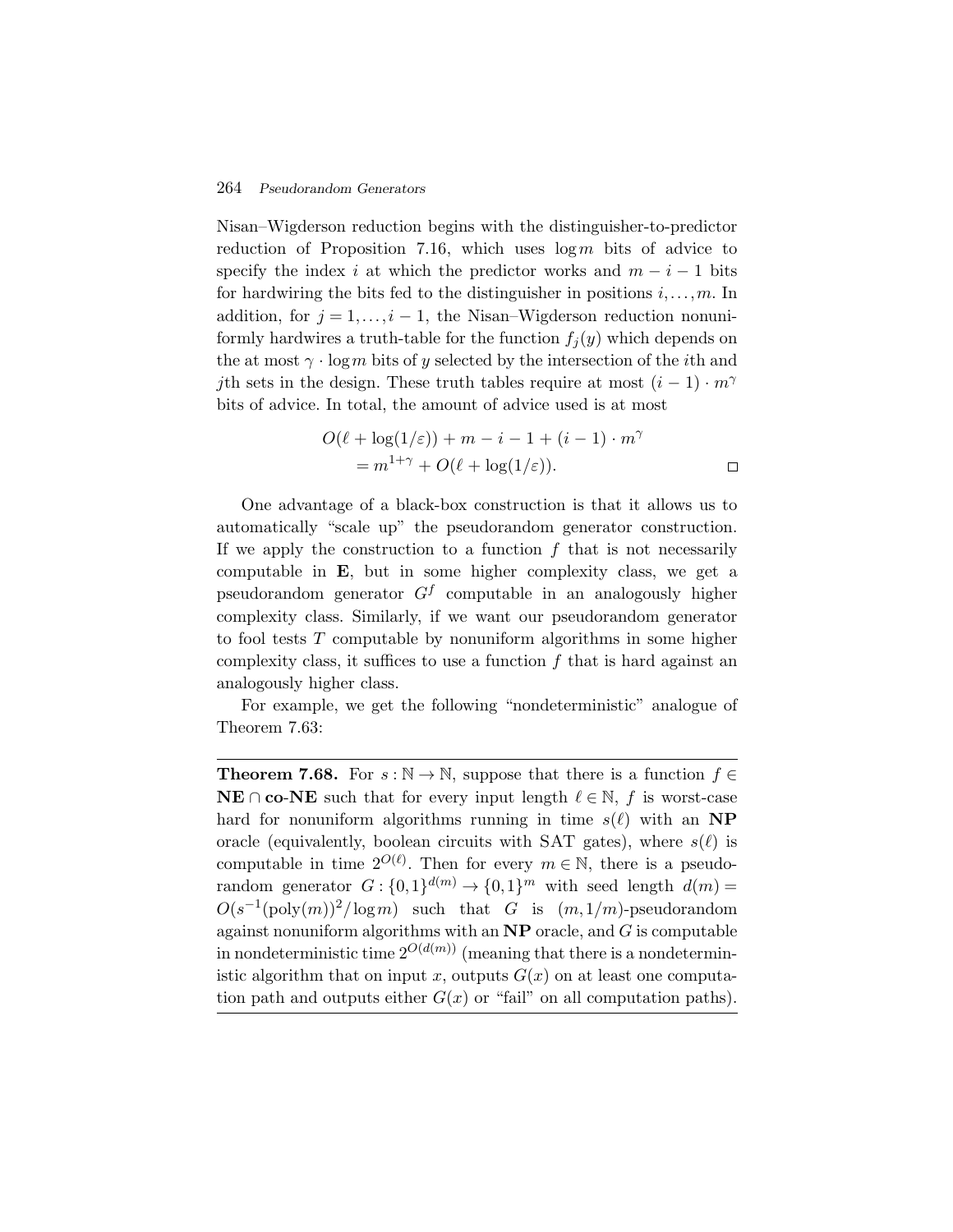The significance of such generators is that they can be used for derandomizing **AM**, which is a randomized analogue of **NP**, defined as follows:

**Definition 7.69.** A language L is in **AM** iff there is a probabilistic polynomial-time verifier V and polynomials  $m(n)$ ,  $p(n)$  such that for all inputs  $x$  of length  $n$ ,

$$
x \in L \implies \Pr_{r \leftarrow \{0,1\}^{m(n)}} [\exists y \in \{0,1\}^{p(n)} \ V(x,r,y) = 1] \ge 2/3,
$$
  

$$
x \notin L \implies \Pr_{r \leftarrow \{0,1\}^{m(n)}} [\exists y \in \{0,1\}^{p(n)} \ V(x,r,y) = 1] \le 1/3.
$$

Another (non-obviously!) equivalent definition of **AM** is the class of languages having constant-round interactive proof systems, where a computationally unbounded prover ("Merlin") can convince a probabilistic polynomial-time verifier ("Arthur") that an input x is in L through an interactive protocol with of  $O(1)$  rounds of polynomial-length communication.

Graph Nonisomorphism is the most famous example of a language that is in **AM** but is not known to be in **NP**. Nevertheless, using Theorem 7.68 we can give evidence that Graph Nonisomorphism is in **NP**.

**Corollary 7.70.** If there is a function  $f \in \mathbf{NE} \cap \mathbf{co}\text{-}\mathbf{NE}$  that, on inputs of length  $\ell$ , is worst-case hard for nonuniform algorithms running in time  $2^{\Omega(\ell)}$  with an **NP** oracle, then  $AM = NP$ .

While the above complexity assumption may seem very strong, it is actually known to be weaker than the very natural assumption that exponential time  $\mathbf{E} = \mathbf{DTIME}(2^{O(\ell)})$  is not contained in subexponential space  $\bigcap_{\varepsilon>0} \mathbf{DSPACE}(2^{\varepsilon n})$ .

As we saw in Section 7.4.3 on derandomizing constant-depth circuits, black-box constructions can also be "scaled down" to apply to lower complexity classes, provided that the construction G and/or reduction Red can be shown to be computable in a lower class  $(e.g., AC^0)$ .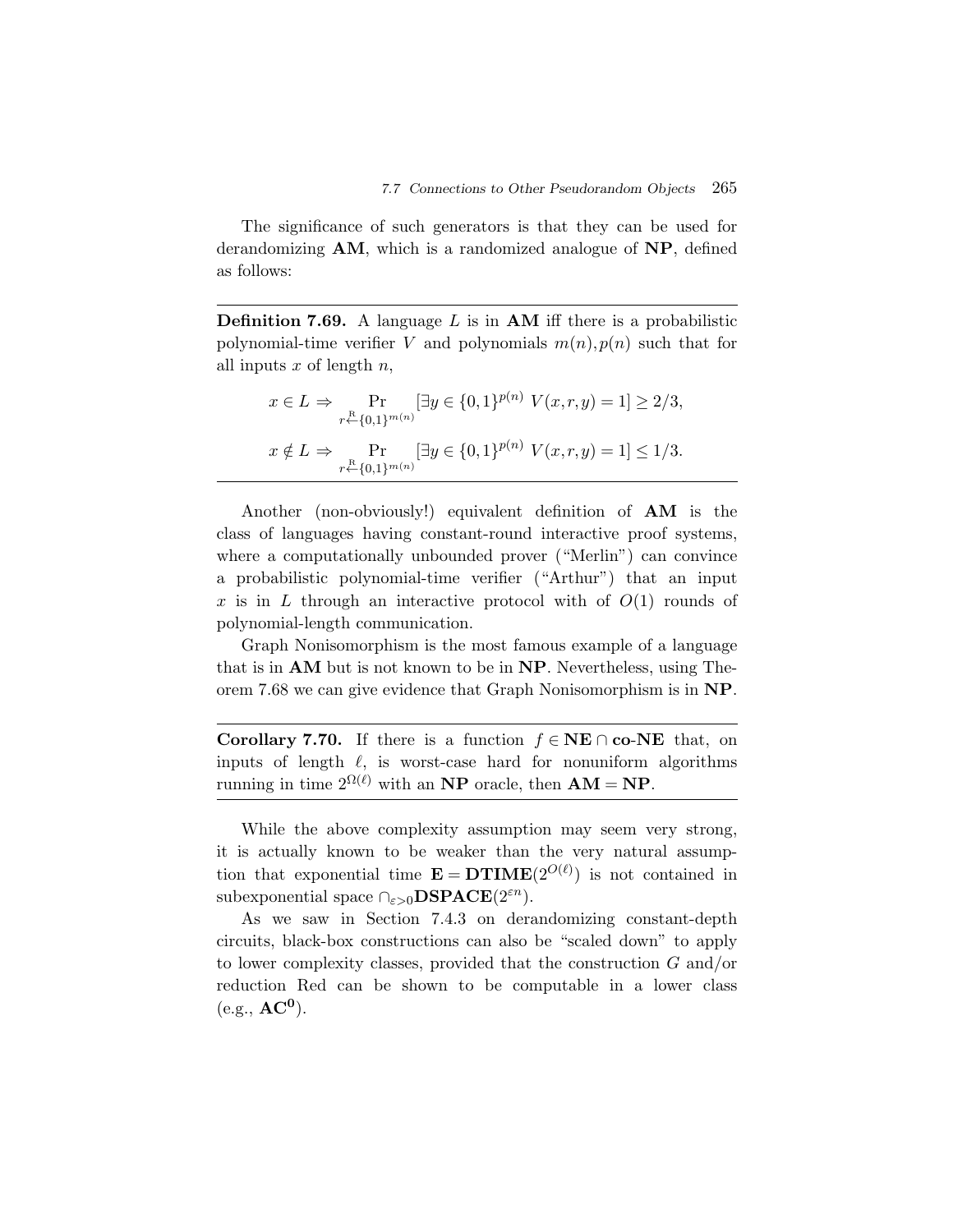#### **7.7.2 Connections to Other Pseudorandom Objects**

At first, it may seem that pseudorandom generators are of a different character than the other pseudorandom objects we have been studying. We require complexity assumptions to construct pseudorandom generators, and reason about them using the language of computational complexity (referring to efficient algorithms, reductions, etc.). The other objects we have been studying are all information-theoretic in nature, and our constructions of them have been unconditional.

The notion of black-box constructions will enable us to bridge this gap. Note that Theorem 7.67 is unconditional, and we will see that it, like all black-box constructions, has an information-theoretic interpretation. Indeed, we can fit black-box pseudorandom generator constructions into the list-decoding framework of Section 5.3 as follows:

**Construction 7.71.** Let  $G^f : [D] \to [M]$  be an algorithm that is defined for every oracle  $f : [n] \to \{0,1\}$ . Then, setting  $N = 2^n$ , define  $\Gamma : [N] \times [D] \rightarrow [M]$ , by

$$
\Gamma(f, y) = G^f(y),
$$

where we view the truth table of f as an element of  $[N] \equiv \{0,1\}^n$ .

It turns out that if we allow the reduction unbounded running time (but still bound the advice length), then pseudorandom generator constructions have an exact characterization in our framework:

**Proposition 7.72.** Let  $G^f$  and  $\Gamma$  be as in Construction 7.71. Then  $G^f$  is an  $(\infty, k, \varepsilon)$  black-box PRG construction iff for every  $T \subset [M]$ , we have

$$
|\mathrm{LIST}_{\Gamma}(T,\mu(T)+\varepsilon)| \leq K,
$$

where  $K = 2^k$ .

*Proof.*

 $\Rightarrow$ . Suppose  $G^f$  is an  $(\infty, k, \varepsilon)$  black-box PRG construction. Then f is in LIST<sub>Γ</sub> $(T,\mu(T) + \varepsilon)$  iff T distinguishes  $G^{f}(U_{D})$  from  $U_{M}$  with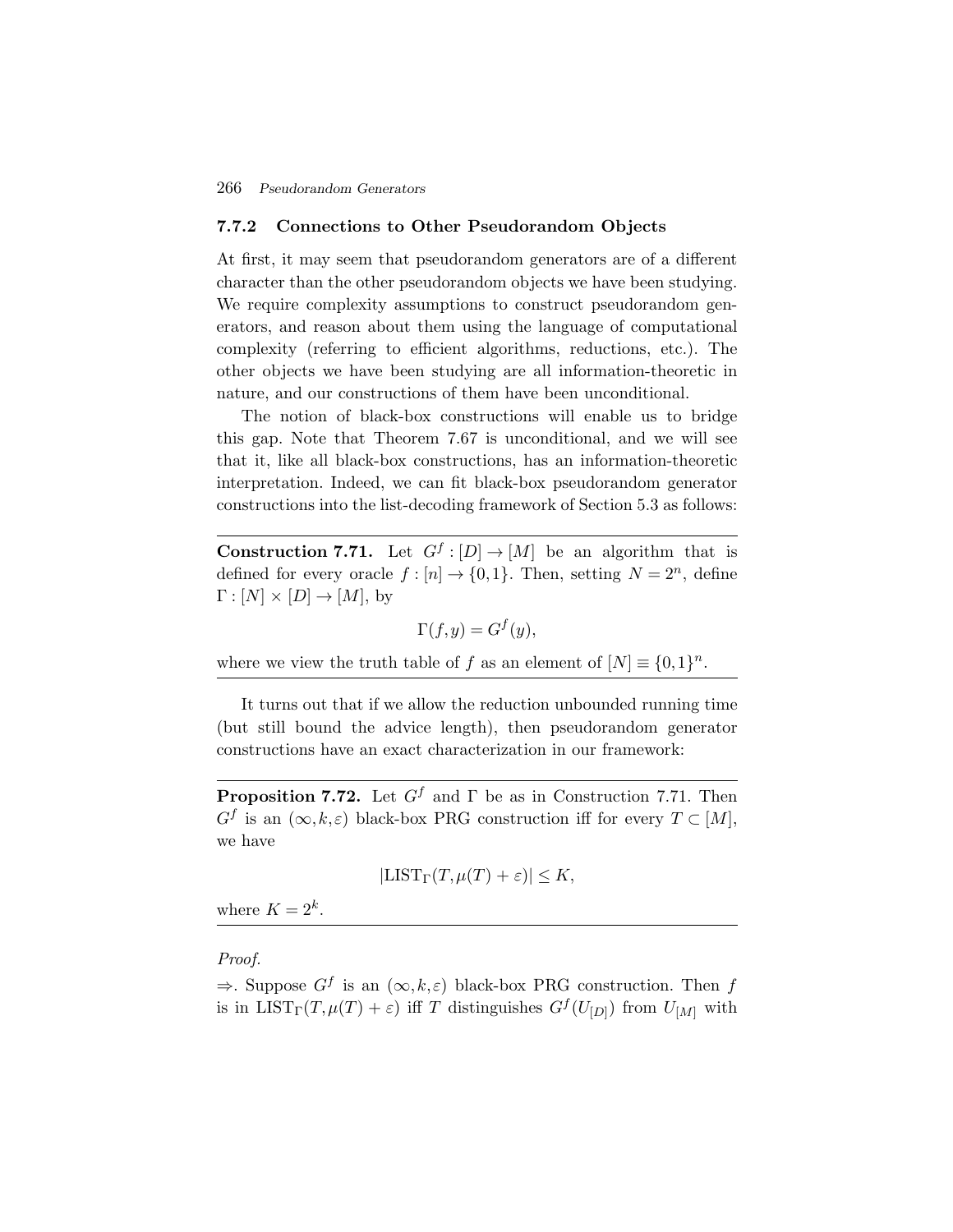advantage greater than  $\varepsilon$ . This implies that there exists a  $z \in [K]$ such that  $\text{Red}^T(\cdot,z)$  computes f everywhere. Thus, the number of functions f in  $LIST_\Gamma(T, \mu(T) + \varepsilon)$  is bounded by the number of advice strings  $z$ , which is at most  $K$ .

 $\Leftarrow$ . Suppose that for every  $T \subset [M]$ , we have  $L = |LIST_\Gamma(T, \mu(T) +$  $|\varepsilon| \leq K$ . Then we can define Red<sup>T</sup> $(x, z) = f_z(x)$ , where  $f_1, \ldots, f_L$  are any fixed enumeration of the elements of  $LIST_\Gamma(T,\mu(T) + \varepsilon)$ .  $\Box$ 

Notice that this characterization of black-box PRG constructions (with reductions of unbounded running time) is the same as the one for averaging samplers (Proposition 5.30) and randomness extractors (Proposition 6.23). In particular, the black-box PRG construction of Theorem 7.67 is already a sampler and extractor of very good parameters:

**Theorem 7.73.** For every constant  $\gamma > 0$ , every  $n \in \mathbb{N}$ ,  $k \in [0, n]$ , and every  $\varepsilon > 0$ , there is an explicit  $(k, \varepsilon)$  extractor Ext :  $\{0,1\}^n \times \{0,1\}^d \rightarrow$  ${0,1}^m$  with seed length  $d = O(\log^2(n/\varepsilon)/\log k)$  and output length  $m > k^{1-\gamma}$ .

**Proof Sketch:** Without loss of generality, assume that *n* is a power of 2, namely  $n = 2^{\ell} = L$ . Let  $G^f(y) : \{0,1\}^d \to \{0,1\}^m$  be the  $(t, k_0, \varepsilon_0)$ black-box PRG construction of Theorem 7.67 which takes a function  $f: \{0,1\}^{\ell} \to \{0,1\}$  and has  $k_0 = m^{1+\gamma} + O(\ell + \log(m/\varepsilon_0))$ , and let  $\text{Ext}(f,y) = \Gamma(f,y) = G^f(y)$ . By Propositions 7.72 and 6.23, Ext is a  $(k_0 + \log(1/\varepsilon_0), 2\varepsilon_0)$  extractor. Setting  $\varepsilon = 2\varepsilon_0$  and  $k = k_0 + \log(1/\varepsilon_0)$ , we have a  $(k,\varepsilon)$  extractor with output length

$$
m = (k - O(\ell + \log(m/\varepsilon)))^{1-\gamma} \ge k^{1-\gamma} - O(\ell + \log(m/\varepsilon)).
$$

We can increase the output length to  $k^{1-\gamma}$  by increasing the seed length by  $O(\ell + \log(m/\varepsilon))$ . The total seed length then is

$$
d = O\left(\frac{(\ell + \log(1/\varepsilon))^2}{\log m} + \ell + \log(m/\varepsilon)\right) = O\left(\frac{\log^2(n/\varepsilon)}{\log k}\right). \quad \Box
$$

The parameters of Theorem 7.73 are not quite as good as those of Theorem 6.36 and Corollary 6.39, as the output length is  $k^{1-\gamma}$  rather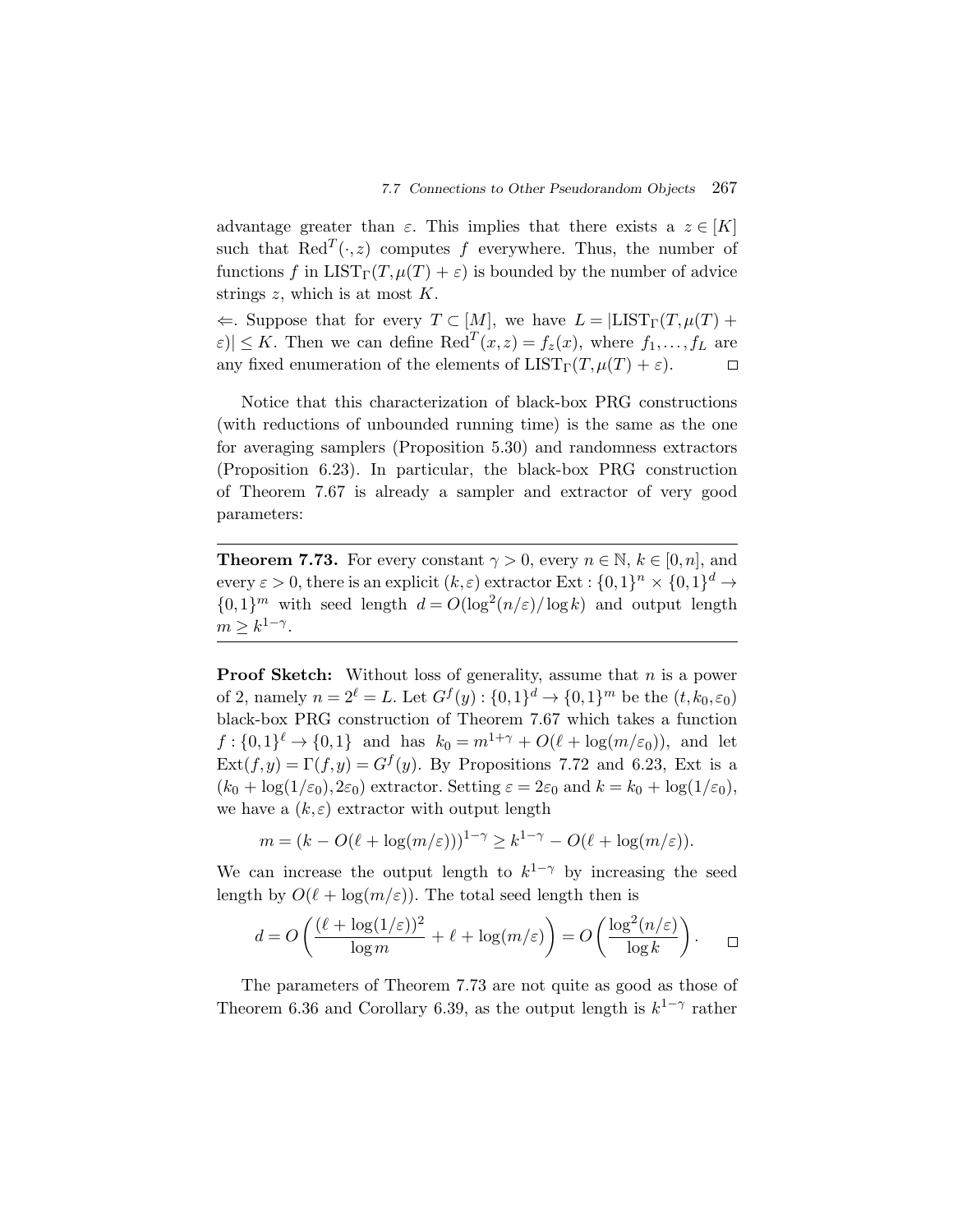than  $(1 - \gamma)k$ , and the seed length is only  $O(\log n)$  when  $k = n^{\Omega(1)}$ . However, these settings of parameters are already sufficient for many purposes, such as the simulation of **BPP** with weak random sources. Moreover, the extractor construction is much more direct than that of Theorem 6.36. Specifically, it is

$$
Ext(f,y) = (\hat{f}(y|_{S_1}), \dots, \hat{f}(y|_{S_m})),
$$

where  $\hat{f}$  is an encoding of f in a locally list-decodable code and  $S_1, \ldots, S_m$  are a design. In fact, since Proposition 7.72 does not depend on the running time of the list-decoding algorithm, but only the amount of nonuniformity, we can use any  $(1/2 - \varepsilon/2m, \text{poly}(m/\varepsilon))$ list-decodable code, which will only require an advice of length  $O(\log(m/\varepsilon))$  to index into the list of decodings. In particular, we can use a Reed–Solomon code concatenated with a Hadamard code, as in Problem 5.2.

We now provide some additional intuition for why black-box pseudorandom generator constructions are also extractors. A blackbox PRG construction G<sup>f</sup> is designed to use a *computationally hard* function f (plus a random seed) to produce an output that is *computationally indistinguishable* from uniform. When we view it as an extractor  $\text{Ext}(f, y) = G^f(y)$ , we instead are feeding it a function f that is chosen randomly from a high min-entropy distribution (plus a random seed). This can be viewed as saying that f is *informationtheoretically hard*, and from this stronger hypothesis, we are able to obtain the stronger conclusion that the output is *statistically indistinguishable* from uniform. The information-theoretic hardness of f can be formalized as follows: if f is sampled from a source  $F$ of min-entropy at least  $k + \log(1/\varepsilon)$ , then for every fixed function A (such as  $A = \text{Red}^T$ ), the probability (over  $f \leftarrow F$ ) that there exists a string z of length k such that  $A(\cdot,z)$  computes f everywhere is at most  $\varepsilon$ . That is, a function generated with min-entropy larger than k is unlikely to have a description of length  $k$  (relative to any fixed "interpreter"  $A$ ).

Similarly to black-box PRG constructions, we can also discuss converting worst-case hard functions to average-case hard functions in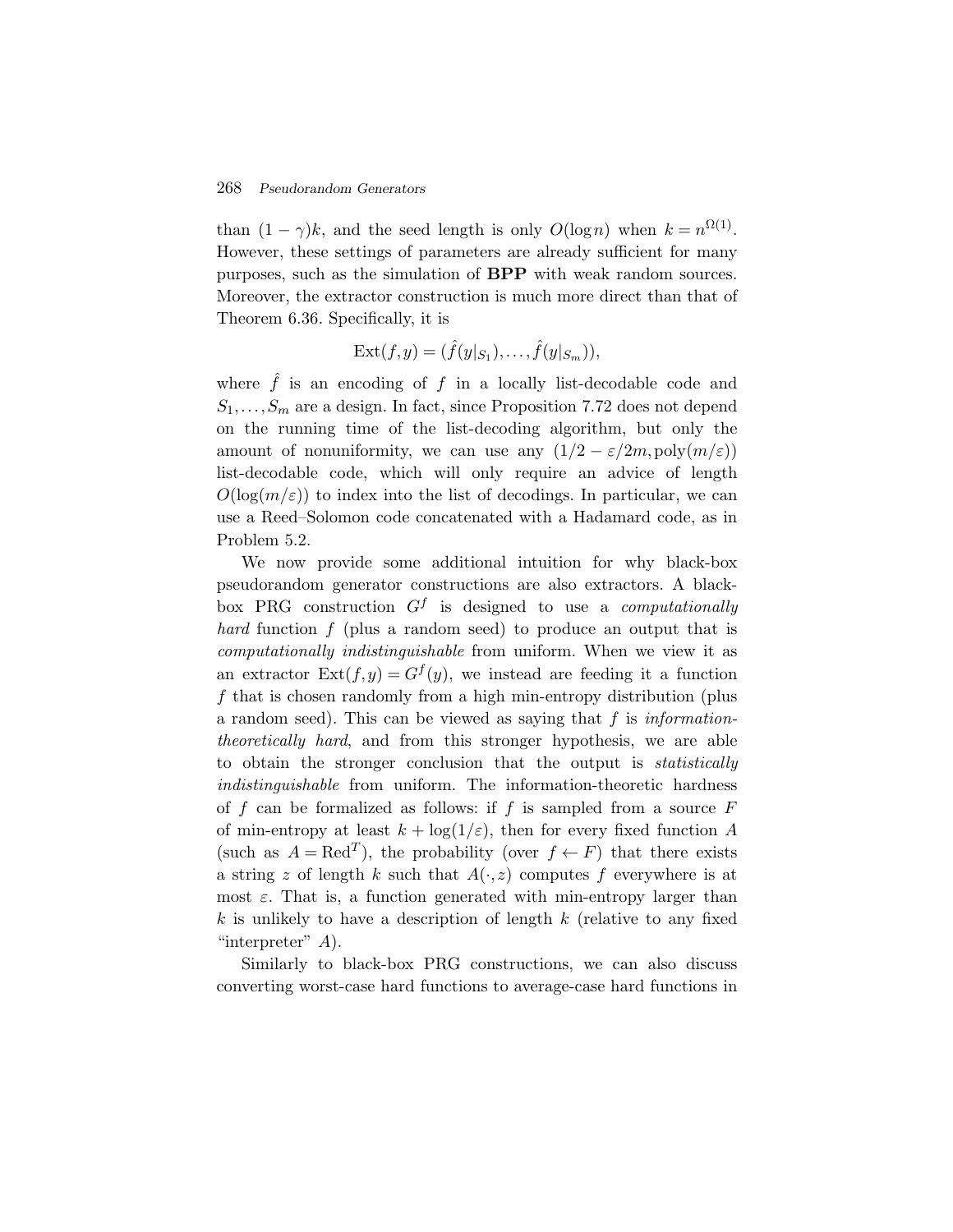a black-box manner:

**Definition 7.74.** Let  $Amp^f : [D] \rightarrow [q]$  be a deterministic algorithm that is defined for every oracle  $f : [n] \to \{0,1\}$ . We say that Amp is a (t, k,ε) *black-box worst-case-to-average-case hardness amplifier* if there is a probabilistic oracle algorithm Red, called the *reduction*, running in time t such that for every function  $g: [D] \to [q]$  such that

$$
Pr[g(U_{[D]}) = Amp^{f}(U_{[D]})] > 1/q + \varepsilon,
$$

there is an advice string  $z \in [K]$ , where  $K = 2^k$ , such that

$$
\forall x \in [n] \qquad \Pr[\text{Red}^g(x, z) = f(x)] \ge 2/3,
$$

where the probability is taken over the coin tosses of Red.

Note that this definition is almost identical to that of a locally  $(1 - 1/q - \varepsilon)$ -list-decodable code (Definition 7.54), viewing Amp<sup>f</sup> as  $Enc(f)$ , and  $Red<sup>g</sup>$  as  $Dec<sub>2</sub><sup>g</sup>$ . The only difference is that in the definition of locally list-decodable code, we require that there is a first-phase decoder  $\text{Dec}_1^g$  that efficiently produces a list of candidate advice strings (a property that is natural from a coding perspective, but is not needed when amplifying hardness against nonuniform algorithms). If we remove the constraint on the running time of Red, we simply obtain the notion of a  $(1 - 1/q - \varepsilon, K)$  list-decodable code. By analogy, we can view black-box PRG constructions (with reductions of bounded running time) as simply being extractors (or averaging samplers) with a kind of efficient local list-decoding algorithm (given by Red, again with an advice string that need not be easy to generate).

In addition to their positive uses illustrated above, black-box reductions and their information-theoretic interpretations are also useful for understanding the limitations of certain proof techniques. For example, we see that a black-box PRG construction  $G^f: \{0,1\}^d \to \{0,1\}^m$  must have a reduction that uses  $k \geq m - d - \log(1/\varepsilon) - 1$  bits of advice. Otherwise, by Propositions 7.72 and 6.23, we would obtain a  $(k, 2\varepsilon)$ extractor that outputs  $m$  almost-uniform bits when given a source of min-entropy less than  $k - d - 1$ , which is impossible if  $\varepsilon < 1/4$ .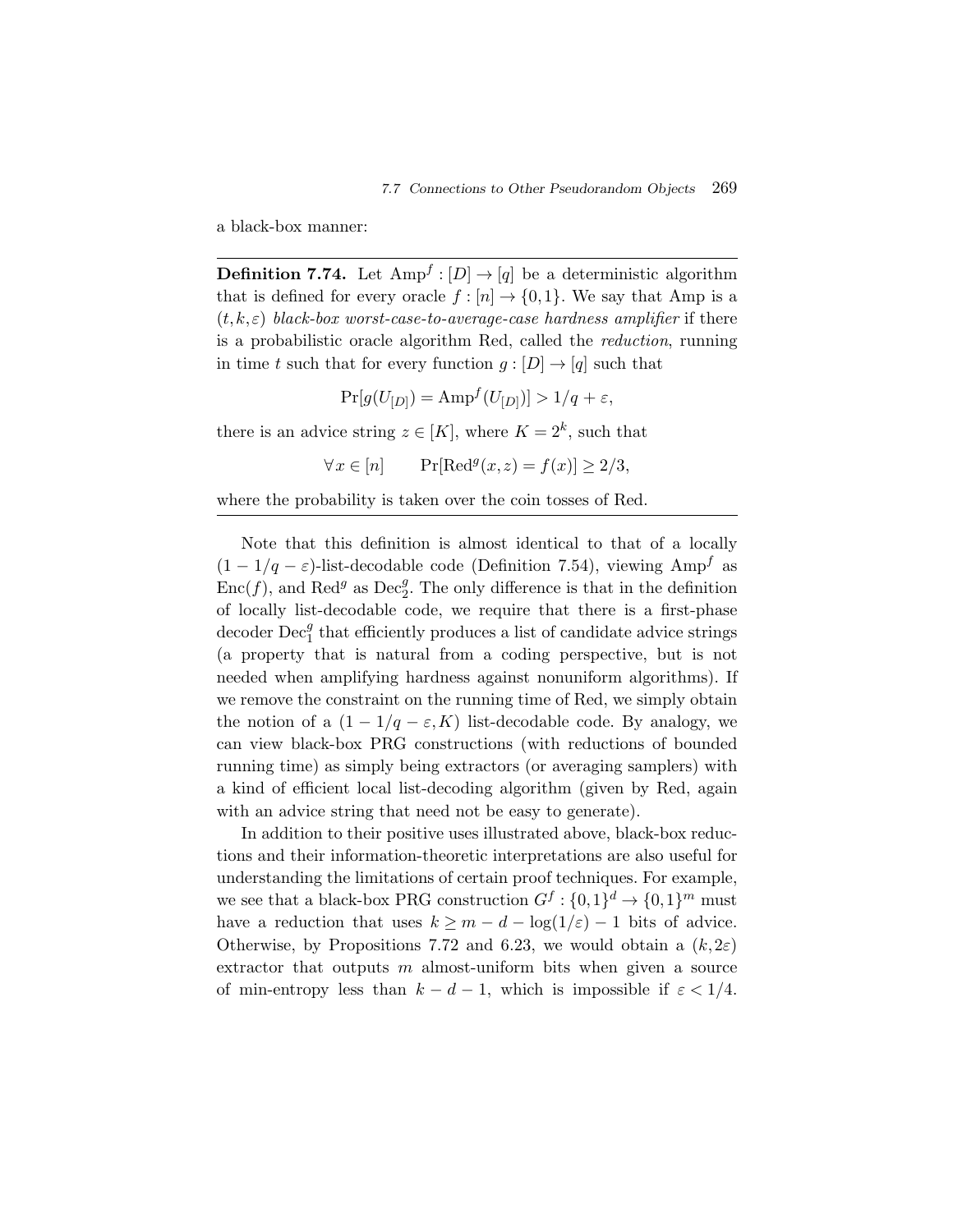Indeed, notions of black-box reduction have been used in other settings as well, most notably to produce a very fine understanding of the relations between different cryptographic primitives, meaning which ones can be constructed from each other via black-box constructions.

## **7.8 Exercises**

**Problem 7.1 (PRGs imply hard functions).** Suppose that for every m, there exists a mildly explicit  $(m,1/m)$  pseudorandom generator  $G_m : \{0,1\}^{d(m)} \to \{0,1\}^m$ . Show that **E** has a function  $f: \{0,1\}^{\ell} \to \{0,1\}$  with nonuniform worst-case hardness  $t(\ell) = \Omega(d^{-1}(\ell-1))$ . In particular, if  $d(m) = O(\log m)$ , then  $t(\ell)=2^{\Omega(\ell)}$  (Hint: look at a prefix of Gs output.)

**Problem 7.2 (Equivalence of lower bounds for EXP and E). Show that <b>E** contains a function  $f: \{0,1\}^{\ell} \to \{0,1\}$  of circuit complexity  $\ell^{\omega(1)}$  if and only if **EXP** does. (Hint: consider  $f'(x_1 \cdots x_\ell) = f(x_1 \cdots x_{\ell^{\epsilon}}).$ 

Does the same argument work if we replace  $\ell^{\omega(1)}$  with  $2^{\ell^{\Omega(1)}}$ ? How about  $2^{\Omega(\ell)}$ ?

## **Problem 7.3 (Limitations of Cryptographic Generators).**

- (1) Prove that a cryptographic pseudorandom generator cannot have seed length  $d(m) = O(\log m)$ .
- (2) Prove that cryptographic pseudorandom generators (even with seed length  $d(m) = m - 1$  imply  $\mathbf{NP} \not\subseteq \mathbf{P/poly}$ .
- (3) Note where your proofs fail if we only require that  $G$  is an  $(m<sup>c</sup>,1/m<sup>c</sup>)$  pseudorandom generator for a fixed constant c.

**Problem 7.4 (Deterministic Approximate Counting).** Using the PRG for constant-depth circuits of Theorem 7.29, give deterministic quasipolynomial-time algorithms for the problems below.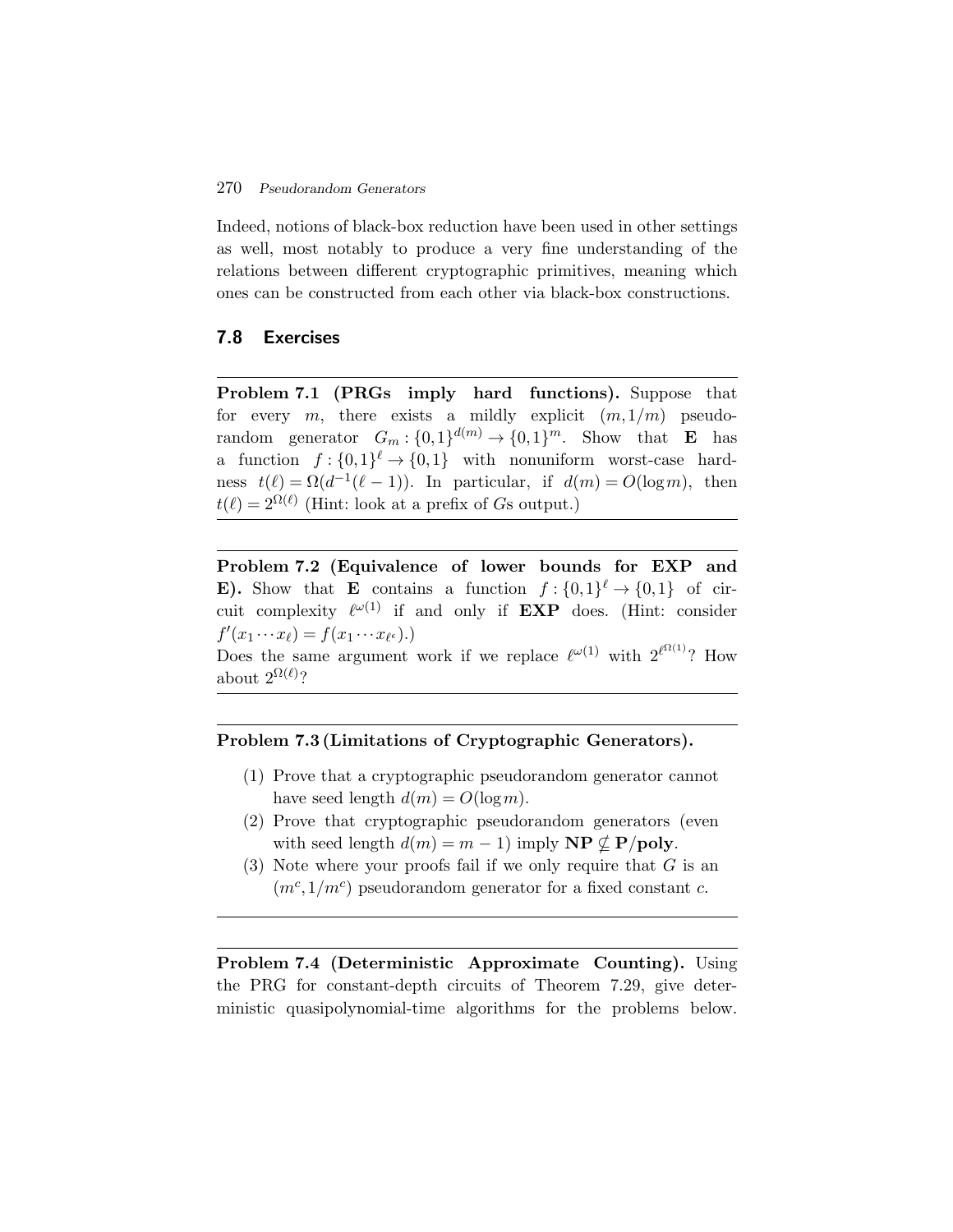(The running time of your algorithms should be  $2^{poly(log n, log(1/\varepsilon))}$ . where *n* is the size of the circuit/formula given and  $\varepsilon$  is the accuracy parameter mentioned.)

- (1) Given a constant-depth circuit C and  $\varepsilon > 0$ , approximate the fraction of inputs x such that  $C(x) = 1$  to within an additive error of  $\varepsilon$ .
- (2) Given a DNF formula  $\varphi$  and  $\varepsilon > 0$ , approximate the number of assignments x such that  $\varphi(x) = 1$  to within a *multiplicative* fraction of  $(1 + \varepsilon)$ . You may restrict your attention to  $\varphi$  in which all clauses contain the same number of literals. (Hint: Study the randomized DNF counting algorithm of Theorem 2.34.)

Note that these are *not* decision problems, whereas classes such as **BPP** and **BPAC<sup>0</sup>** are classes of decision problems. One of the points of this problem is to show how derandomization can be used for other types of problems.

**Problem 7.5 (Strong Pseudorandom Generators).** By analogy with strong extractors, call a function  $G: \{0,1\}^d \to \{0,1\}^m$  a  $(t,\varepsilon)$ *strong pseudorandom generator* iff the function  $G'(x) = (x, G(x))$  is a  $(t,\varepsilon)$  pseudorandom generator.

- (1) Show that there do not exist strong cryptographic pseudorandom generators.
- (2) Show that the Nisan–Wigderson generator (Theorem 7.24) is a strong pseudorandom generator.
- (3) Suppose that for all constants  $\alpha > 0$ , there is a strong and fully explicit  $(m, \varepsilon(m))$  pseudorandom generator  $G: \{0,1\}^{m^{\alpha}} \to \{0,1\}^m$ . Show that for every language  $L \in \text{BPP}$ , there is a deterministic polynomial-time algorithm A such that for all  $n$ ,  $Pr_{x \stackrel{\text{R}}{\leftarrow} \{0,1\}^n} [A(x) \neq \chi_L(x)] \leq$  $1/2^n + \varepsilon(\text{poly}(n))$ . That is, we get a *polynomial-time* average-case derandomization even though the seed length of G is  $d(m) = m^{\alpha}$ .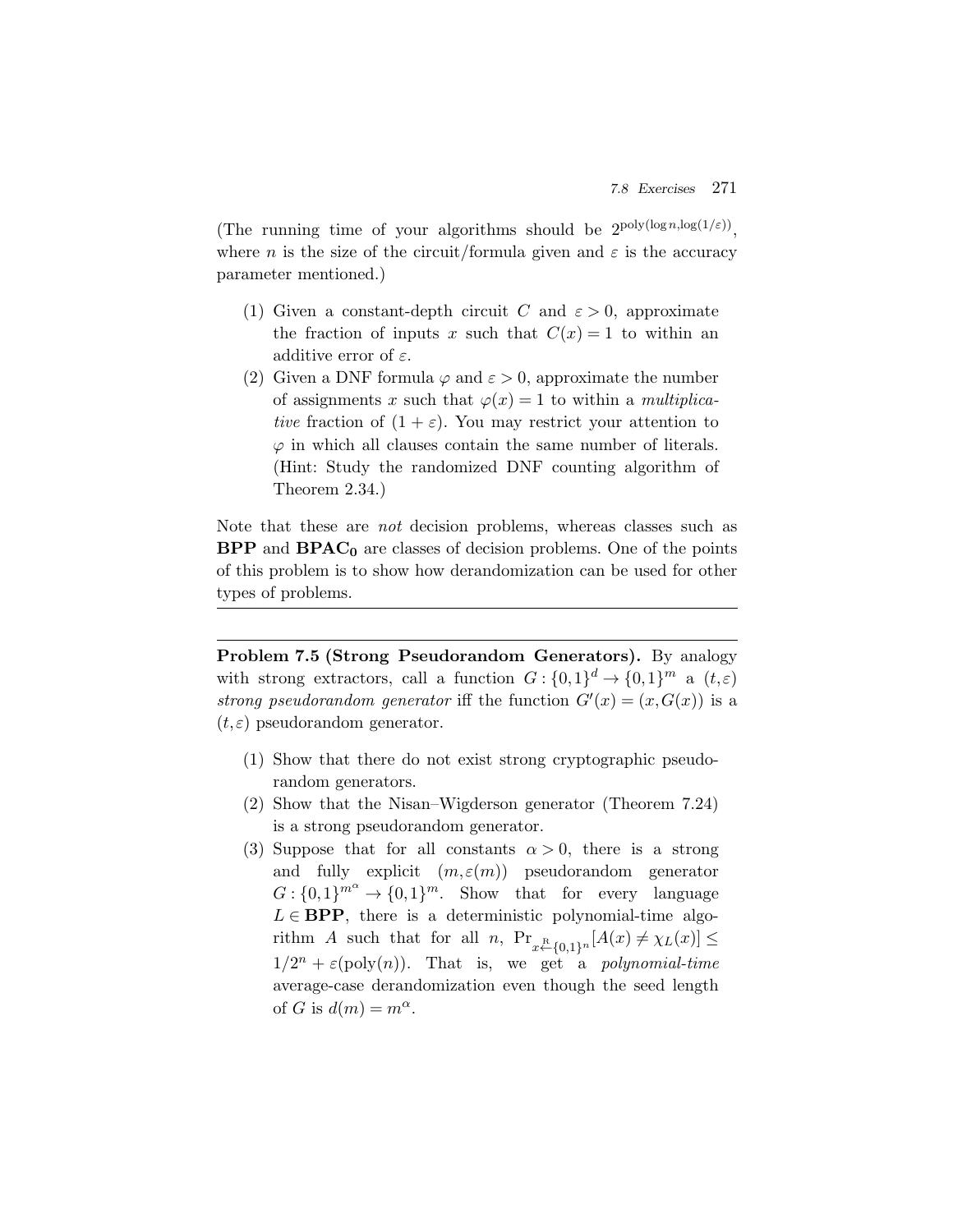(4) Show that for every language  $L \in \text{BPAC}^0$ , there is an  $AC^0$ algorithm A such that  $Pr_{x \leftarrow \{0,1\}^n} [A(x) \neq \chi_L(x)] \leq 1/n$ . (Warning: be careful about error reduction.)

**Problem 7.6 (Private Information Retrieval).** The goal of *private information retrieval* is for a user to be able to retrieve an entry of a remote database in such a way that the server holding the database *learns nothing* about which database entry was requested. A trivial solution is for the server to send the user the entire database, in which case the user does not need to reveal anything about the entry desired. We are interested in solutions that involve much less communication. One way to achieve this is through replication.<sup>8</sup> Formally, in a q*-server private information-retrieval (PIR) scheme*, an arbitrary database  $D \in \{0,1\}^n$  is duplicated at q noncommunicating servers. On input an index  $i \in [n]$ , the *user algorithm* U tosses some coins r and outputs queries  $(x_1,...,x_q) = U(i,r)$ , and sends  $x_j$  to the *j*th server. The *j*th server algorithm  $S_j$  returns an answer  $y_j = S_j(x_j, D)$ . The user then computes its output  $U(i,r,x_1,\ldots,x_q)$ , which should equal  $D_i$ , the *i*th bit of the database. For privacy, we require that the distribution of each query  $x_i$  (over the choice of the random coin tosses r) is the same regardless of the index i being queried.

It turns out that q-query locally decodable codes and q-server PIR are essentially equivalent. This equivalence is proven using the notion of *smooth codes*. A code Enc :  $\{0,1\}^n \to \Sigma^{\hat{n}}$  is a *q*-query *smooth code* if there is a probabilistic oracle algorithm Dec such that for every message x and every  $i \in [n]$ , we have  $Pr[Dec^{Enc(x)}(i) = x_i] = 1$  and Dec makes  $q$  nonadaptive queries to its oracle, each of which is uniformly distributed in  $[\hat{n}]$ . Note that the oracle in this definition is a valid codeword, with no corruptions. Below you will show that smooth codes imply locally decodable codes and PIR schemes; converses are also known (after making some slight relaxations to the definitions).

<sup>&</sup>lt;sup>8</sup> Another way is through computational security, where we only require that it be *compu*tationally infeasible for the database to learn something about the entry requested.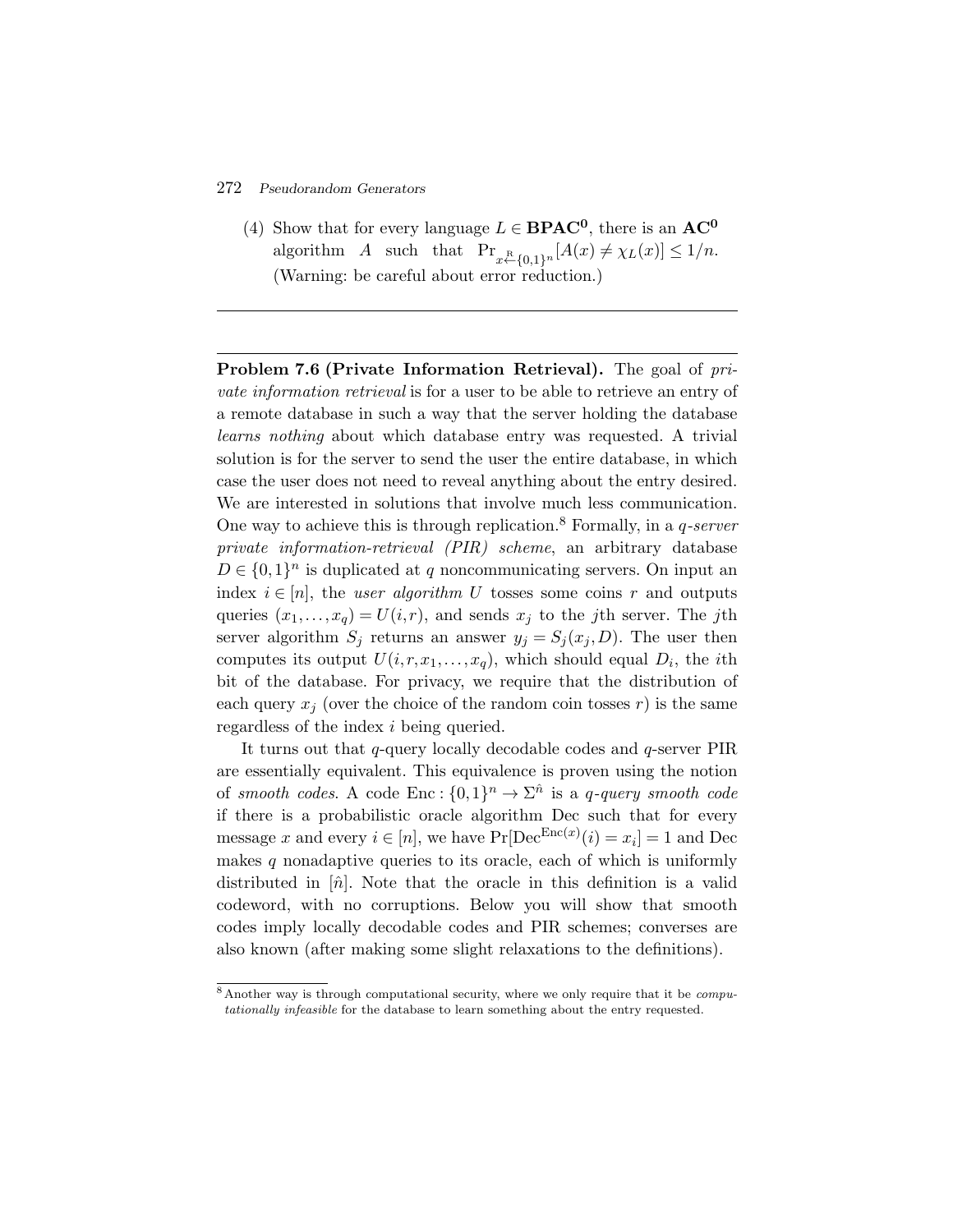- (1) Show that the decoder for a q-query smooth code is also a local  $(1/3q)$ -decoder for Enc.
- (2) Show that every q-query smooth code Enc :  $\{0,1\}^n \to \Sigma^n$ gives rise to a q-server PIR scheme in which the user and servers communicate at most  $q \cdot (\log \hat{n} + \log |\Sigma|)$  bits for each database entry requested.
- (3) Using the Reed–Muller code, show that there is a polylog $(n)$ server PIR scheme with communication complexity  $polylog(n)$  for *n*-bit databases. That is, the user and servers communicate at most  $\text{polylog}(n)$  bits for each database entry requested. (For constant  $q$ , the Reed–Muller code with an optimal systematic encoding as in Problem 5.4 yields a q-server PIR with communication complexity  $O(n^{1/(q-1)})$ .)

**Problem 7.7 (Better Local Decoding of Reed–Muller Codes).** Show that for every constant  $\varepsilon > 0$ , there is a constant  $\gamma > 0$  such that there is a local  $(1/2 - \varepsilon)$ -decoding algorithm for the q-ary Reed–Muller code of degree d and dimension m, provided that  $d \leq \gamma q$ . (Here we are referring to unique decoding, not list decoding.) The running time of the decoder should be  $\text{poly}(m,q)$ .

**Problem 7.8 (Hitting-Set Generators).** A set  $H_m \subset \{0,1\}^m$  is a  $(t, \varepsilon)$  *hitting set* if for every nonuniform algorithm T running in time t that accepts greater than an  $\varepsilon$  fraction of m-bit strings, T accepts at least one element of  $H_m$ .

- (1) Show that if, for every  $m$ , we can construct an  $(m,1/2)$  hitting set  $H_m$  in time  $s(m) \ge m$ , then ccepts gn<br>e elemen<br>Show t<br>(*m*,1/2)<br>**RP** ⊂ ∪  $\mathbf{RP} \subset \bigcup_{c} \mathbf{DTIME}(s(n^c))$ . In particular, if  $s(m) = \text{poly}(m)$ , then  $\mathbf{RP} = \mathbf{P}$ .
- (2) Show that if there is a  $(t, \varepsilon)$  pseudorandom generator  $G_m : \{0,1\}^d \to \{0,1\}^m$  computable in time s, then there is a  $(t,\varepsilon)$  hitting set  $H_m$  constructible in time  $2^d \cdot s$ .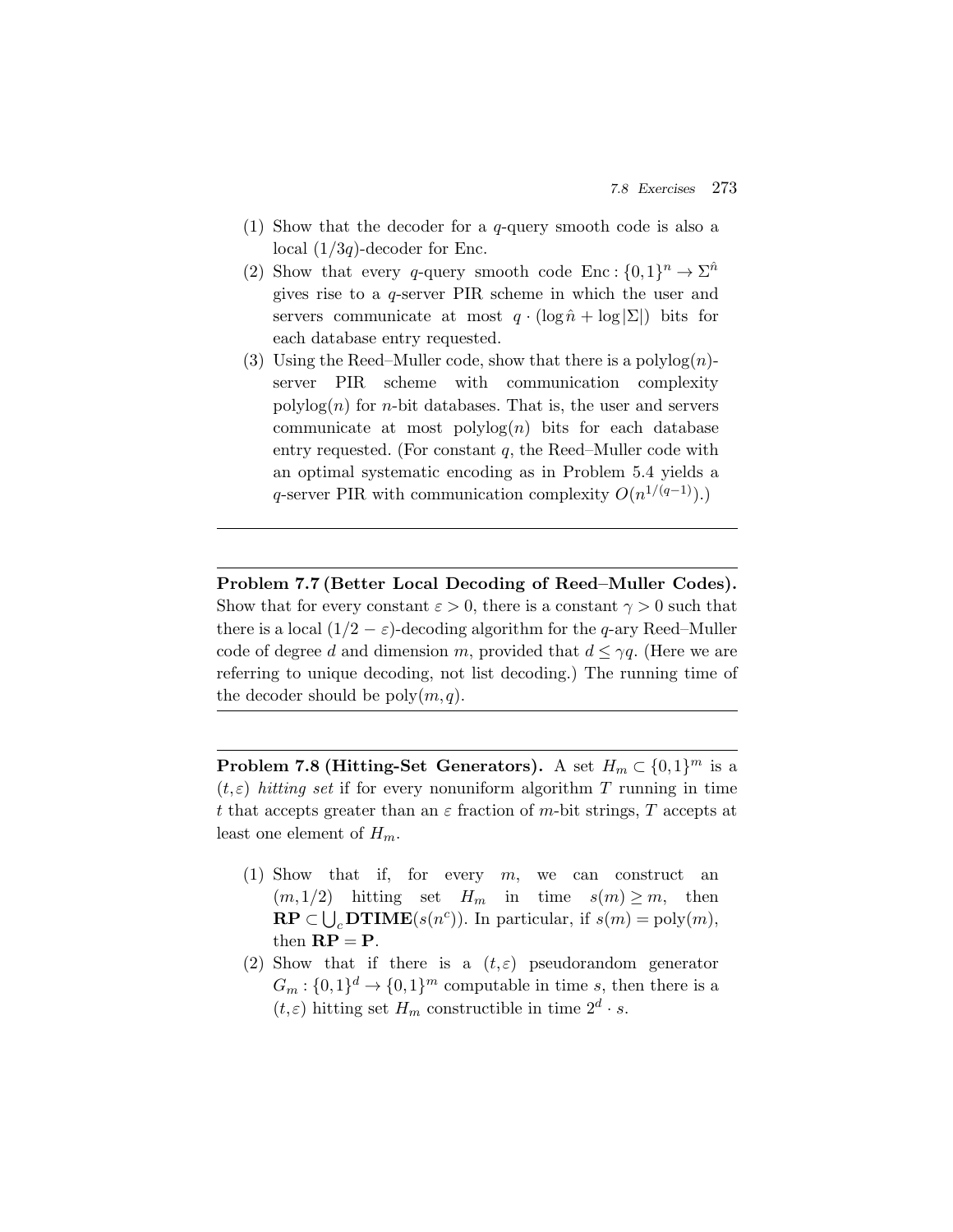- (3) Show that if, for every m, we can construct an  $(m,1/2)$  hitting set  $H_m$  in time  $s(m) = \text{poly}(m)$ , then  $BPP = P$ . (Hint: this can be proven in two ways. One uses Problem 3.1 and the other uses a variant of Problem 7.1 together with Corollary 7.64. How do the parameters for general  $s(m)$  compare?)
- (4) Define the notion of a  $(t, k, \varepsilon)$  black-box construction of hitting set-generators, and show that, when  $t = \infty$ , such constructions are equivalent to constructions of *dispersers* (Definition 6.19).

**Problem 7.9 (PRGs versus Uniform Algorithms** ⇒ **Average– Case Derandomization).** For functions  $t : \mathbb{N} \to \mathbb{N}$  and  $\varepsilon : \mathbb{N} \to [0,1],$ we say that a sequence  $\{G_m : \{0,1\}^{d(m)} \to \{0,1\}^m\}$  of is a  $(t(m), \varepsilon(m))$ pseudorandom generator against uniform algorithms iff the ensembles  $\{G(U_{d(m)})\}_{m\in\mathbb{N}}$  and  $\{U_m\}_{m\in\mathbb{N}}$  are uniformly computationally indistinguishable (Definition 7.2).

Suppose that we have a mildly explicit  $(m,1/m)$  pseudorandom generator against uniform algorithms that has seed length  $d(m)$ . Show that for every language  $L$  in  $BPP$ , there exists a deterministic algorithm A running in time  $2^{d(\text{poly}(n))} \cdot \text{poly}(n)$  on inputs of length n such that:

- (1)  $Pr[A(X_n) = L(X_n)] \ge 1 1/n^2$ , where  $X_n \stackrel{\text{R}}{\leftarrow} \{0,1\}^n$  and  $L(\cdot)$  is the characteristic function of L. (The exponent of 2 in  $n^2$  is arbitrary, and can be replaced by any constant.) Hint: coming up with the algorithm  $A$  is the "easy" part; proving that it works well is a bit trickier.
- (2)  $Pr[A(X_n) = L(X_n)] \geq 1 1/n^2$ , for any random variable  $X_n$  distributed on  $\{0,1\}^n$  that is samplable in time  $n^2$ .

## **Problem 7.10 (PRGs are Necessary for Derandomization).**

(1) Call a function  $G: \{0,1\}^d \to \{0,1\}^m$  a  $(t,\ell,\varepsilon)$  *pseudorandom generator against bounded-nonuniformity algorithms* iff for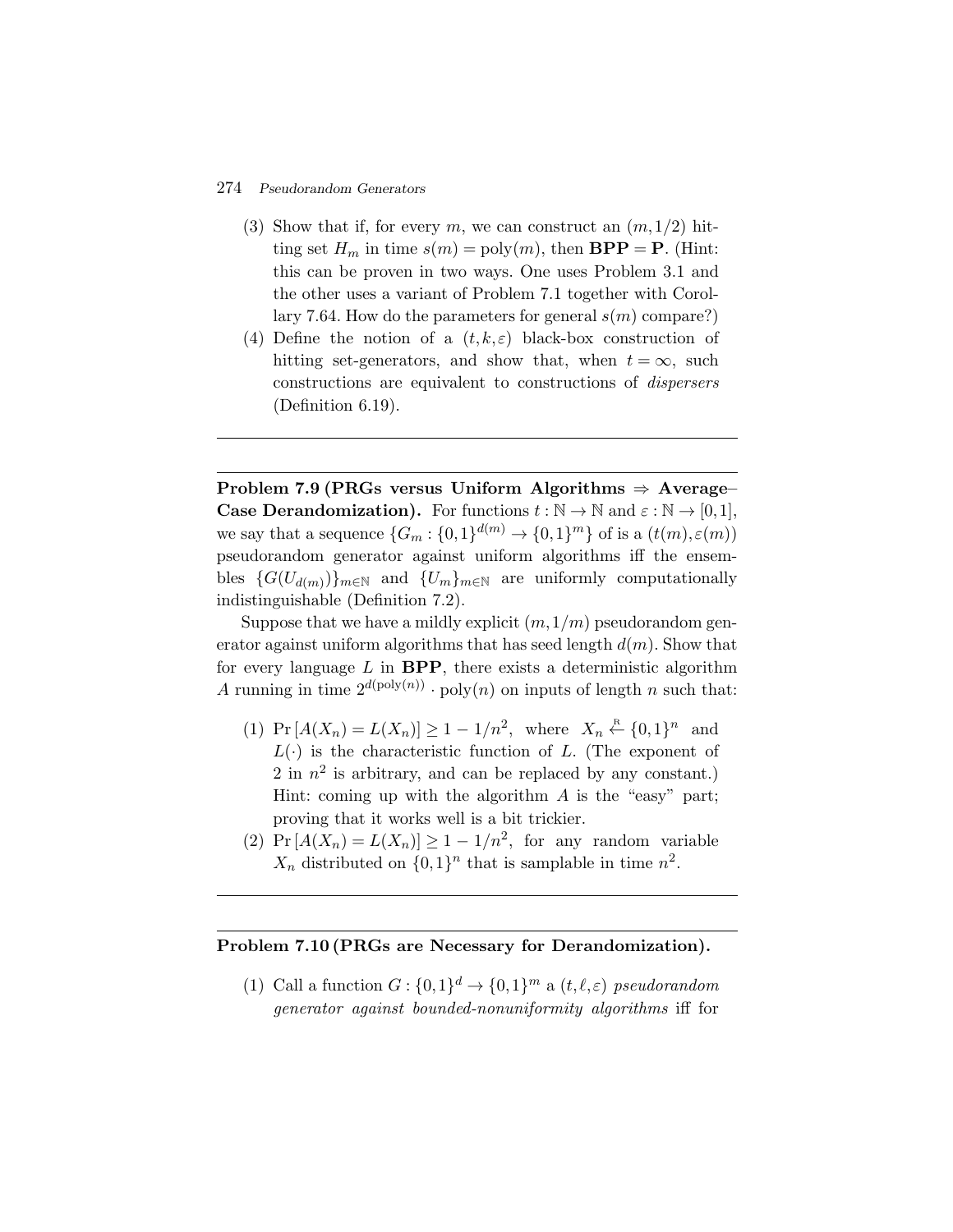every probabilistic algorithm  $T$  that has a program of length at most  $\ell$  and that runs in time at most  $t$  on inputs of length  $n$ , we have

$$
|\Pr[T(G(U_d)) = 1] - \Pr[T(U_m) = 1]| \le \varepsilon.
$$

Consider the promise problem Π whose YES instances are truth tables of functions  $G: \{0,1\}^d \to \{0,1\}^m$  that are  $(m, \log m, 1/m)$  pseudorandom generators against boundednonuniformity algorithms, and whose NO instances are truth tables of functions that are not  $(m, \log m, 2/m)$ pseudorandom generators against bounded-nonuniformity algorithms. (Here  $m$  and  $d$  are parameters determined by the input instance  $G$ .) Show that  $\Pi$  is in **prBPP**.

(2) Using Problem 2.11, show that if  $prBPP = prP$ , then there is a mildly explicit  $(m,1/m)$  pseudorandom generator against uniform algorithms with seed length  $O(\log m)$ . (See Problem 7.9 for the definition. It turns out that the hypothesis  $prBPP = prP$  here can be weakened to obtain an equivalence between PRGs vs. uniform algorithms and average-case derandomization of **BPP**.)

**Problem 7.11 (Composition).** For simplicity in this problem, only consider constant  $t$  in this problem (although the results do have generalizations to growing  $t = t(\ell)$ .

- (1) Show that if  $f: \{0,1\}^{\ell} \to \{0,1\}^{\ell}$  is a one-way permutation, then for any constant t,  $f^{(t)}$  is a one-way permutation, where Show that if  $f: \{0$ <br>then for any consta<br> $f^{(t)}(x) \stackrel{\text{def}}{=} \underbrace{f(f(\cdots f))}$  $(x))$ ).
- t (2) Show that the above fails for one-way functions. That is, assuming that there exists a one-way function  $g$ , construct a one-way function  $f$  which doesn't remain one way under composition. (Hint: for  $|x| = |y| = \ell/2$ , set  $f(x,y) = 1^{|g(y)|} g(y)$  unless  $x \in \{0^{\ell}, 1^{\ell}\}\.$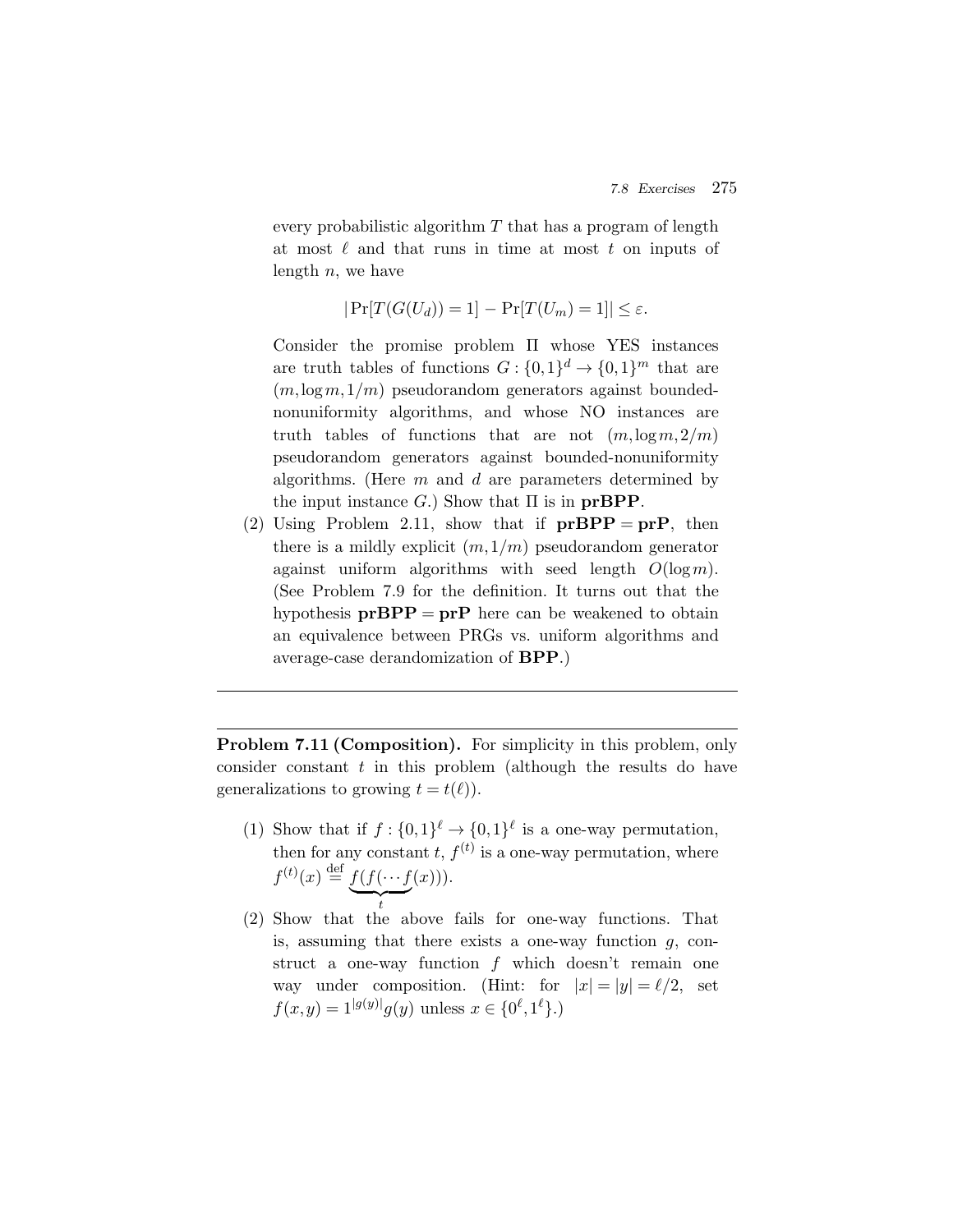(3) Show that if G is a cryptographic pseudorandom generator with seed length  $d(m) = m^{\Omega(1)}$ , then for any constant t,  $G^{(t)}$ is a cryptographic pseudorandom generator. Note where your proof fails for fully explicit pseudorandom generators against time  $m^c$  for a fixed constant  $c$ .

**Problem 7.12 (Local List Decoding the Hadamard Code).** For a function  $f: \mathbb{Z}_2^m \to \mathbb{Z}_2$ , A *parameterized subspace*  $x + V$  of  $\mathbb{Z}_2^m$  of dimension d is given by a linear map  $V : \mathbb{Z}_2^d \to \mathbb{Z}_2^m$  and a shift  $x \in \mathbb{Z}_2^m$ . (We do not require that the map  $V$  be full rank.) We write  $V$  for  $0 + V$ . For a function  $f: \mathbb{Z}_2^m \to \mathbb{Z}_2$ , we define  $f|_{x+V} : \mathbb{Z}_2^d \to \mathbb{Z}_2^m$  by  $f|_{x+V}(y) = f(x + V(y)).$ 

- (1) Let  $c: \mathbb{Z}_2^m \to \mathbb{Z}_2$  be a codeword in the Hadamard code (i.e., a linear function),  $r : \mathbb{Z}_2^m \to \mathbb{Z}_2$  a received word, V a parameterized subspace of  $\mathbb{Z}_2^m$  of dimension d, and  $x \in \mathbb{Z}_2^m$ . Show that if  $d_H(r_{x+V}, c|_{x+V}) < 1/2$ , then  $c(x)$  can be computed from x, V,  $c|_V$ , and oracle access to r in time poly $(m, 2^d)$  with  $2^d - 1$  queries to r.
- (2) Show that for every  $m \in \mathbb{N}$  and  $\varepsilon > 0$ , the Hadamard code of dimension m has a  $(1/2 - \varepsilon)$  local list-decoding algorithm  $(Dec_1, Dec_2)$  in which both  $Dec_1$  and  $Dec_2$  run in time poly $(m,1/\varepsilon)$ , and the list output by Dec<sub>1</sub> has size  $O(1/\varepsilon^2)$ . (Hint: consider a random parameterized subspace V of dimension  $2\log(1/\varepsilon) + O(1)$ , and how many choices there are for  $c|_V$ .)
- $(3)$  Show that Dec<sub>2</sub> can be made to be deterministic and run in time  $O(m)$ .

**Problem 7.13 (Hardcore Predicates).** A *hardcore predicate* for a one-way function  $f: \{0,1\}^{\ell} \to \{0,1\}^{\ell}$  is a poly $(\ell)$ -time computable function  $b: \{0,1\}^{\ell} \to \{0,1\}$  such that for every constant c, every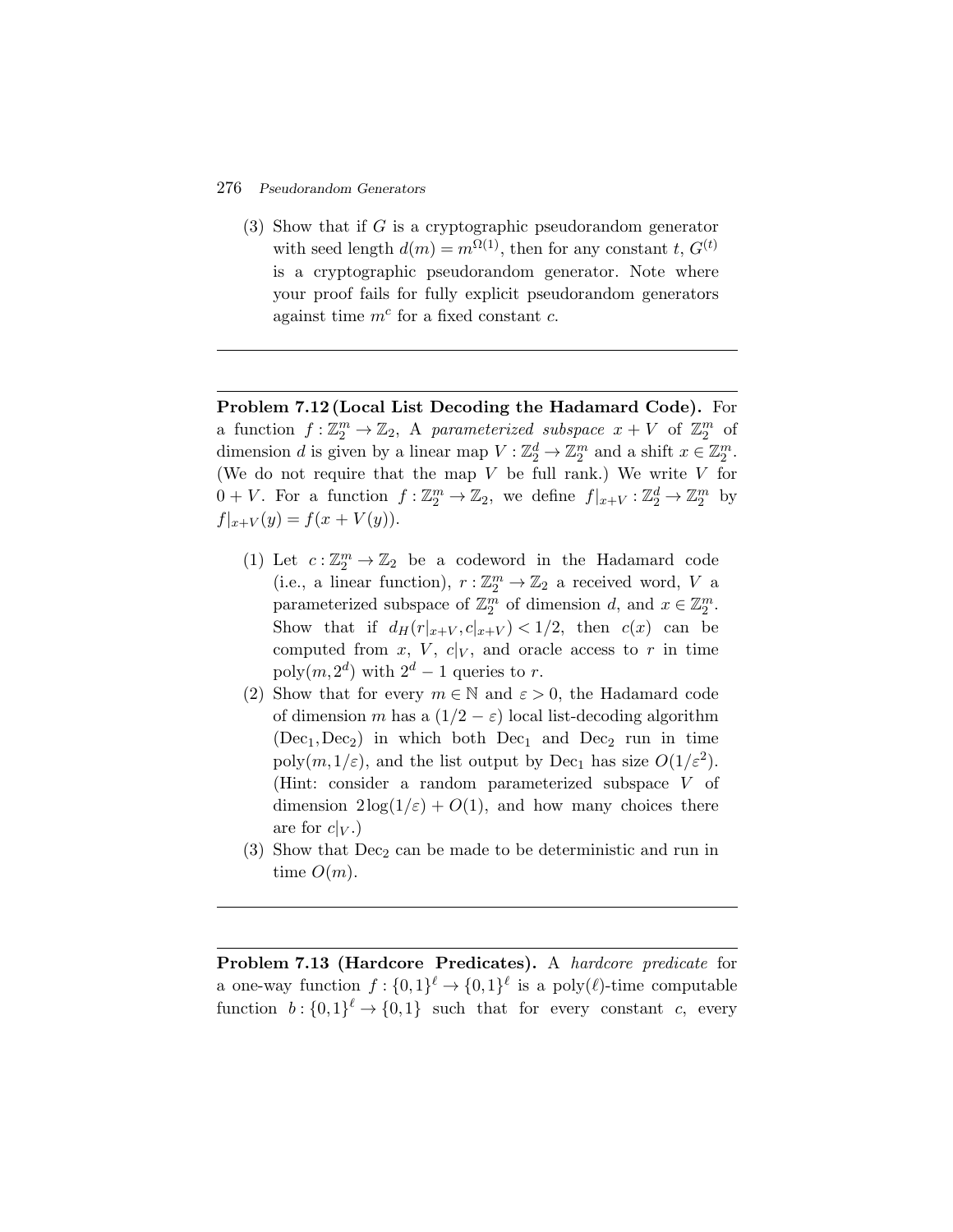nonuniform algorithm A running in time  $\ell^c$ , we have:

$$
\Pr[A(f(U_{\ell})) = b(U_{\ell})] \le \frac{1}{2} + \frac{1}{\ell^{c}},
$$

for all sufficiently large  $\ell$ . Thus, while the one-wayness of  $f$  only guarantees that it is hard to compute *all* the bits of fs input from its output, b specifies a particular bit of information about the input that is very hard to compute (one can't do noticeably better than random guessing).

- (1) Let  $\text{Enc} : \{0,1\}^{\ell} \to \{0,1\}^{\hat{L}}$  be a code such that given  $x \in \{0,1\}^{\ell}$  and  $y \in [\hat{L}]$ , Enc $(x)_y$  can be computed in time poly $(\ell)$ . Suppose that for every constant c and all sufficiently large  $\ell$ , Enc has a  $(1/2 - 1/\ell^c)$  local list-decoding algorithm  $(Dec_1, Dec_2)$  in which both  $Dec_1$  and  $Dec_2$  run in time poly( $\ell$ ). Prove that if  $f: \{0,1\}^{\ell} \to \{0,1\}^{\ell}$  is a one-way function, then  $b(x,y) = \text{Enc}(x)_y$  is a hardcore predicate for the one-way function  $f'(x,y)=(f(x),y)$ .
- (2) Show that if  $b: \{0,1\}^{\ell} \to \{0,1\}^{\ell}$  is a hardcore predicate for a one-way *permutation*  $f: \{0,1\}^{\ell} \to \{0,1\}^{\ell}$ , then for every  $m = \text{poly}(\ell)$ , the following function  $G: \{0,1\}^{\ell} \to \{0,1\}^m$  is a cryptographic pseudorandom generator:

$$
G(x) = (b(x), b(f(x)), b(f(f(x))), \dots, b(f^{(m-1)}(x))).
$$

(Hint: show that  $G$  is "previous-bit unpredictable.")

(3) Using Problem 7.12, deduce that if  $f: \{0,1\}^{\ell} \to \{0,1\}^{\ell}$  is a one-way permutation, then for every  $m = \text{poly}(\ell)$ , the following is a cryptographic pseudorandom generator:

$$
G_m(x,r)=(\langle x,r\rangle,\langle f(x),r\rangle,\langle f(f(x)),r\rangle,\ldots,\langle f^{(m-1)}(x),r\rangle).
$$

**Problem 7.14 (PRGs from 1–1 One-Way Functions).** A random variable X has  $(t, \varepsilon)$  *pseudoentropy* at least k if it is  $(t, \varepsilon)$ indistinguishable from some random variable of min-entropy at least  $k$ .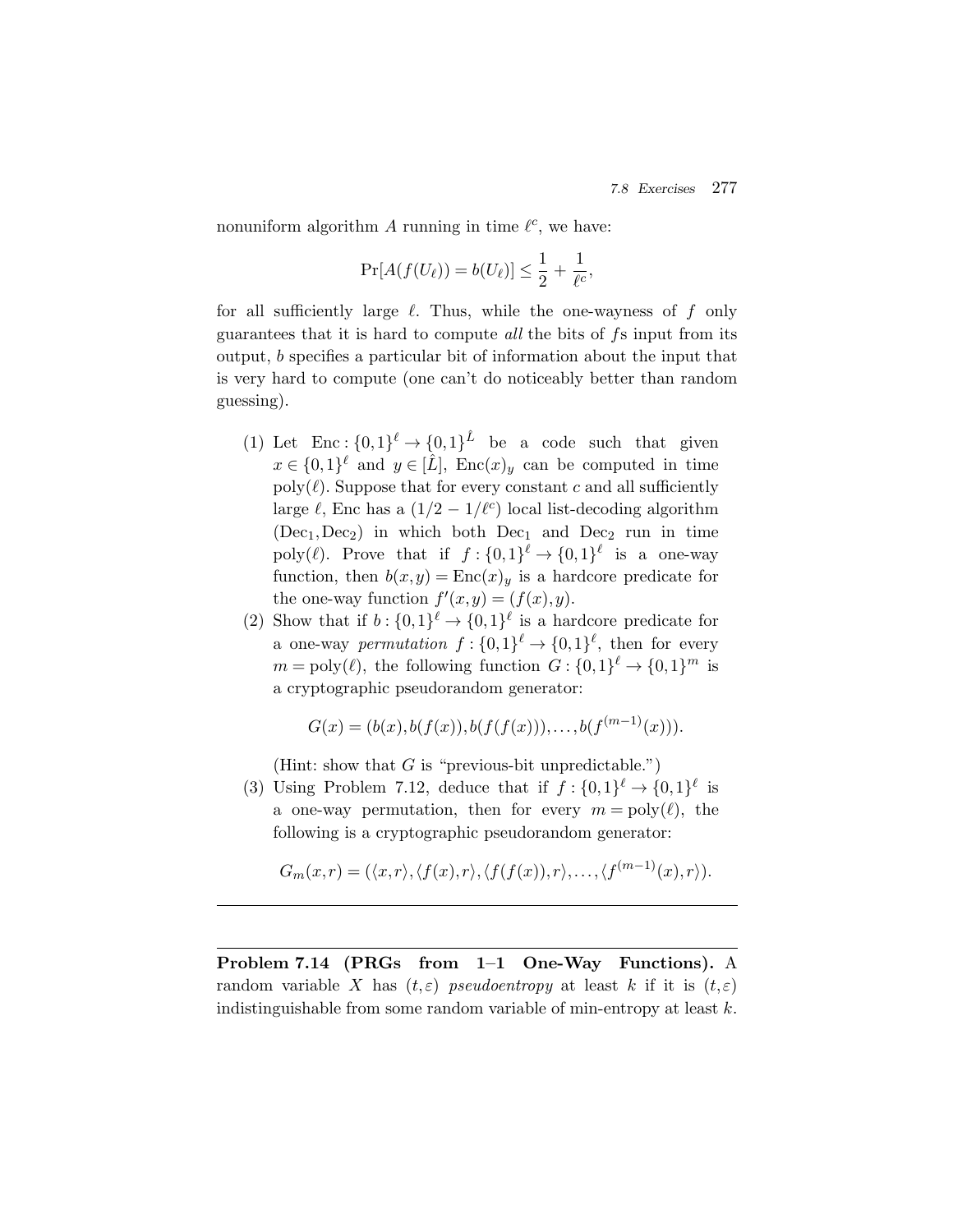- (1) Suppose that X has  $(t, \varepsilon)$  pseudoentropy at least k and that Ext:  $\{0,1\}^n \times \{0,1\}^d \rightarrow \{0,1\}^m$  is a  $(k,\varepsilon')$ -extractor computable in time t'. Show that  $\text{Ext}(X, U_d)$  is an  $(t - t', \varepsilon + \varepsilon')$ indistinguishable from  $U_m$ .
- (2) Let  $f: \{0,1\}^{\ell} \to \{0,1\}^{\ell'}$  be a one-to-one one-way function (not necessarily length-preserving) and  $b: \{0,1\}^\ell \rightarrow \{0,1\}$  a hardcore predicate for f (see Problem 7.13). Show that for every constant c and all sufficiently large  $\ell$ , the random variable  $f(U_\ell)b(U_\ell)$  has  $(\ell^c,1/\ell^c)$  pseudoentropy at least  $\ell+1$ .
- (3) (\*) Show how to construct a cryptographic pseudorandom generator from any one-to-one one-way function. (Any seed length  $\ell(m) < m$  is fine.)

## **7.9 Chapter Notes and References**

Other surveys on pseudorandom generators and derandomization include [162, 209, 226, 288].

Descriptions of classical constructions of pseudorandom generators (e.g., linear congruential generators) and the batteries of statistical tests that are used to evaluate them can be found in [245, 341]. Linear congruential generators and variants were shown to be cryptographically insecure (e.g., not satisfy Definition 7.9) in [56, 80, 144, 252, 374]. Current standards for pseudorandom generation in practice can be found in [51].

The modern approach to pseudorandomness described in this section grew out of the complexity-theoretic approach to cryptography initiated by Diffie and Hellman [117] (who introduced the concept of one-way functions, among other things). Shamir [360] constructed a generator achieving a weak form of unpredictability based on the conjectured one-wayness of the RSA function [336]. (Shamir's generator outputs a sequence of long strings, such that none of the string can be predicted from the others, except with negligible probability, but individual bits may be easily predictable.) Blum and Micali [72] proposed the criterion of next-bit unpredictability (Definition 7.15) and constructed a generator satisfying it based on the conjectured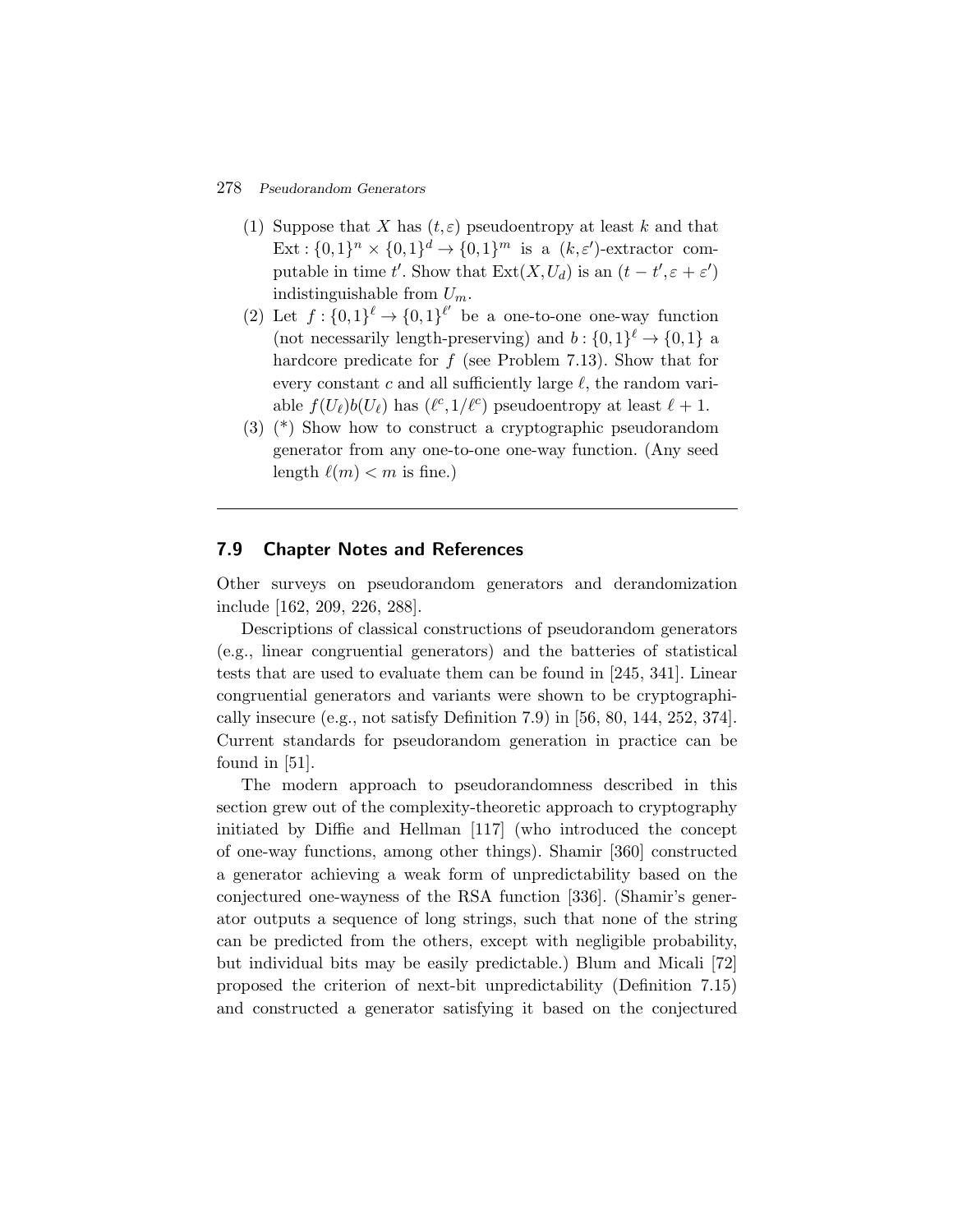hardness of the Discrete Logarithm Problem. Yao [421] gave the now-standard definition of pseudorandomness (Definition 7.3) based on the notion of computational indistinguishability introduced in the earlier work of Goldwasser and Micali [176] (which also introduced hybrid arguments). Yao also proved the equivalence of pseudorandomness and next-bit unpredictability (Proposition 7.16), and showed how to construct a cryptographic pseudorandom generator from any one-way permutation. The construction described in Section 7.2 and Problems 7.12 and 7.13 uses the hardcore predicate from the later work of Goldreich and Levin [168]. The construction of a pseudorandom generator from an arbitrary one-way function (Theorem 7.11) is due to Håstad, Impagliazzo, Levin, and Luby [197]. The most efficient (and simplest) construction of pseudorandom generators from general one-way functions to date is in [198, 401]. Goldreich, Goldwasser, and Micali [164] defined and constructed pseudorandom functions, and illustrated their applicability in cryptography. The application of pseudorandom functions to learning theory is from [405], and their application to circuit lower bounds is from [323]. For more about cryptographic pseudorandom generators, pseudorandom functions, and their applications in cryptography, see the text by Goldreich [157].

Yao [421] demonstrated the applicability of pseudorandom generators to derandomization, noting in particular that cryptographic pseudorandom generators imply that **BPP** ⊂ **SUBEXP**, and that one can obtain even **BPP**  $\subset$  **P** under stronger intractability assumptions. Nisan and Wigderson [302] observed that derandomization only requires a mildly explicit pseudorandom generator, and showed how to construct such generators based on the average-case hardness of **E** (Theorem 7.24). A variant of Open Problem 7.25 was posed in [202], who showed that it also would imply stronger results on hardness amplification; some partial negative results can be found in [214, 320].

The instantiation of the Nisan–Wigderson pseudorandom generator that uses the parity function to fool constant-depth circuits (Theorem 7.29) is from the earlier work of Nisan [298]. (The average-case hardness of parity against constant-depth circuits stated in Theorem 7.27 is due Boppana and Håstad [196].) The first unconditional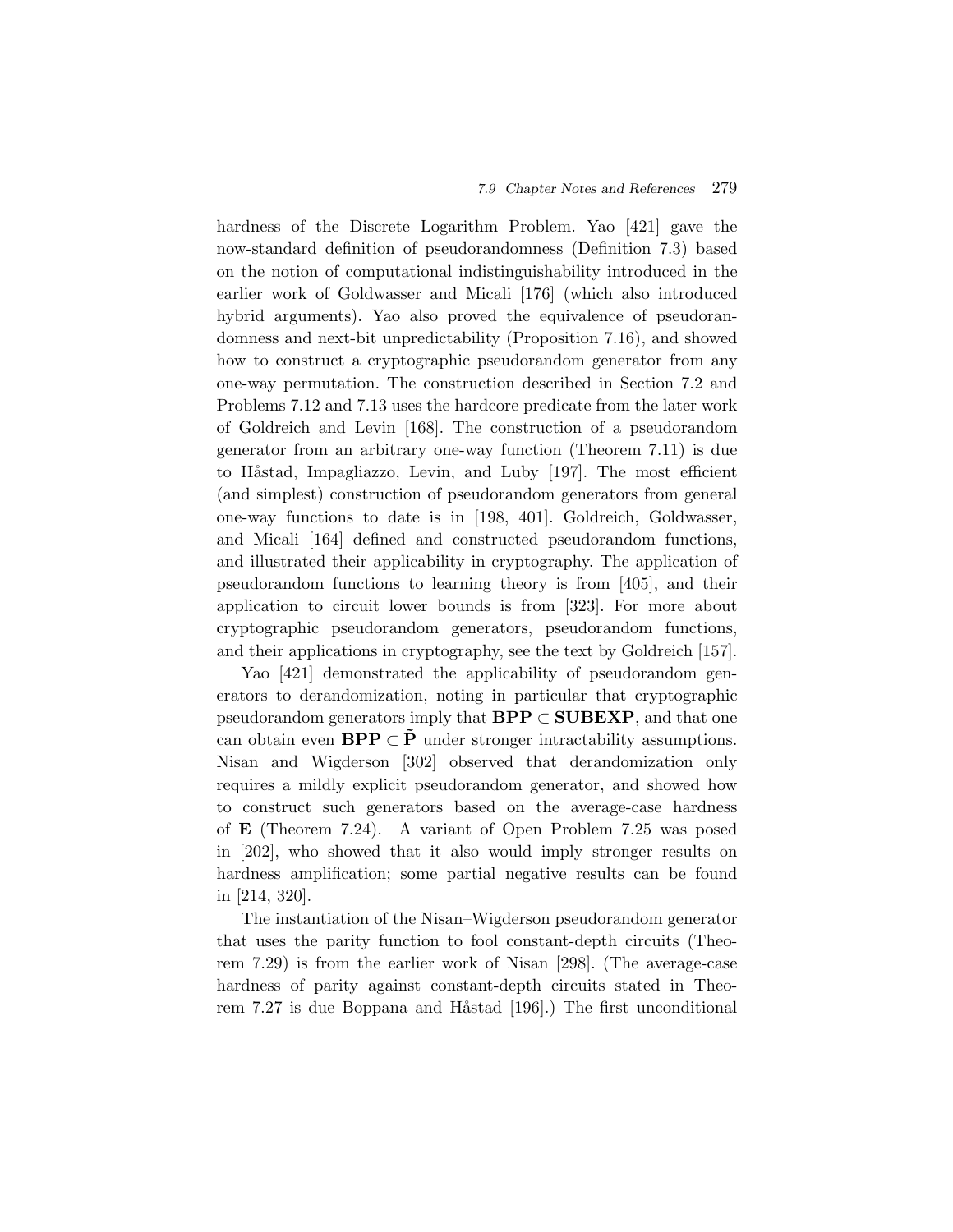pseudorandom generator against constant-depth circuits was due to Ajtai and Wigderson [12] and had seed length  $\ell(m) = m^{\epsilon}$  (compared to polylog $(m)$  in Nisan's generator). Recently, Braverman [81] proved that any polylog $(m)$ -wise independent distribution fools  $AC^0$ , providing a different way to obtain polylogarithmic seed length and resolving a conjecture of Linial and Nisan [265]. The notion of strong pseudorandom generators (a.k.a. seed-extending pseudorandom generators) and the average-case derandomization of **AC<sup>0</sup>** (Problem 7.5) are from [242, 355]. Superpolynomial circuit lower bounds for **AC0**[**2**] were given by [322, 368]. Viola [412] constructed pseudorandom generators with superpolynomial stretch for **AC0**[**2**] circuits that are restricted to have a logarithmic number of parity gates.

Detailed surveys on locally decodable codes and their applications in theoretical computer science are given by Trevisan [391] and Yekhanin [424]. The notion grew out of several different lines of work, and it took a couple of years before a precise definition of locally decodable codes was formulated. The work of Goldreich and Levin [168] on hardcore predicates of one-way permutations implicitly provided a local list-decoding algorithm for the Hadamard code. (See Problems 7.12 and 7.13.) Working on the problem of "instance hiding" introduced in [2], Beaver and Feigenbaum [54] constructed a protocol based on Shamir's "secret sharing" [359] that effectively amounts to using the local decoding algorithm for the Reed–Muller code (Algorithm 7.43) with the multilinear extension (Lemma 7.47). Blum, Luby, and Rubinfeld [71] and Lipton [266] introduced the concept of self-correctors for functions, which allow a one to convert a program that correctly computes a function on most inputs to one that correctly computes the function on all inputs.<sup>9</sup> Both papers gave self-correctors for group homomorphisms, which, when applied to homomorphisms from  $\mathbb{Z}_2^n$ to  $\mathbb{Z}_2$ , can be interpreted as a local corrector for the Hadamard code

<sup>9</sup> Blum, Luby, and Rubinfeld [71] also defined and constructed self-testers for functions, which allow one to efficiently determine whether a program does indeed compute a function correctly on most inputs before attempting to use self-correction. Together a self-tester and self-corrector yield a "program checker" in the sense of [70]. The study of self-testers gave rise to the notion of locally testable codes, which are intimately related to probabilistically checkable proofs [41, 42], and to the notion of property testing [165, 337, 340], which is an area within sublinear-time algorithms.)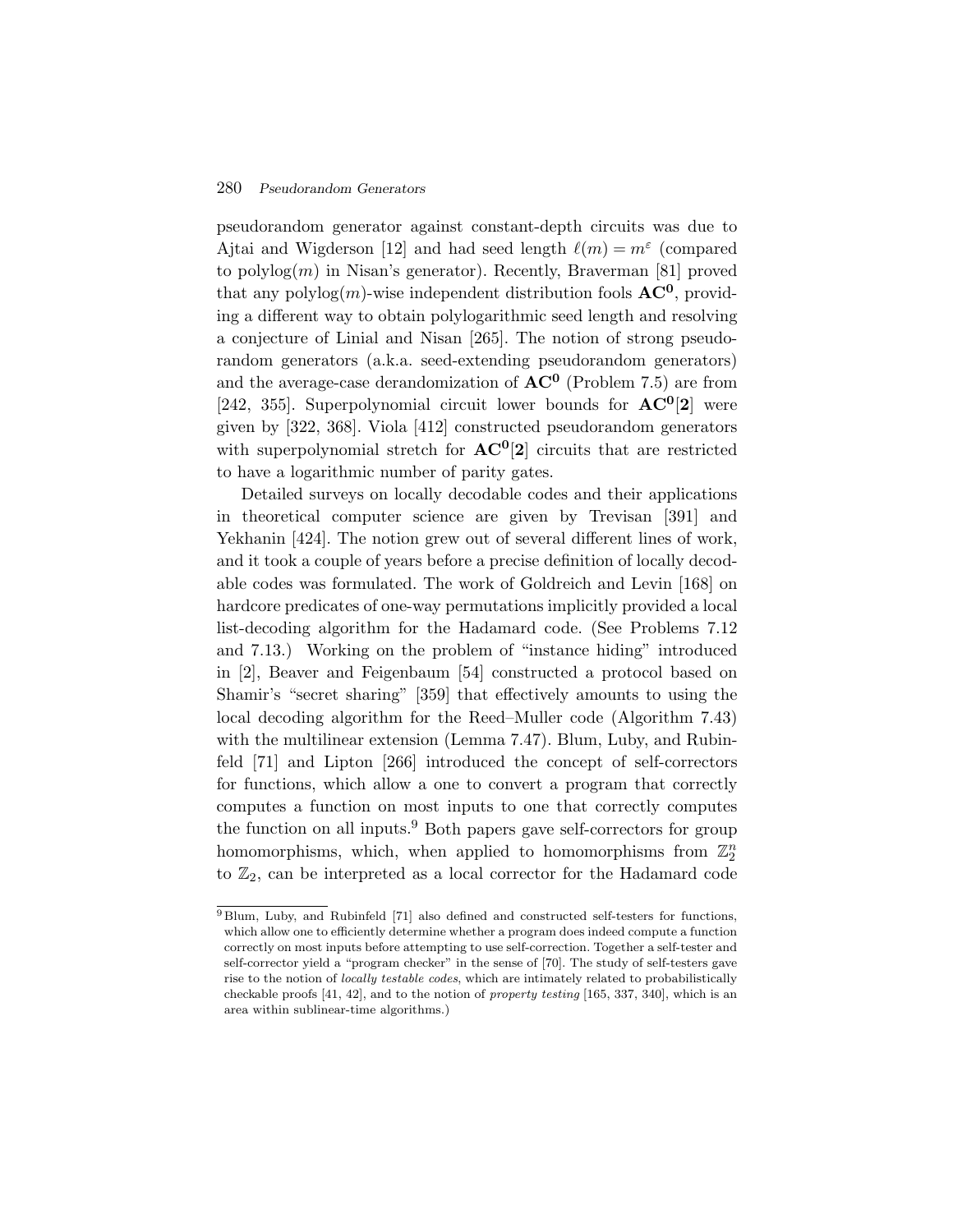(Proposition 7.40). Lipton [266] observed that the techniques of Beaver and Feigenbaum [54] yield a self-corrector for multivariate polynomials, which, as mentioned above, can be interpreted as a local corrector for the Reed–Muller code. Lipton pointed out that it is interesting to apply these self-correctors to presumably intractable functions, such as the Permanent (known to be #**P**-complete [404]), and soon it was realized that they could also be applied to complete problems for other classes by taking the multilinear extension [42]. Babai, Fortnow, Nisan, and Wigderson [43] used these results to construct pseudorandom generators from the worst-case hardness of **EXP** (or **E**, due to Problem 7.2), and thereby obtain subexponential-time or quasipolynomial-time simulations of **BPP** under appropriate worst-case assumptions (Corollary 7.64, Parts 2 and 3). All of these works also used the terminology of random self-reducibility, which had been present in the cryptography literature for a while [29], and was known to imply worst-case/average-case connections. Understanding the relationship between the worst-case and average-case complexity of **NP** (rather than "high" classes like **EXP**) is an important area of research; see the survey [74].

Self-correctors for multivariate polynomials that can handle a constant fraction of errors (as in Theorem 7.42) and fraction of errors approaching 1/2 (as in Problem 7.7) were given by Gemmell et al. [149] and Gemmell and Sudan [150], respectively. Babai, Fortnow, Levin, and Szegedy [41] reformulated these results as providing error-correcting codes with efficient local decoding (and "local testing") algorithms. Katz and Trevisan [239] focused attention on the exact query complexity of locally decodable codes (separately from computation time), and proved that locally decodable codes cannot simultaneously have the rate, distance, and query complexity all be constants independent of the message length. Constructions of 3-query locally decodable codes with subexponential blocklength were recently given by Yekhanin [423] and Efremenko [128]. Private Information Retrieval (Problem 7.6) was introduced by Chor, Goldreich, Kushilevitz, and Sudan [99]. Katz and Trevisan [239] introduced the notion of smooth codes and showed their close relation to both private information retrieval and locally decodable codes (Problem 7.6). Recently, Saraf, Kopparty,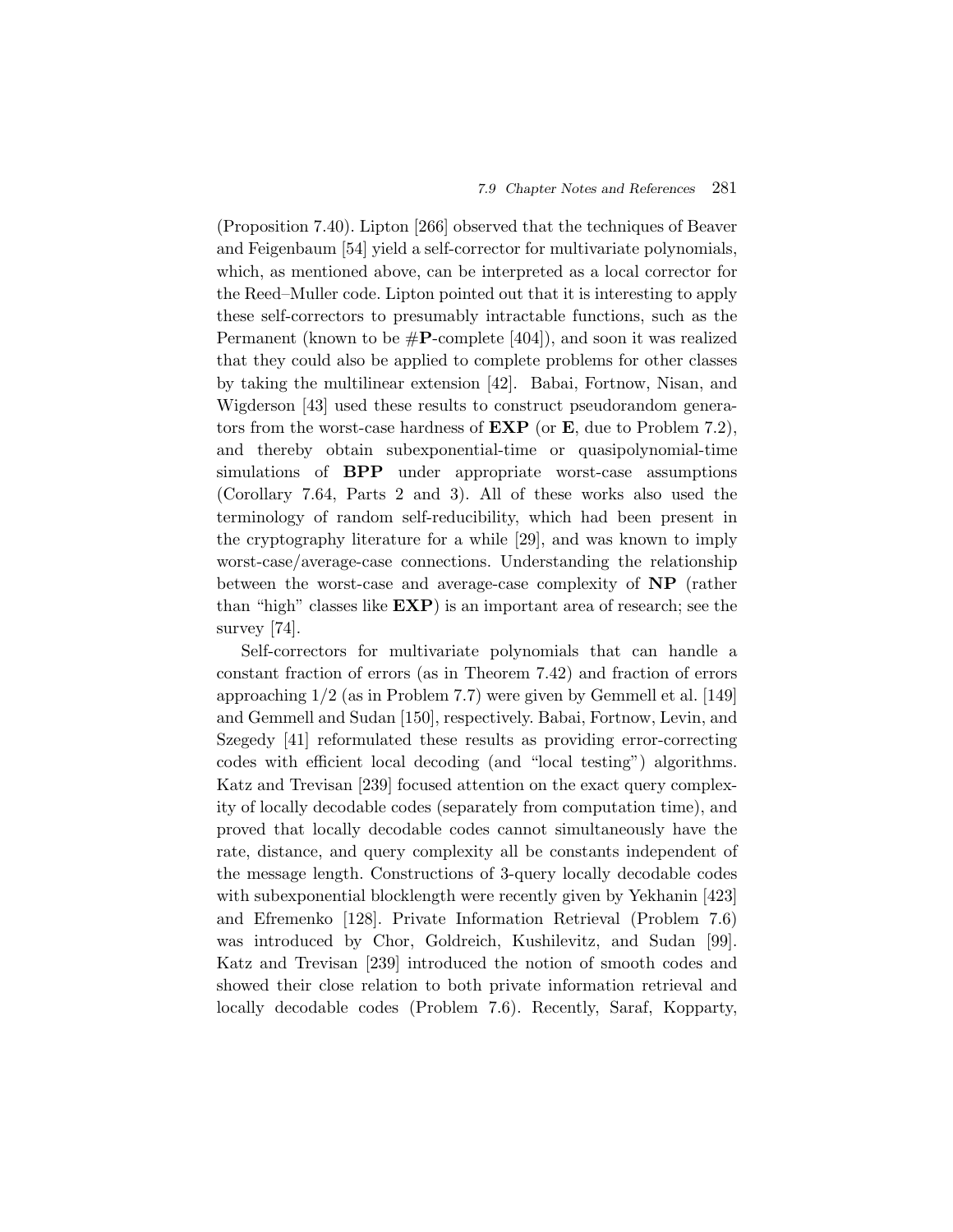and Yekhanin [249] constructed the first locally decodable codes with sublinear-time decoding and rate larger 1/2.

Techniques for Hardness Amplification (namely, the Direct Product Theorem and XOR Lemma) were first described in oral presentations of Yao's paper [421]. Since then, these results have been strengthened and generalized in a number of ways. See the survey [171] and Section 8.2.3. The first local list-decoder for Reed–Muller codes was given by Arora and Sudan [35] (stated in the language of program self-correctors). The one in Theorem 7.56 is due to Sudan, Trevisan, and Vadhan [381], who also gave a general definition of locally list-decodable codes (inspired by a list-decoding analogue of program self-correctors defined by Ar et al. [30]) and explicitly proved Theorems 7.60, 7.61, and 7.62.

The result that  $BPP = P$  if **E** has a function of nonuniform worstcase hardness  $s(\ell)=2^{\Omega(\ell)}$  (Corollary 7.64, Part 1) is from the earlier work of Impagliazzo and Wigderson [215], who used derandomized versions of the XOR Lemma to obtain sufficient average-case hardness for use in the Nisan–Wigderson pseudorandom generator. An optimal construction of pseudorandom generators from worst-case hard functions, with seed length  $d(m) = O(s^{-1}(\text{poly}(m)))$  (cf., Theorem 7.63), was given by Shaltiel and Umans [356, 399].

For more background on **AM**, see the Notes and References of Section 2. The first evidence that  $AM = NP$  was given by Arvind and Köbler [37], who showed that one can use the Nisan–Wigderson generator with a function that is  $(2^{\Omega(\ell)}, 1/2 - 1/2^{\Omega(\ell)})$ -hard for nondeterministic circuits. Klivans and van Melkebeek [244] observed that the Impagliazzo–Wigderson pseudorandom generator construction is "black box" and used this to show that **AM** can be derandomized using functions that are worst-case hard for circuits with an **NP** oracle (Theorem 7.68). Subsequent work showed that one only needs worst-case hardness against a nonuniform analogue of **NP** ∩ **co**-**NP** [289, 356, 357].

Trevisan [389] showed that black-box pseudorandom generator constructions yield randomness extractors, and thereby obtained the extractor construction of Theorem 7.73. This surprising connection between complexity-theoretic pseudorandomness and informationtheoretic pseudorandomness sparked much subsequent work, from